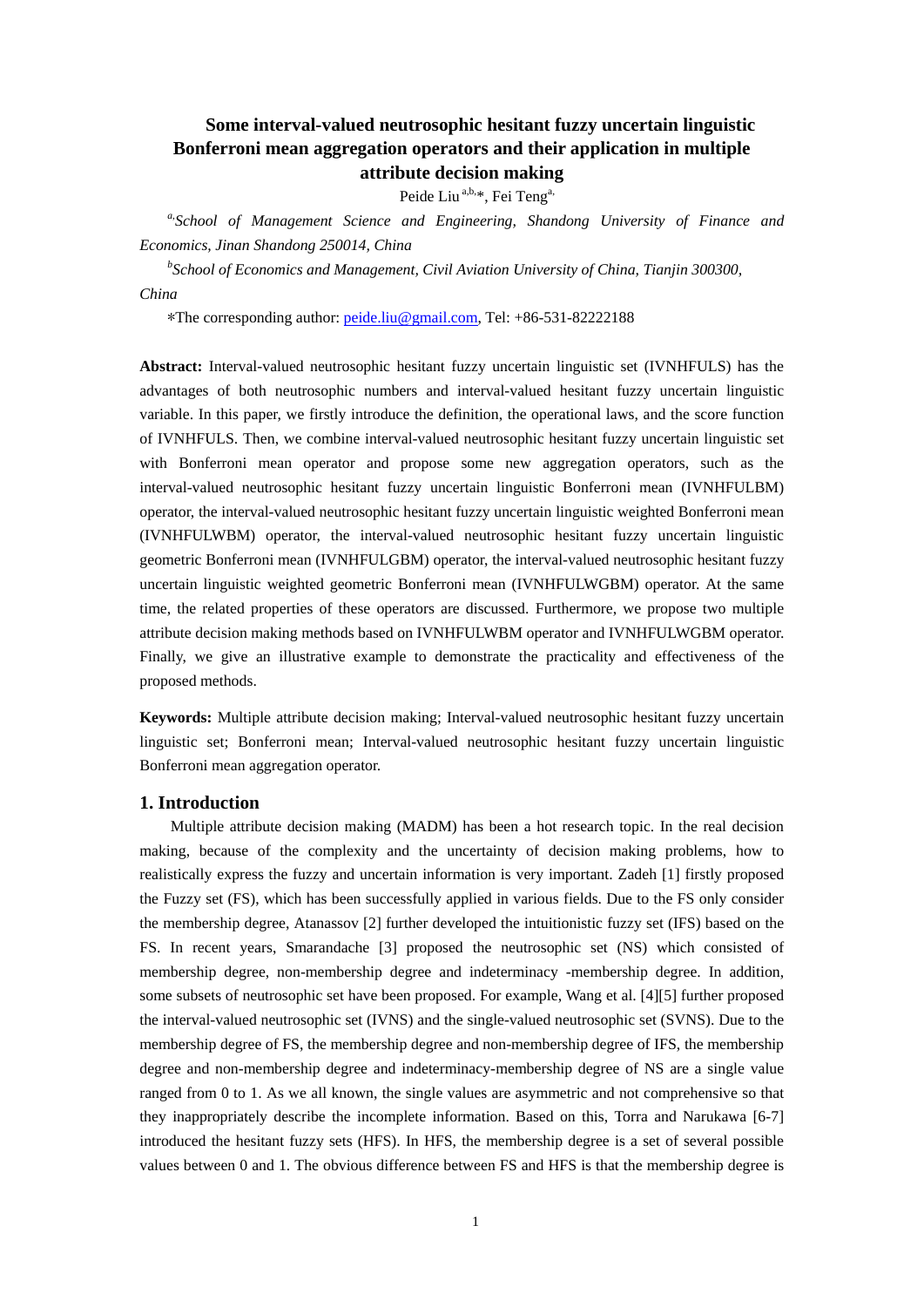a single value or a set of possible values ranged from 0 to 1. When the decision makers evaluate the alternatives, HFS is a useful tool to describe the evaluation values with hesitance. Chen et al. [8] extended HFS to interval-valued hesitant fuzzy sets (IVHFS), in which the membership degree is a set of possible interval values between 0 and 1. Ye [9] presented a neutrosophic hesitant fuzzy set (NHFS), which is the combination HFS with SVNS. In real decision making, especially for qualitative information, the linguistic variables are suitable to express the evaluation values and it can improve the flexibility and reliability of the decision making information. So far, the linguistic variables have been widely studied [10-12], which could be expressed as single values [13] or interval values [14]. The interval linguistic terms are also known as uncertain linguistic variables. Rodriguez et al. [15-16] originally gave the hesitant fuzzy linguistic term sets (HFTLS) which is used to describe the linguistic variables. Lin et al. [17] developed the hesitant fuzzy linguistic sets (HFLS) and the hesitant fuzzy uncertain linguistic set (HFULS) on the basis of HFS and linguistic variables or uncertain linguistic variables. The characteristics of the HFLS and HFULS are that the membership degree can be expressed as a set of hesitant fuzzy linguistic variables or hesitant fuzzy uncertain linguistic variables. Similar to the HFS, HFLS doesn't take the non-membership degree, indeterminacy-membership degree into account so that HFLS has the weaknesses in avoiding the information distortion and losing effectively in handling the indeterminate, incomplete and inconsistent problems. In order to overcome the deficiencies, in this paper, we extend NHFS to interval-valued neutrosophic hesitant fuzzy set (IVNHFS) and cobmine IVNHFS with uncertain linguistic variables. Consequently, we finally give the concept of interval-valued neutrosophic hesitant fuzzy uncertain linguistic set (IVNHFULS), which is composed of two main parts: an uncertain linguistic term and an interval-valued neutrosophic hesitant fuzzy element. The two parts respectively express an evaluation value and the hesitancy for the given evaluation value. Certainly, the second part also represents the interval-valued membership degree, interval-valued non-membership degree and interval-valued indeterminacy-membership degree associated with the specific uncertain linguistic term.

Up to now the information aggregation operators are studied deeply, and they have been widely used in various field. All sorts of operators have been proposed to deal with many different situations. For example, Xu [18-19] developed the uncertain linguistic weighted averaging (ULWA) operator, the uncertain linguistic ordered weighted averaging (ULOWA) operator, the uncertain linguistic hybrid averaging (ULHA) operator, the uncertain linguistic geometric averaging (ULGA) operator, uncertain linguistic weighted geometric averaging (ULWGA) operator, uncertain linguistic ordered weighted geometric averaging (ULOWGA) operator, and induced uncertain linguistic ordered weighted geometric averaging (IULOWGA) operator under uncertain linguistic environment. Wei [20] proposed an uncertain linguistic hybrid geometric averaging (ULHGA) operator. In order to more accurately and flexibly deal with the hesitant fuzzy information, Lin et al. [17] developed some hesitant fuzzy uncertain linguistic arithmetic aggregation operators, such as hesitant fuzzy uncertain linguistic weighted averaging (HFULWA) operator, hesitant fuzzy uncertain linguistic ordered weighted averaging (HFULOWA) operator, hesitant fuzzy uncertain linguistic hybrid averaging (HFULHA) operator. Ju and Liu [21] gave the interval-valued hesitant uncertain linguistic weighted averaging (IVHULWA) operator, the interval-valued hesitant uncertain linguistic weighted geometric averaging (IVHULWGA) operator. Liu et al. [22] proposed some interval-valued hesitant uncertain linguistic generalized aggregation operators, including the generalized interval-valued hesitant uncertain linguistic weighted averaging (GIVHULWA) operator, the generalized interval-valued hesitant uncertain linguistic ordered weighted averaging (GIVHULOWA) operator and the generalized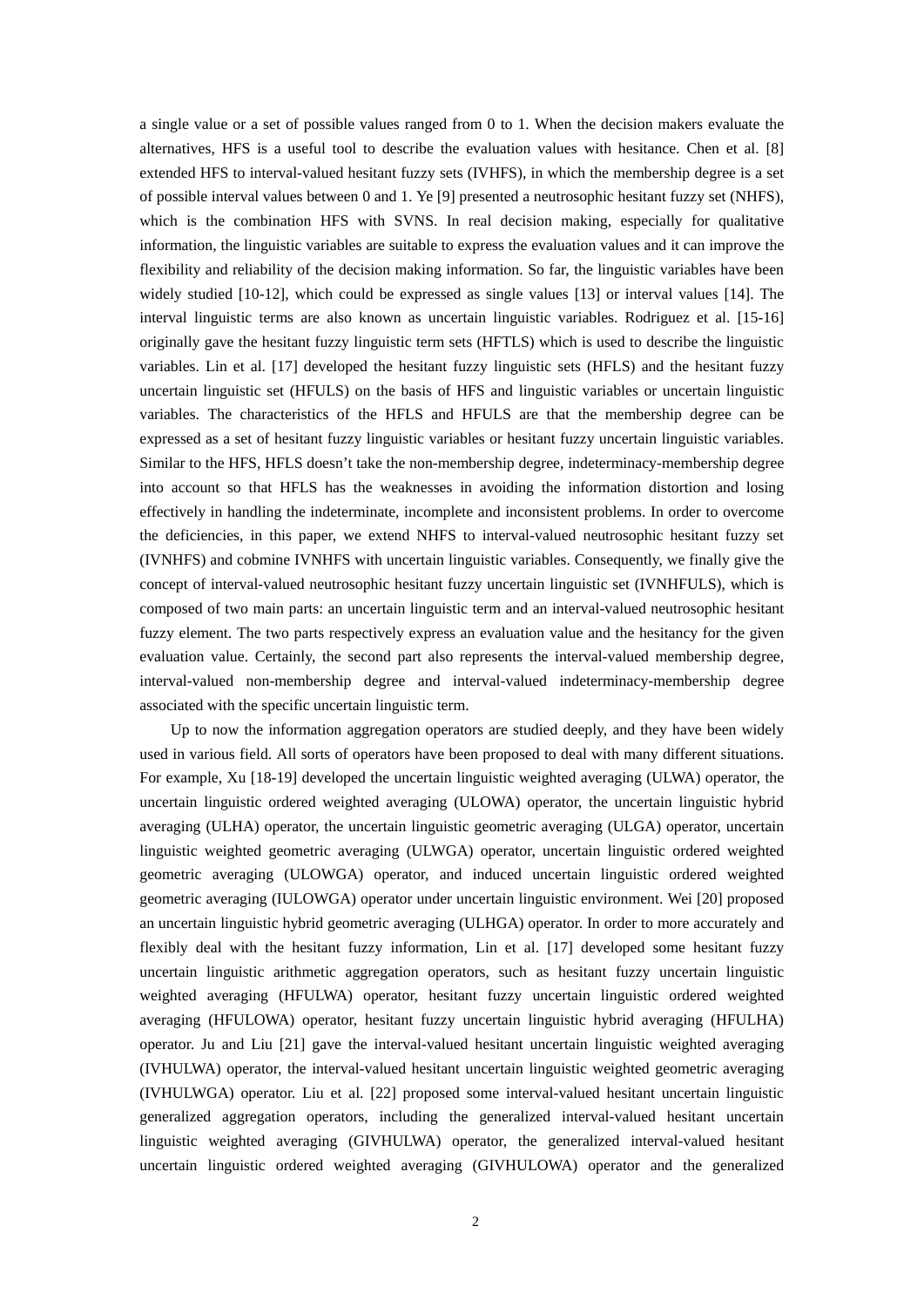interval-valued hesitant uncertain linguistic hybrid averaging (GIVHULHA) operator. In order to better handle the interrelationship between input arguments, Bonferroni [23] originally introduced the Bonferroni Mean (BM) operator. The extensions of the BM operator have been constantly proposed since it was initially introduced. Yager [24][25] and Beliakov et al. [26] proposed some generalized BM operators. Zhu et al.[27] combined BM operator with geometric operator and finally proposed the geometric Bonferroni mean (GBM) operator. In this paper, we will extend the BM operator to the interval-valued neutrosophic hesitant fuzzy uncertain linguistic environment for the sake of possessing the advantages of both BM operator and IVNHFULS, and flexibly handling the indeterminate, incomplete, inconsistent information and effectively considering the interrelationship of the interval-valued neutrosophic hesitant fuzzy uncertain linguistic information.

 The remainder of this paper is shown as follows. In section 2, we mainly introduce the basic concepts of the interval-valued neutrosophic hesitant fuzzy uncertain linguistic set (IVNHFULS), and the operational rules and the characteristics of IVNHFULS. In section 3, we propose some interval-valued neutrosophic hesitant fuzzy uncertain linguistic BM aggregation operators, such as the interval-valued neutrosophic hesitant fuzzy uncertain linguistic Bonferroni mean (IVNHFULBM) operator, the interval-valued neutrosophic hesitant fuzzy uncertain linguistic weighted Bonferroni mean (IVNHFULWBM) operator, the interval-valued neutrosophic hesitant fuzzy uncertain linguistic geometric Bonferroni mean (IVNHFULGBM) operator, the interval-valued neutrosophic hesitant fuzzy uncertain linguistic weighted geometric Bonferroni mean (IVNHFULWGBM) operator. In section 4, two multiple attribute decision making methods based on IVNHFULWBM operator and IVNHFULWGBM operator are proposed. In section 5, we give a numerical example to prove the effectiveness of the proposed methods.

### **2. Preliminaries**

#### **2.1 The uncertain linguistic variables**

Suppose that  $S = (s_0, s_1, \dots, s_{l-1})$  consists of the finite and complete ordered elements, where *l* is an odd value. In general, *l* is equal to 3,5,7,9, etc. when  $l = 9$  $S = (s_0, s_1, s_2, s_3, s_4, s_5, s_6, s_7, s_8)$  =(extremely poor, very poor, poor, slightly poor, fair, slightly good, good, very good, extremely good). Here,  $s_\alpha$  ( $\alpha$  = 1,2,..., $l$  -1) can be defined as a linguistic variable.

Let  $s_i$  and  $s_j$  are any two elements in linguistic set  $S$ , they must meet the following conditions

[28][29]:

- (1) If  $i > j$ , then  $s_i > s_j$  (i.e.,  $s_i$  is better than  $s_j$ );
- (2) Negative operator:  $neg(s_i) = s_{i-1-i}$ ;
- (3) If  $s_i \geq s_j$ , then  $\max(s_i, s_j) = s_i$ ;
- (4) If  $s_i \leq s_j$ , then  $\min(s_i, s_j) = s_i$ .

For any linguistic set  $S = (s_0, s_1, \dots, s_{l-1})$ , the element  $s_\alpha$  is a strictly monotonically increasing function of its subscript  $\alpha$  [30]. In order to minimize the loss of linguistic information, the discrete linguistic set  $S = (s_0, s_1, \dots, s_{i-1})$  is extended to a continuous linguistic set  $\overline{S} = \{s_{\rho} | \theta \in [0, q]\}\$ , *q* is sufficiently large number. The operational laws are defined as follows:[28][29]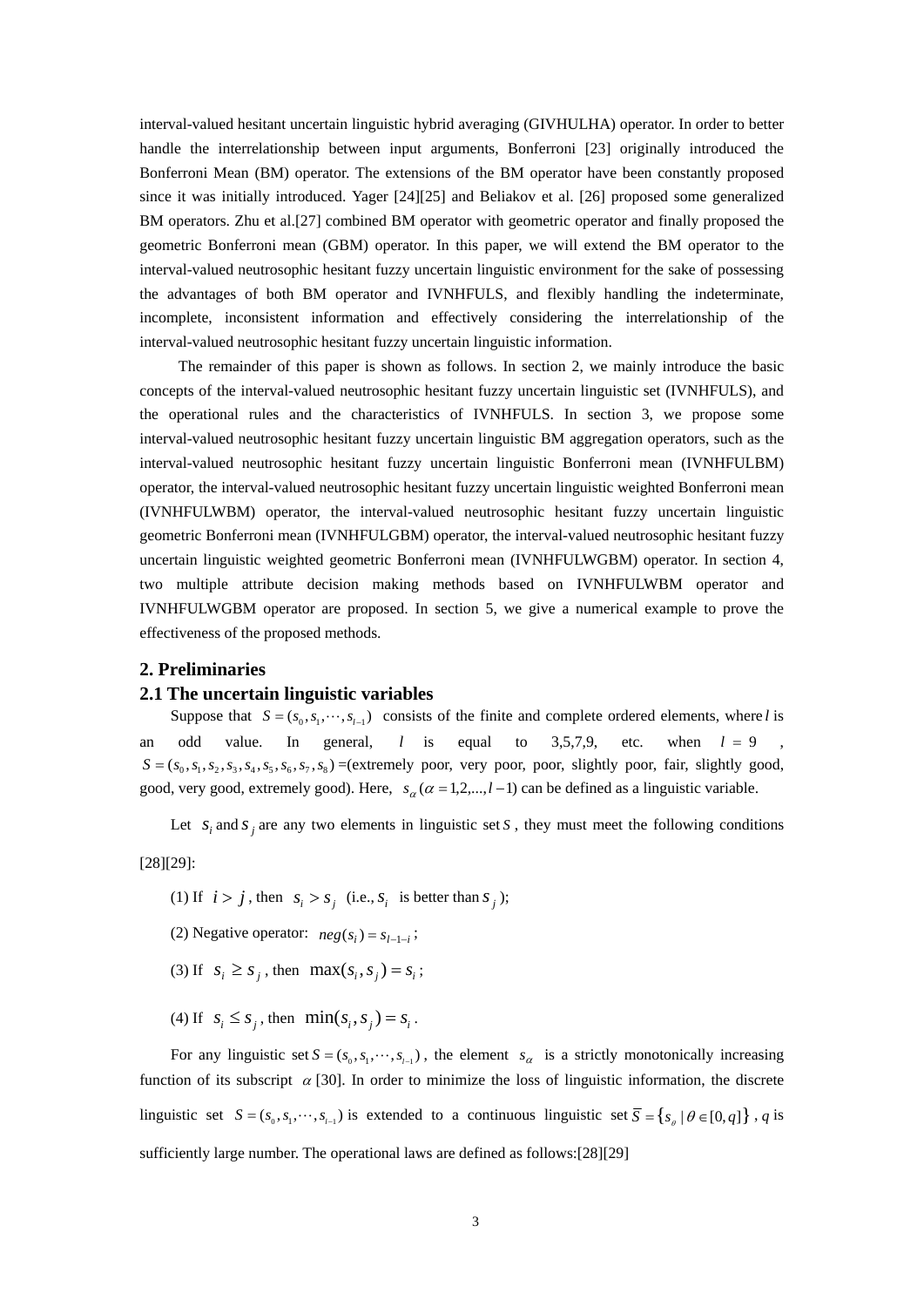$$
(1) \beta s_i = s_{\beta \times i} \quad \beta \ge 0 \tag{1}
$$

$$
(2) s_i \oplus s_j = s_{i+j} \tag{2}
$$

$$
(3) s_i / s_j = s_{i/j}
$$
 (3)

$$
(4) (s_i)^n = s_{i^n} \quad n \ge 0
$$
 (4)

**Definition 1** [31]. Let  $\tilde{s} = [s_a, s_b]$ ,  $s_a, s_b \in S$  and  $b \ge a \ge 0$ ,  $s_a$ ,  $s_b$  are the lower limit and upper limit of  $\tilde{s}$ , respectively, then,  $\tilde{s}$  is called an uncertain linguistic variable.

Let  $\tilde{s}_1 = [s_{a1}, s_{b1}], \tilde{s}_2 = [s_{a2}, s_{b2}]$  be any two uncertain linguistic variables, the operation rules are defined as follows[32][33]:

$$
(1) \tilde{s}_1 \oplus \tilde{s}_2 = [s_{a1}, s_{b1}] \oplus [s_{a2}, s_{b2}] = [s_{a1+a2}, s_{b1+b2}]
$$
\n
$$
(5)
$$

$$
(2) \tilde{s}_1 \otimes \tilde{s}_2 = [s_{a1}, s_{b1}] \otimes [s_{a2}, s_{b2}] = [s_{a1 \times a2}, s_{b1 \times b2}] \tag{6}
$$

$$
(3) \tilde{s}_1 / \tilde{s}_2 = [s_{a1}, s_{b1}] / [s_{a2}, s_{b2}] = [s_{a1/b2}, s_{b1/a2}] \quad \text{if} \quad a2 \neq 0, b2 \neq 0 \tag{7}
$$

$$
(4) \lambda \tilde{s}_1 = \lambda [s_{a1}, s_{b1}] = [s_{\lambda^* a1}, s_{\lambda^* b1}] \quad \lambda > 0
$$
 (8)

# **2.2 The neutrosophic set**

**Definition 2** [34]. Let X be a universe of discourse, with a generic element in X denoted by x. A neutrosophic number A in X is

$$
A(x) = \langle x | (T_A(x), I_A(x), F_A(x)) \rangle \tag{9}
$$

where,  $T_A(x)$  is the truth-membership function,  $I_A(x)$  is the indeterminacy-membership function, and  $F_A(x)$  is the falsity-membership function.  $T_A(x)$ ,  $I_A(x)$  and  $F_A(x)$  are real standard or nonstandard subsets of  $\overline{0}^-,1^+$ .

There is no restriction on the sum of  $T_A(x)$ ,  $I_A(x)$  and  $F_A(x)$ , so  $0^- \le T_A(x) + I_A(x) + F_A(x) \le 3^+$ .

**Definition 3** [35]. Let X be a universe of discourse, with a generic element in X denoted by x. A single valued neutrosophic number A in X is

$$
A(x) = \langle x | (T_A(x), I_A(x), F_A(x)) \rangle \tag{10}
$$

where  $T_A(x)$  is the truth-membership function,  $I_A(x)$  is the indeterminacy-membership function, and  $F_A(x)$  is the falsity-membership function. For each point x in X, we have  $T_A(x)$ ,  $I_A(x)$ ,  $F_A(x) \in [0,1]$ , and  $0 \le T_A(x) + I_A(x) + F_A(x) \le 3$ .

**Definition 4** [35]. Let X be a universe of discourse, with a generic element in X denoted by x. A

interval neutrosophic set A in X is

$$
A(x) = \langle x | (T_A(x), I_A(x), F_A(x)) \rangle \tag{11}
$$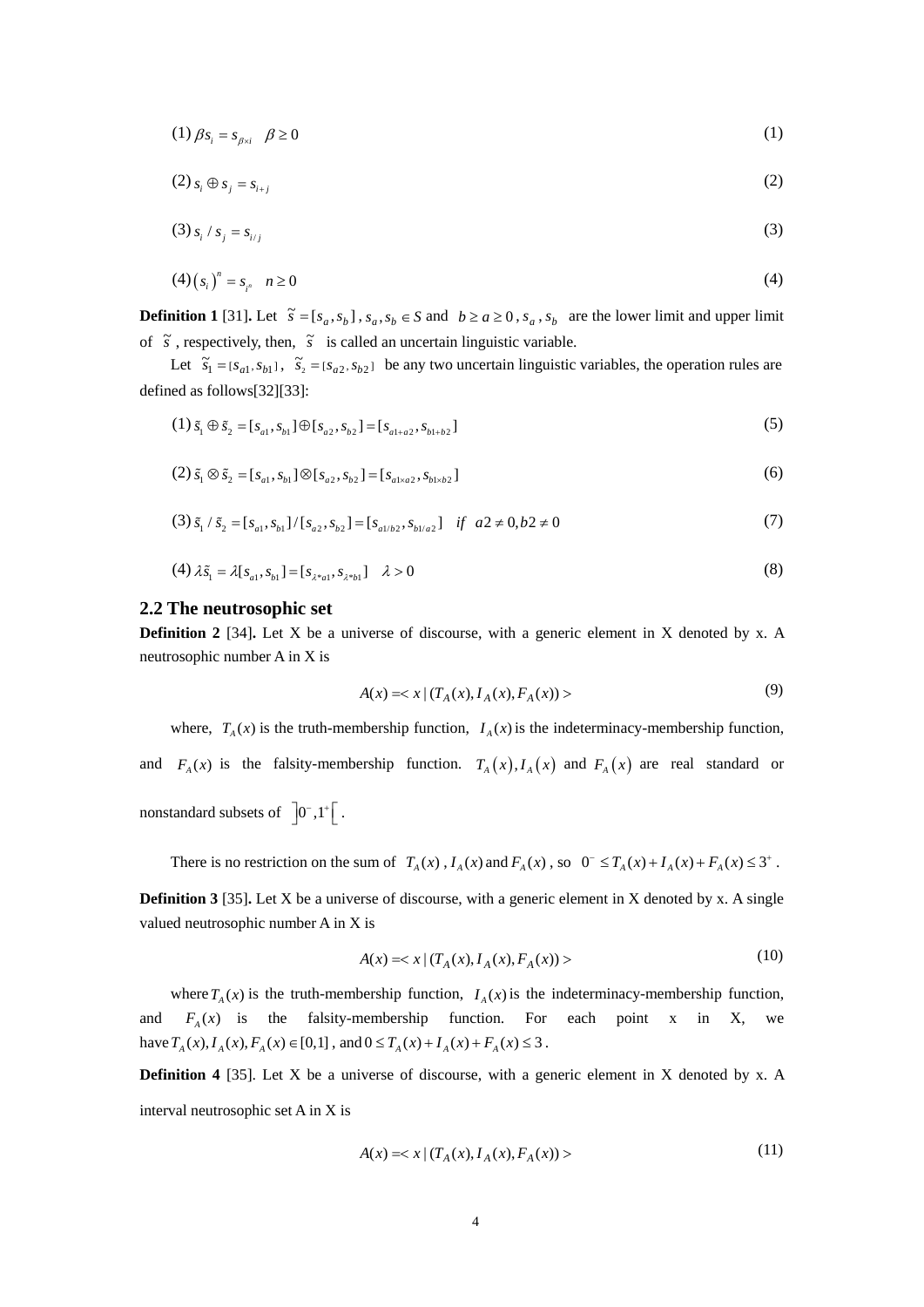where,  $T_A(x)$  is the truth-membership function,  $I_A(x)$  is the indeterminacy-membership function,

and  $F_A(x)$  is the falsity-membership function. For each point x in X, we have

$$
T_A(x), I_A(x), F_A(x) \subseteq [0,1]
$$
, and  $0 \le \sup(T_A(x)) + \sup(I_A(x)) + \sup(F_A(x)) \le 3$ .

For convenience, we can use  $x = ([T^L, T^U], [I^L, I^U], [F^L, F^U])$  to represent an element in INS, and

can call an interval neutrosophic number (INN).

# **2.3 Interval-valued hesitant fuzzy set**

**Definition 5** [36][37]**.** A hesitant fuzzy set (HFS) *E* on *X* is defined in terms of a function that when applied to  $X$ , which returns a finite subset of  $[0, 1]$ , to be easily understood, the HFS can be expressed by mathematical symbol as follows:

$$
E = \{ \langle x, h(x) \rangle \mid x \in X \}
$$
 (12)

where  $h(x)$  is a set of some different values in [0, 1], representing the possible membership degrees of the element  $x \in X$  to *E*. From now on, it will be convenient to call  $h(x)$  a hesitant fuzzy element (HFE) and *E* the set of all hesitant fuzzy elements (HFEs).

For any three HFEs  $h, h_1$  and  $h_2$ , Torra [22] defined some basic operations shown as follow:

$$
(1) \quad h^c = \bigcup_{\gamma \in h} \{1 - \gamma\},\tag{13}
$$

(2) 
$$
h_1 \bigcup h_2 = \bigcup_{\gamma_1 \in h_1, \gamma_2 \in h_2} \max \{ \gamma_1, \gamma_2 \},
$$
 (14)

(3) 
$$
h_1 \cap h_2 = \bigcup_{\gamma_1 \in h_1, \gamma_2 \in h_2} \min\{\gamma_1, \gamma_2\}.
$$
 (15)

After that, Xia and Xu [23] defined four operations about the HFEs  $h, h_1, h_2$  with a positive scale *n* :

$$
(1) \quad h^n = \bigcup_{\gamma \in h} \left\{ \gamma^n \right\},\tag{16}
$$

(2) 
$$
nh = \bigcup_{\gamma \in h} \left\{ 1 - (1 - \gamma)^n \right\},\tag{17}
$$

(3) 
$$
h_1 \oplus h_2 = \bigcup_{\gamma_1 \in h_1, \gamma_2 \in h_2} \{\gamma_1 + \gamma_2 - \gamma_1 \gamma_2\},
$$
 (18)

(4) 
$$
h_1 \otimes h_2 = \bigcup_{\gamma_1 \in h_1, \gamma_2 \in h_2} \{\gamma_1 \gamma_2\}.
$$
 (19)

**Definition 6** [38]. An interval-valued hesitant fuzzy set (IVHFS)  $\tilde{E}$  on *X* is defined in terms of a function that when applied to  $X$ , which returns a set of finite closed sub-intervals in[0,1], the IVHFS can be expressed by mathematical symbol as follows:

$$
\widetilde{E} = \{ \langle x, \widetilde{h}(x) \rangle \mid x \in X \}
$$
\n<sup>(20)</sup>

where  $\tilde{h}(x)$  is a set of some different interval values in [0,1], representing the possible membership degrees of the element  $x \in X$  to  $\tilde{E}$ . From now on, it will be convenient to call  $\tilde{h}(x)$ 

an interval-valued hesitant fuzzy element (IVHFE) and  $\tilde{E}$  the set of all hesitant fuzzy elements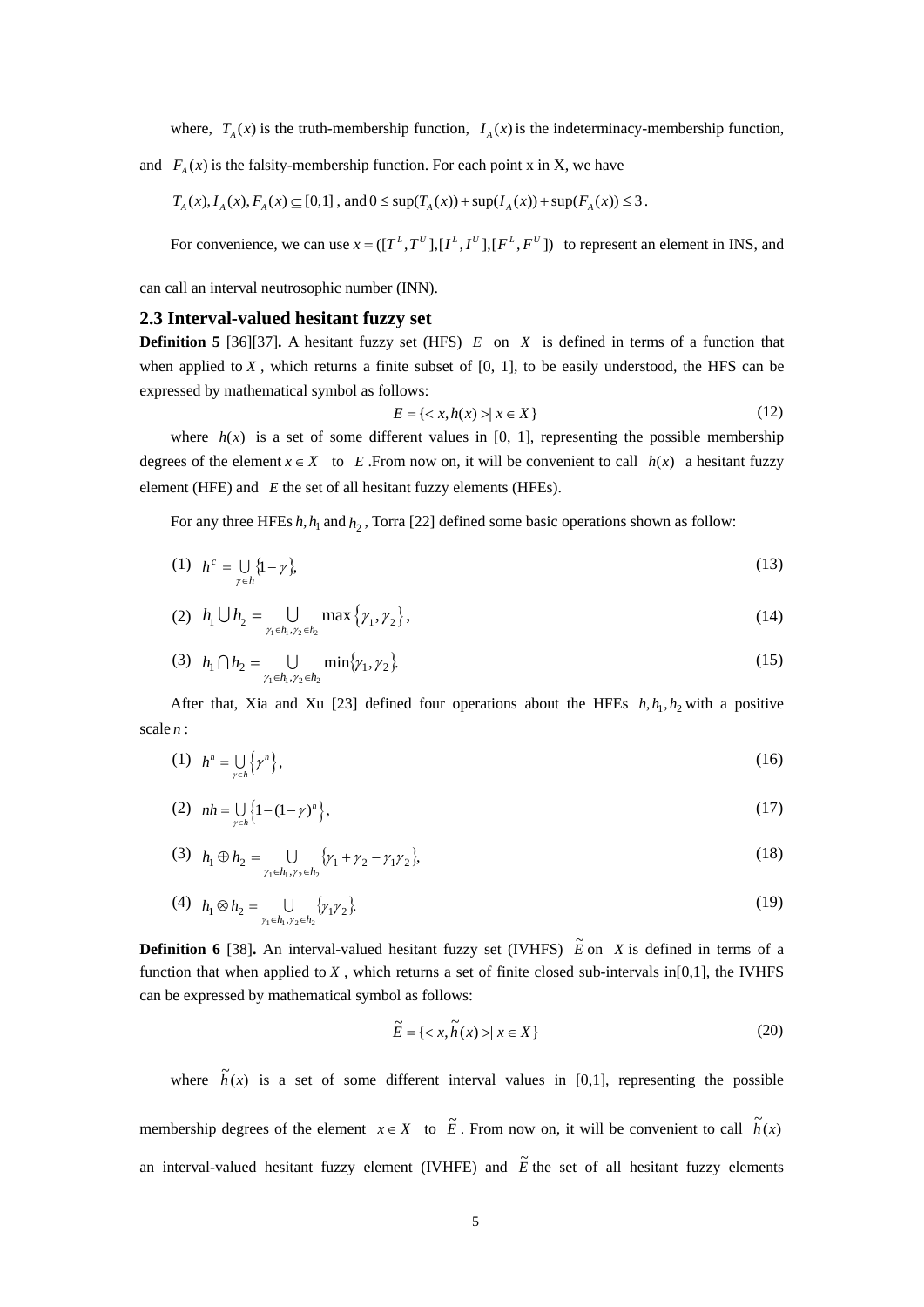#### (IVHFEs).

# **2.4 interval-valued neutrosophic hesitant fuzzy uncertain linguistic set**

**Definition 7** [39]. Let *X* is a fixed set and  $\tilde{S}$  is an uncertain linguistic set, then the hesitant fuzzy uncertain linguistic set (HFULS) on *X* can be defined as follows:

$$
A = \{ \langle x, [s_{\theta(x)}, s_{\tau(x)}], h(x)) \rangle \mid x \in X \}
$$
 (21)

where  $[s_{\theta(x)}, s_{\tau(x)}] \in \tilde{S}$  and  $h(x)$  is a set of some values in [0,1], denoting the possible

membership degree of the element  $x \in X$  to the uncertain linguistic variable  $[s_{\theta(x)}, s_{\tau(x)}]$ . From now

on, it will be convenient to call  $a = \langle [s_{\theta(a)}, s_{\tau(a)}], h(a) \rangle$  a hesitant fuzzy uncertain linguistic element

(HFULE) and *A* the set of all HFULEs.

**Definition 8.** Let *X* be a fixed set and  $\tilde{S}$  be an uncertain linguistic set, then an interval-valued neutrosophic hesitant fuzzy uncertain linguistic set (IVNHFULS) on *X* can be expressed by:

$$
A = \{ \langle x, [s_{\theta(x)}, s_{\tau(x)}], (\tilde{t}(x), \tilde{t}(x), \tilde{f}(x)) \rangle | x \in X \}
$$
 (22)

where 
$$
[s_{\theta(x)}, s_{\tau(x)}] \in \tilde{S}
$$
,  $\tilde{t}(x) = \{\tilde{\gamma} | \tilde{\gamma} \in \tilde{t}(x)\}, \ \tilde{t}(x) = \{\tilde{\delta} | \tilde{\delta} \in \tilde{t}(x)\}$  and  $\tilde{f}(x) = \{\tilde{\eta} | \tilde{\eta} \in \tilde{f}(x)\}$  are three

sets of some values in [0,1], which represents the possible truth-membership degrees, indeterminacy-membership degrees, and falsity-membership degrees of the element  $x \in X$  to the uncertain linguistic variable  $[s_{\theta(x)}, s_{\tau(x)}]$ , and satisfies these limits :

$$
\widetilde{\gamma} \in [0,1], \quad \widetilde{\delta} \in [0,1], \quad \widetilde{\eta} \in [0,1] \text{ and } 0 \leq \sup \widetilde{\gamma}^+ + \sup \widetilde{\delta}^+ + \sup \widetilde{\eta}^+ \leq 3,
$$
  
where 
$$
\widetilde{\gamma}^+ = \bigcup_{\widetilde{\gamma} \in \widetilde{I}(x)} \max \{\widetilde{\gamma}\}, \widetilde{\delta}^+ = \bigcup_{\widetilde{\delta} \in \widetilde{I}(x)} \max \{\widetilde{\delta}\}, \text{ and } \quad \widetilde{\eta}^+ = \bigcup_{\widetilde{\eta} \in \widetilde{I}(x)} \max \{\widetilde{\eta}\} \text{ for } x \in X.
$$

Hence,  $a = \{s_{\theta(a)}, s_{\tau(a)}\}$ ,  $\{\tilde{t}(a), \tilde{t}(a), \tilde{f}(a)\}$  and be described as an interval-valued neutrosophic

hesitant fuzzy uncertain linguistic element (IVNHFULE). So, *A* is the set of all IVNHFULEs.

Let 
$$
\tilde{a} = \langle [s_{\theta(\tilde{a})}, s_{\tau(\tilde{a})}], (\tilde{t}(\tilde{a}), \tilde{t}(\tilde{a}), \tilde{f}(\tilde{a})] \rangle
$$
 and  $\tilde{b} = \langle [s_{\theta(\tilde{b})}, s_{\tau(\tilde{b})}], (\tilde{t}(\tilde{b}), \tilde{t}(\tilde{b}), \tilde{f}(\tilde{b})) \rangle$  be any

two IVNHFULEs, the operation rules are defined as follows:

$$
\tilde{a}\oplus\tilde{b} = \langle [s_{\theta(\tilde{a})+\theta(\tilde{b})}, s_{\tau(\tilde{a})+\tau(\tilde{b})}], \bigcup_{\substack{\tilde{r}(\tilde{a})\in\tilde{t}(\tilde{a}), \tilde{r}(\tilde{b})\in\tilde{t}(\tilde{b})\\ \tilde{\delta}(\tilde{a})\in\tilde{t}(\tilde{a}), \tilde{\delta}(\tilde{b})\in\tilde{t}(\tilde{b})\\ \tilde{\eta}(\tilde{a})\in\tilde{f}(\tilde{a}), \tilde{\eta}(\tilde{b})\in\tilde{f}(\tilde{b})}}\n\begin{array}{l}\n(\tilde{r}_{\tilde{a}}^L + \tilde{r}_{\tilde{b}}^L - \tilde{r}_{\tilde{a}}^L \tilde{r}_{\tilde{b}}^L, \tilde{r}_{\tilde{a}}^U + \tilde{r}_{\tilde{b}}^U - \tilde{r}_{\tilde{a}}^U \tilde{r}_{\tilde{b}}^U], \\
\tilde{\delta}(\tilde{a})\in\tilde{t}(\tilde{a}), \tilde{\eta}(\tilde{b})\in\tilde{f}(\tilde{b})\\
\tilde{\eta}(\tilde{a})\in\tilde{f}(\tilde{a}), \tilde{\eta}(\tilde{b})\in\tilde{f}(\tilde{b})\\
\tilde{\delta}_{\tilde{a}}^L \tilde{\delta}_{\tilde{b}}^L, \tilde{\delta}_{\tilde{a}}^U \tilde{\delta}_{\tilde{b}}^U], \left[\tilde{\eta}_{\tilde{a}}^L \tilde{\eta}_{\tilde{b}}^L, \tilde{\eta}_{\tilde{a}}^U \tilde{\eta}_{\tilde{b}}^U\right]\n\end{array} \tag{23}
$$

$$
\tilde{a}\otimes\tilde{b} = \langle [s_{\theta(\tilde{a})\times\theta(\tilde{b})}, s_{\tau(\tilde{a})\times\tau(\tilde{b})}], \bigcup_{\substack{\tilde{r}(\tilde{a})\in\tilde{t}(\tilde{a}), \tilde{r}(\tilde{b})\in\tilde{t}(\tilde{b})\\ \tilde{\delta}(\tilde{a})\in\tilde{t}(\tilde{a}), \tilde{\delta}(\tilde{b})\in\tilde{t}(\tilde{b})\\ \tilde{\eta}(\tilde{a})\in\tilde{f}(\tilde{a}), \tilde{\eta}(\tilde{b})\in\tilde{f}(b)}}( [\tilde{r}_{\tilde{a}}^L\tilde{r}_{\tilde{b}}^L, \tilde{r}_{\tilde{a}}^U\tilde{r}_{\tilde{b}}^U], [\tilde{\delta}_{\tilde{a}}^L + \tilde{\delta}_{\tilde{b}}^L - \tilde{\delta}_{\tilde{a}}^L\tilde{\delta}_{\tilde{b}}^L, \tilde{\delta}_{\tilde{a}}^U + \tilde{\delta}_{\tilde{b}}^U - \tilde{\delta}_{\tilde{a}}^U\tilde{\delta}_{\tilde{b}}^U]
$$
\n(2)

$$
[\tilde{\eta}_{\tilde{a}}^{L} + \tilde{\eta}_{\tilde{b}}^{L} - \tilde{\eta}_{\tilde{a}}^{L} \tilde{\eta}_{\tilde{b}}^{L}, \tilde{\eta}_{\tilde{a}}^{U} + \tilde{\eta}_{\tilde{b}}^{U} - \tilde{\eta}_{\tilde{a}}^{U} \tilde{\eta}_{\tilde{b}}^{U}] \rangle \tag{24}
$$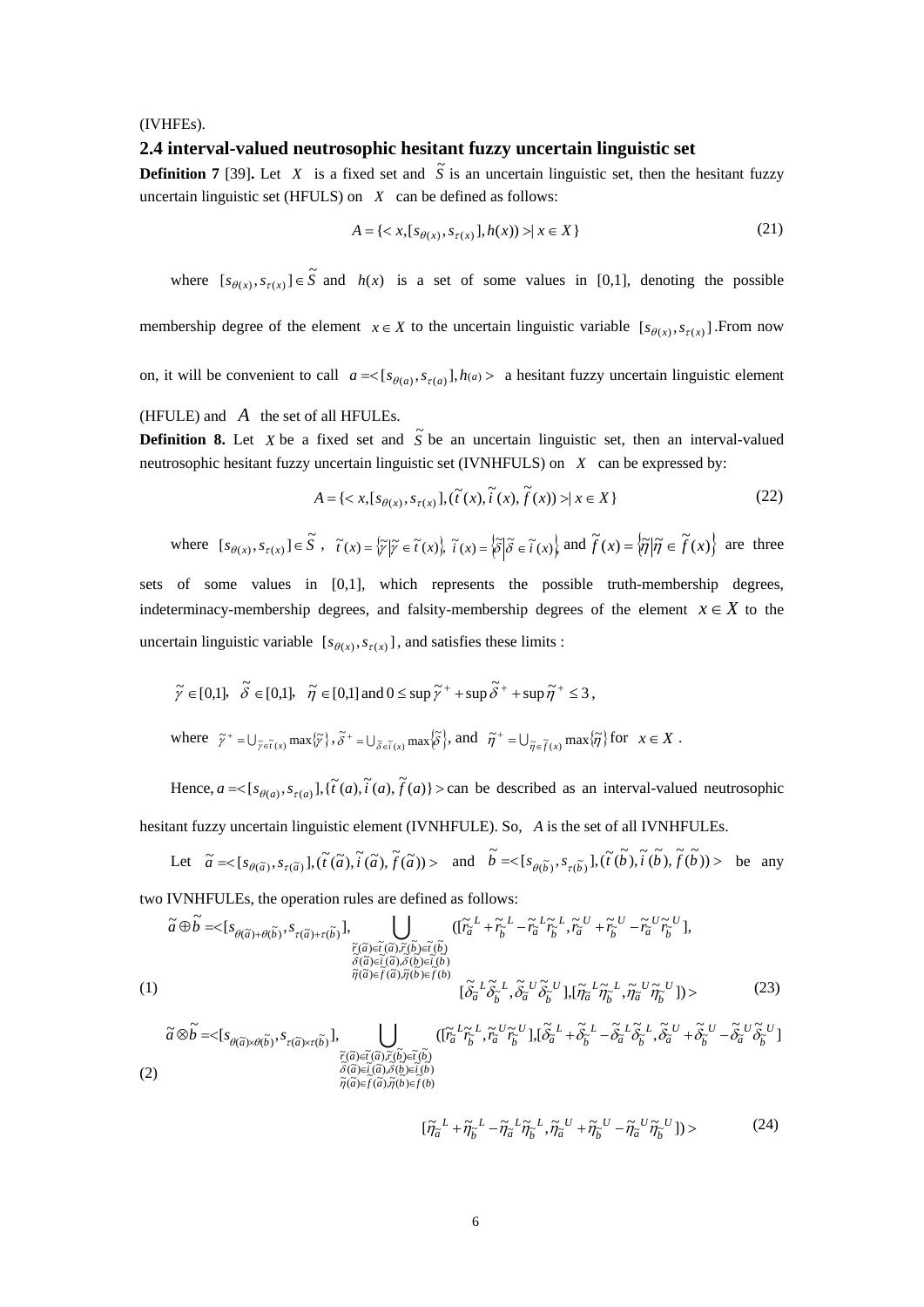$$
\lambda \tilde{a} = \langle [s_{\lambda \times \theta(\tilde{a})}, s_{\lambda \times \tau(\tilde{a})}], \bigcup_{\tilde{r}(\tilde{a}) \in \tilde{t}(\tilde{a}), \tilde{\delta}(\tilde{a}) \in \tilde{t}(\tilde{a}), \tilde{\eta}(\tilde{a}) \in \tilde{f}(\tilde{a})} ([1 - (1 - \tilde{r}_{\tilde{a}}^L)^{\lambda}, 1 - (1 - \tilde{r}_{\tilde{a}}^U)^{\lambda}],
$$

$$
[(\tilde{\delta}_{\tilde{a}}^{L})^{\lambda}, (\tilde{\delta}_{\tilde{a}}^{U})^{\lambda}], [(\tilde{\eta}_{\tilde{a}}^{L})^{\lambda}, (\tilde{\eta}_{\tilde{a}}^{U})^{\lambda}]) \rangle
$$
\n(25)

$$
\tilde{a}^{\lambda} = \langle [s_{\theta(\tilde{a})^{\lambda}}, s_{\tau(\tilde{a})^{\lambda}}], \bigcup_{\tilde{r}(\tilde{a}) \in \tilde{t}(\tilde{a}), \tilde{\delta}(\tilde{a}) \in \tilde{t}(\tilde{a}), \tilde{\eta}(\tilde{a}) \in \tilde{f}(\tilde{a})} ([(\tilde{r}_{\tilde{a}}^{L})^{\lambda}, (\tilde{r}_{\tilde{a}}^{U})^{\lambda}], [1 - (1 - \tilde{\delta}_{\tilde{a}}^{L})^{\lambda}, 1 - (1 - \tilde{\delta}_{\tilde{a}}^{U})^{\lambda}],
$$

$$
[1 - (1 - \tilde{\eta}_{\tilde{a}}{}^{L})^{\lambda}, 1 - (1 - \tilde{\eta}_{\tilde{a}}{}^{U})^{\lambda}]) > (26)
$$

Let 
$$
\tilde{a} = \langle [s_{\theta(\tilde{a})}, s_{\tau(\tilde{a})}], (\tilde{t}(\tilde{a}), \tilde{t}(\tilde{a}), \tilde{f}(\tilde{a})) \rangle
$$
,  $\tilde{b} = \langle [s_{\theta(\tilde{b})}, s_{\tau(\tilde{b})}], (\tilde{t}(\tilde{b}), \tilde{t}(\tilde{b}), \tilde{f}(\tilde{b})) \rangle$  are any two

IVNHFULEs, and  $\lambda, \lambda_1, \lambda_2 \ge 0$ , then we have:

$$
(1) \quad \tilde{a} \oplus \tilde{b} = \tilde{b} \oplus \tilde{a} \tag{27}
$$

$$
\tilde{a} \otimes \tilde{b} = \tilde{b} \otimes \tilde{a} \tag{28}
$$
\n
$$
\tilde{a} \otimes \tilde{b} = \tilde{b} \otimes \tilde{a} \tag{28}
$$

$$
(3) \quad \lambda(\tilde{a}\oplus \tilde{b}) = \lambda \tilde{a} \oplus \lambda \tilde{b} \tag{29}
$$

$$
(4) \quad \lambda_1 \tilde{a} \oplus \lambda_2 \tilde{a} = (\lambda_1 + \lambda_2) \tilde{a} \tag{30}
$$

$$
(5) \quad \tilde{a}^{\lambda} \otimes \tilde{b}^{\lambda} = (\tilde{a} \otimes \tilde{b})^{\lambda} \tag{31}
$$

$$
(6) \quad \tilde{a}^{\lambda_1} \otimes \tilde{a}^{\lambda_2} = \tilde{a}^{\lambda_1 + \lambda_2} \tag{32}
$$

# **Proof.**

- (1) The formula (27) is obviously right according to the operational rule (1) expressed by (23)
- (2) The formula (28) is obviously right according to the operational rule (2) expressed by (24)

(3) For the left of the formula (29), we have

$$
\begin{split} \lambda(\tilde{a}\oplus\tilde{b})&=\lambda(<\big[s_{\theta(\tilde{a})+\theta(\tilde{b})},s_{\tau(\tilde{a})+\tau(\tilde{b})}\big],\bigcup_{\substack{\tilde{r}(\tilde{a})\in\tilde{t}(\tilde{a}),\tilde{r}(\tilde{b})\in\tilde{t}(\tilde{b})\\\tilde{\delta}(\tilde{a})\in\tilde{t}(\tilde{a}),\tilde{\delta}(\tilde{b})\in\tilde{t}(\tilde{b})\\\tilde{\delta}(\tilde{a})\in\tilde{f}(\tilde{a}),\tilde{\eta}(\tilde{b})\in\tilde{f}(\tilde{b})\\\tilde{\eta}(\tilde{a})\in\tilde{f}(\tilde{a}),\tilde{\eta}(\tilde{b})\in\tilde{f}(\tilde{b})\\\big[\tilde{\delta}_{\tilde{a}}^{-L}\tilde{\delta}_{\tilde{b}}^{-L},\tilde{\delta}_{\tilde{a}}^{-U}\tilde{\delta}_{\tilde{b}}^{-U}\big],\big[\tilde{\eta}_{\tilde{a}}^{-L}\tilde{\eta}_{\tilde{b}}^{-L},\tilde{\eta}_{\tilde{a}}^{-U}\tilde{\eta}_{\tilde{b}}^{-U}\big]\big)>\big]\\=&<\big[s_{\lambda(\theta(\tilde{a})+\theta(\tilde{b}))},s_{\lambda(\tau(\tilde{a})+\tau(\tilde{b}))}\big],\bigcup_{\substack{\tilde{r}(\tilde{a})\in\tilde{r}(\tilde{a}),\tilde{r}(\tilde{b})\in\tilde{r}(\tilde{b})\\\tilde{\delta}(\tilde{a})\in\tilde{t}(\tilde{a}),\tilde{\delta}(\tilde{b})\in\tilde{f}(\tilde{b})\\\tilde{\eta}(\tilde{a})\in\tilde{f}(\tilde{a}),\tilde{\eta}(\tilde{b})\in\tilde{f}(\tilde{b})\\\big[\tilde{\delta}_{\tilde{a}}^{-L}\tilde{\delta}_{\tilde{b}}^{-L}\big)^{\lambda},\big(\tilde{\delta}_{\tilde{a}}^{-U}\tilde{\delta}_{\tilde{b}}^{-U}\big)^{\lambda},\big[\big(\tilde{\eta}_{\tilde{a}}^{-L}\tilde{\eta}_{\tilde{b}}^{-U}\big)^{\lambda},\big(\tilde{\eta}_{\tilde{a}}^{-L}\tilde{\eta}_{\tilde{b}}
$$

and for the right of the formula (29), we have

$$
= \langle [s_{\lambda \times \theta(\tilde{a}), s_{\lambda \times \tau(\tilde{a})}], \bigcup_{\tilde{r}(\tilde{a}) \in \tilde{t}(\tilde{a}), \tilde{\theta}(\tilde{a}) \in \tilde{t}(\tilde{a}), \tilde{\eta}(\tilde{a}) \in \tilde{f}(\tilde{a})} (1 - (1 - \tilde{r}_{\tilde{a}}^L)^{\lambda}, 1 - (1 - \tilde{r}_{\tilde{a}}^U)^{\lambda}] \rangle
$$
  
\n
$$
\oplus \langle [s_{\lambda \times \theta(\tilde{b})}, s_{\lambda \times \tau(\tilde{b})}], \bigcup_{\tilde{r}(\tilde{b}) \in \tilde{t}(\tilde{b}), \tilde{\theta}(\tilde{b}) \in \tilde{t}(\tilde{b}), \tilde{\eta}(\tilde{b}) \in \tilde{f}(\tilde{b})} (1 - (1 - \tilde{r}_{\tilde{b}}^L)^{\lambda}, 1 - (1 - \tilde{r}_{\tilde{b}}^U)^{\lambda}] \rangle
$$
  
\n
$$
= \langle [s_{\lambda(\theta(\tilde{a}) + \theta(\tilde{b}))}, s_{\lambda \times \tau(\tilde{b})}], \bigcup_{\begin{subarray}{l} \tilde{r}(\tilde{b}) \in \tilde{t}(\tilde{b}), \tilde{\eta}(\tilde{b}) \in \tilde{f}(\tilde{b}) \\ \tilde{\theta}(\tilde{b}) \in \tilde{t}(\tilde{a}) \end{subarray}} \frac{((1 - (1 - \tilde{r}_{\tilde{b}}^L)^{\lambda}, 1 - (1 - \tilde{r}_{\tilde{b}}^U)^{\lambda}] \rangle}{[(1 - (1 - \tilde{r}_{\tilde{a}}^L)^{\lambda}, (\tilde{\theta}_{\tilde{b}}^U)^{\lambda}, 1 - (1 - \tilde{r}_{\tilde{a}}^U)^{\lambda}(1 - \tilde{r}_{\tilde{b}}^U)^{\lambda}], \tilde{\theta}(\tilde{b}) \in \tilde{\theta}(\tilde{b})} \frac{[(1 - (1 - \tilde{r}_{\tilde{a}}^L)^{\lambda}, (1 - \tilde{r}_{\tilde{b}}^L)^{\lambda}, 1 - (1 - \tilde{r}_{\tilde{a}}^U)^{\lambda}(1 - \tilde{r}_{\tilde{b}}^U)^{\lambda}], \tilde{\
$$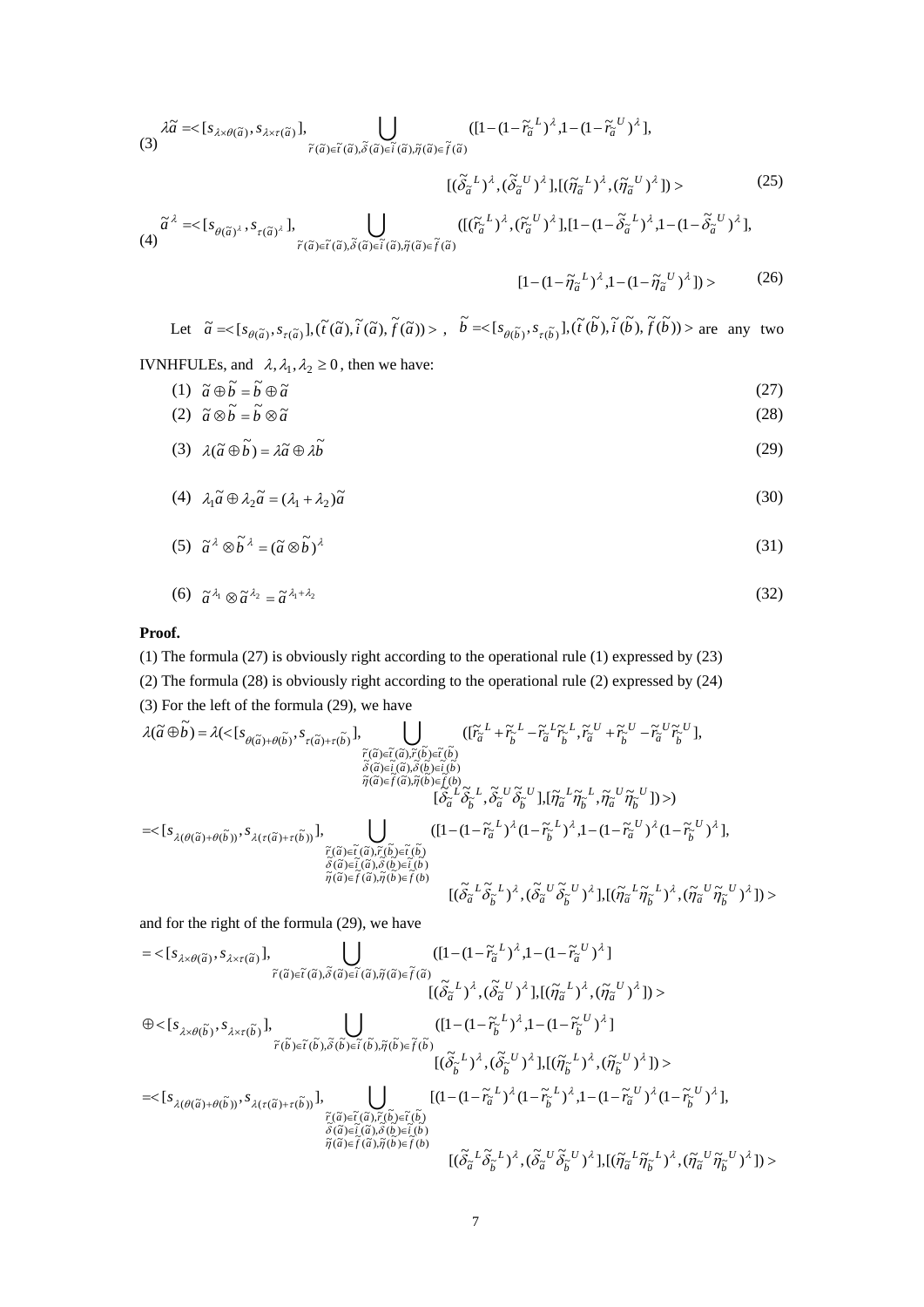So, we can get  $\lambda(\tilde{a} \oplus \tilde{b}) = \lambda \tilde{a} \oplus \lambda \tilde{b}$ , which completes the proof of formula (29).

(4) For formula (30), we have

$$
\lambda_1 \tilde{a} \oplus \lambda_2 \tilde{a} = \langle [s_{\lambda_1 \times \theta(\tilde{a})}, s_{\lambda_1 \times \tau(\tilde{a})}], \bigcup_{\substack{\tilde{r}(\tilde{a}) \in \tilde{I}(\tilde{a}), \\ \tilde{\delta}(\tilde{a}) \in \tilde{I}(\tilde{a}), \\ \tilde{\delta}(\tilde{a}) \in \tilde{I}(\tilde{a})}} \frac{([1 - (1 - \tilde{r}_{\tilde{a}}^L)^{\lambda_1}, 1 - (1 - \tilde{r}_{\tilde{a}}^U)^{\lambda_1}],
$$
\n
$$
\oplus \langle [s_{\lambda_2 \times \theta(\tilde{a})}, s_{\lambda_2 \times \tau(\tilde{a})}], \bigcup_{\substack{\tilde{r}(\tilde{a}) \in \tilde{I}(\tilde{a}), \\ \tilde{\delta}(\tilde{a}) \in \tilde{I}(\tilde{a}), \\ \tilde{\delta}(\tilde{a}) \in \tilde{I}(\tilde{a})}} \frac{[(1 - (1 - \tilde{r}_{\tilde{a}}^L)^{\lambda_2}, 1 - (1 - \tilde{r}_{\tilde{a}}^U)^{\lambda_2}], (\tilde{\eta}_{\tilde{a}}^U)^{\lambda_1}]) \rangle}{[(1 - (1 - \tilde{r}_{\tilde{a}}^L)^{\lambda_2}, 1 - (1 - \tilde{r}_{\tilde{a}}^U)^{\lambda_2}],
$$
\n
$$
\oplus \langle [s_{\tilde{\lambda}_1 \times \theta(\tilde{a})}, s_{\lambda_2 \times \tau(\tilde{a})}], \bigcup_{\substack{\tilde{r}(\tilde{a}) \in \tilde{r}(\tilde{a}), \\ \tilde{\delta}(\tilde{a}) \in \tilde{r}(\tilde{a}), \\ \tilde{\delta}(\tilde{a}) \in \tilde{f}(\tilde{a})}} \frac{[(1 - (1 - \tilde{r}_{\tilde{a}}^L)^{\lambda_1} (1 - \tilde{r}_{\tilde{a}}^L)^{\lambda_2}, (\tilde{\eta}_{\tilde{a}}^U)^{\lambda_2}]) \rangle}{[(\tilde{\delta}_{\tilde{a}}^L)^{\lambda_1} (\tilde{\delta}_{\tilde{a}}^U)^{\lambda_2} (\tilde{\eta}_{\tilde{a}}^U)^{\lambda_2} + (1 - \tilde{r}_{\
$$

So, we can get the formula (30) is right.

(5) For the left of the formula (31), we have

$$
\tilde{a}^{\lambda} \otimes \tilde{b}^{\lambda} = \langle [s_{\theta(\tilde{a})^{\lambda}}, s_{\tau(\tilde{a})^{\lambda}}], \bigcup_{\substack{\tilde{r}(\tilde{a}) \in \tilde{t}(\tilde{a}), \\ \tilde{\theta}(\tilde{a}) \in \tilde{t}(\tilde{a})}} \left( [(\tilde{r}_{\tilde{a}}^{L})^{\lambda}, (\tilde{r}_{\tilde{a}}^{U})^{\lambda}], [1 - (1 - \tilde{\delta}_{\tilde{a}}^{L})^{\lambda}, 1 - (1 - \tilde{\delta}_{\tilde{a}}^{U})^{\lambda}],
$$
\n
$$
\otimes \langle [s_{\theta(\tilde{b})^{\lambda}}, s_{\tau(\tilde{b})^{\lambda}}], \bigcup_{\substack{\tilde{r}(\tilde{b}) \in \tilde{t}(\tilde{b}), \\ \tilde{\theta}(\tilde{b}) \in \tilde{t}(\tilde{b}), \\ \tilde{\theta}(\tilde{b}) \in \tilde{t}(\tilde{b}), \\ \tilde{\theta}(\tilde{b}) \in \tilde{t}(\tilde{b})}} \left[ [1 - (1 - \tilde{\eta}_{\tilde{a}}^{L})^{\lambda}, 1 - (1 - \tilde{\delta}_{\tilde{b}}^{L})^{\lambda}, 1 - (1 - \tilde{\delta}_{\tilde{b}}^{U})^{\lambda}],
$$
\n
$$
\leq [s_{\theta(\tilde{a})^{\lambda} \times \theta(\tilde{b})^{\lambda}}, s_{\tau(\tilde{a})^{\lambda} \times \tau(\tilde{b})^{\lambda}}], \bigcup_{\substack{\tilde{r}(\tilde{a}) \in \tilde{r}(\tilde{a}), \tilde{r}(\tilde{b}) \in \tilde{r}(\tilde{b}), \\ \tilde{\theta}(\tilde{a}) \in \tilde{t}(\tilde{a}), \tilde{\theta}(\tilde{b}) \in \tilde{t}(\tilde{b}), \\ \tilde{\theta}(\tilde{a}) \in \tilde{t}(\tilde{a}), \tilde{\theta}(\tilde{b}) \in \tilde{t}(\tilde{b}), \\ [1 - (1 - \tilde{\delta}_{\tilde{a}}^{L})^{\lambda}, 1 - (1 - \tilde{\delta}_{\tilde{a}}^{U})^{\lambda}, 1 - (1 - \tilde{\eta}_{\tilde{b}}^{U})^{\lambda}, 1 -
$$

$$
\begin{array}{llll} &(\widetilde{a}\otimes\widetilde{b})^{\lambda}=(<[s_{\theta(\widetilde{a})\times\theta(\widetilde{b})},s_{\tau(\widetilde{a})\times\tau(\widetilde{b})}],&\bigcup\limits_{\substack{\widetilde{r}(\widetilde{a})\in\widetilde{t}(\widetilde{a}),\widetilde{r}(\widetilde{b})\in\widetilde{t}(\widetilde{b})\\\widetilde{\delta}(\widetilde{a})\in\widetilde{t}(\widetilde{a})\widetilde{\delta}(\widetilde{b})\in\widetilde{t}(\widetilde{b})}}([ \widetilde{r}_{\widetilde{a}}^{\ L} \widetilde{r}_{\widetilde{b}}^{\ L},\widetilde{r}_{\widetilde{a}}^{\ U} \widetilde{r}_{\widetilde{b}}^{\ U}],\\ &\qquad [\widetilde{\delta}_{\widetilde{a}}^{\ L}+\widetilde{\delta}_{\widetilde{b}}^{\ L}-\widetilde{\delta}_{\widetilde{a}}^{\ L}\widetilde{\delta}_{\widetilde{b}}^{\ L},\widetilde{\delta}_{\widetilde{a}}^{\ U}+\widetilde{\delta}_{\widetilde{b}}^{\ U}-\widetilde{\delta}_{\widetilde{a}}^{\ U}\widetilde{\delta}_{\widetilde{b}}^{\ U}],[ \widetilde{\eta}_{\widetilde{a}}^{\ L}+\widetilde{\eta}_{\widetilde{b}}^{\ L}-\widetilde{\eta}_{\widetilde{a}}^{\ L}\widetilde{\eta}_{\widetilde{b}}^{\ U}-\widetilde{\eta}_{\widetilde{a}}^{\ U}\widetilde{\eta}_{\widetilde{b}}^{\ U}])> )^{\lambda}\end{array}
$$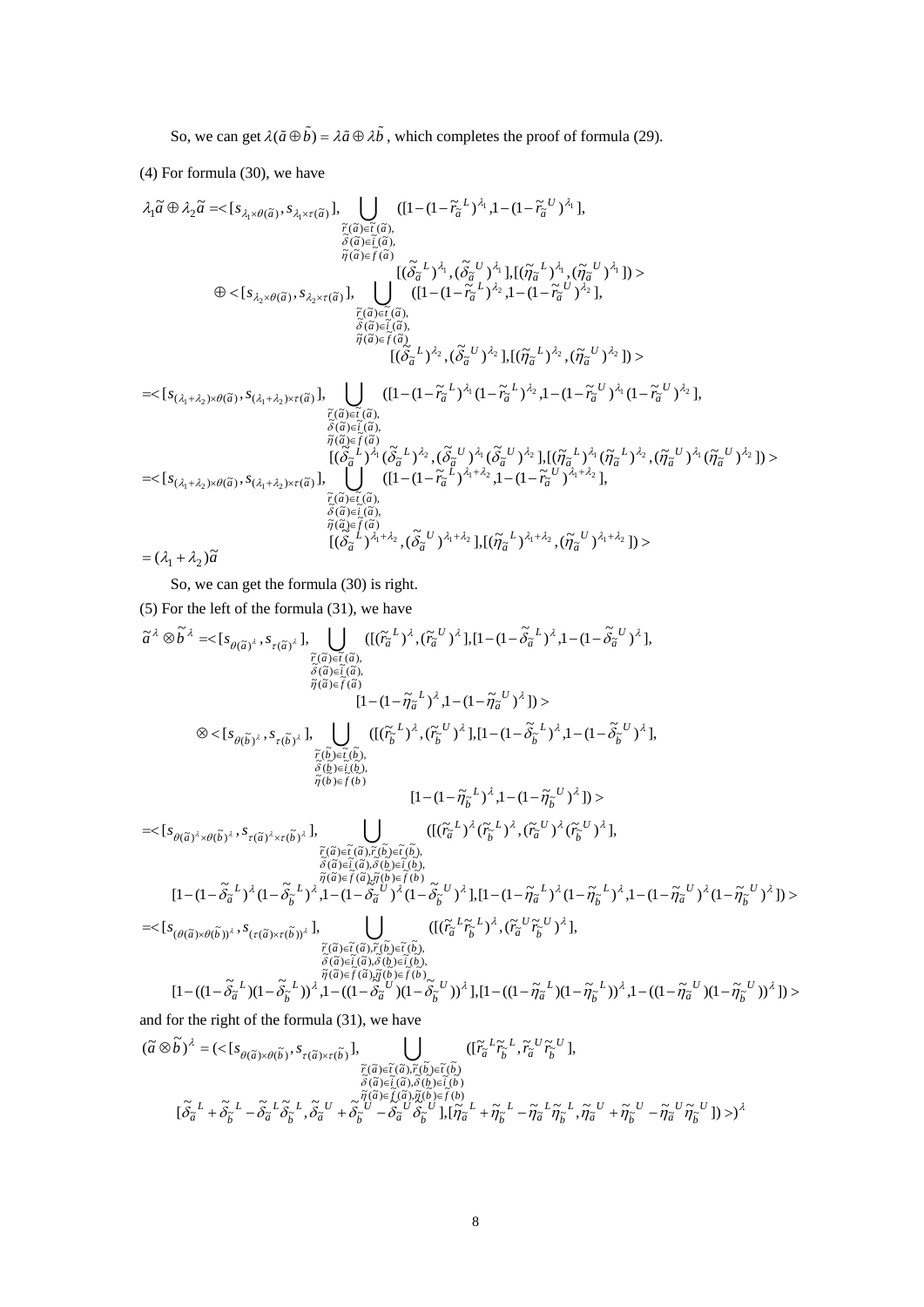$$
= <[s_{(\theta(\tilde{a})\times\theta(\tilde{b}))^{\lambda}}, s_{(\tau(\tilde{a})\times\tau(\tilde{b}))^{\lambda}}], \bigcup_{\substack{\tilde{r}(\tilde{a})\in \tilde{t}(\tilde{a}), \tilde{r}(\tilde{b})\in \tilde{t}(\tilde{b}),\\ \tilde{\delta}(\tilde{a})\in \tilde{t}(\tilde{a}), \tilde{\delta}(\tilde{b})\in \tilde{t}(\tilde{b}),\\ \tilde{r}(\tilde{a})\in \tilde{f}(\tilde{a}), \tilde{\delta}(\tilde{b})\in \tilde{t}(\tilde{b}),\\ [1-((1-\tilde{\delta}_{\tilde{a}}^{L})(1-\tilde{\delta}_{\tilde{b}}^{L}))^{\lambda}, 1-((1-\tilde{\delta}_{\tilde{a}}^{U})(1-\tilde{\delta}_{\tilde{b}}^{U}))^{\lambda}], [1-((1-\tilde{\eta}_{\tilde{a}}^{L})(1-\tilde{\eta}_{\tilde{b}}^{L}))^{\lambda}, 1-((1-\tilde{\eta}_{\tilde{a}}^{U})(1-\tilde{\delta}_{\tilde{b}}^{U}))^{\lambda}].
$$

So, we can get the formula (31) is right.

(6) For formula (32), we have

$$
\tilde{a}^{\lambda_1} \otimes \tilde{a}^{\lambda_2} = \langle [s_{\theta(\tilde{a})^{\lambda_1}}, s_{\tau(\tilde{a})^{\lambda_1}}], \bigcup_{\substack{\tilde{r}(\tilde{a}) \in \tilde{t}(\tilde{a}), \\ \tilde{\delta}(\tilde{a}) \in \tilde{t}(\tilde{a})}} \left( [(\tilde{r}_{\tilde{a}}^{L})^{\lambda_1}, (\tilde{r}_{\tilde{a}}^{U})^{\lambda_1}], [1 - (1 - \tilde{\delta}_{\tilde{a}}^{L})^{\lambda_1}, 1 - (1 - \tilde{\delta}_{\tilde{a}}^{U})^{\lambda_1}],
$$
\n
$$
\tilde{s}(\tilde{a}) \in \tilde{t}(\tilde{a})
$$
\n
$$
[1 - (1 - \tilde{\eta}_{\tilde{a}}^{L})^{\lambda_1}, 1 - (1 - \tilde{\eta}_{\tilde{a}}^{U})^{\lambda_1}] \rangle >
$$
\n
$$
\otimes \langle [s_{\theta(\tilde{a})^{\lambda_2}}, s_{\tau(\tilde{a})^{\lambda_2}}], \bigcup_{\substack{\tilde{r}(\tilde{a}) \in \tilde{t}(\tilde{a}), \\ \tilde{\delta}(\tilde{a}) \in \tilde{t}(\tilde{a})}} \left( [(\tilde{r}_{\tilde{a}}^{L})^{\lambda_2}, (\tilde{r}_{\tilde{a}}^{U})^{\lambda_2}], [1 - (1 - \tilde{\delta}_{\tilde{a}}^{L})^{\lambda_2}, 1 - (1 - \tilde{\delta}_{\tilde{a}}^{U})^{\lambda_2}],
$$
\n
$$
= \langle [s_{\theta(\tilde{a})^{\lambda_1} \times \theta(\tilde{a})^{\lambda_2}}, s_{\tau(\tilde{a})^{\lambda_1} \times \tau(\tilde{a})^{\lambda_2}}], \bigcup_{\substack{\tilde{r}(\tilde{a}) \in \tilde{t}(\tilde{a}), \\ \tilde{\delta}(\tilde{a}) \in \tilde{t}(\tilde{a}), \\ \tilde{\delta}(\tilde{a}) \in \tilde{t}(\tilde{a}), \\ \tilde{\delta}(\tilde{a}) \in \tilde{t}(\tilde{a}), \\ \tilde{\delta}(\tilde{a}) \in \tilde{t}(\tilde{a}), \\ \tilde{\delta
$$

 $=\widetilde{a}^{\lambda_1+\lambda_2}$ 

So, we can get the formula (32) is right.

**Definition 9** [9,15]. Let  $\tilde{a} = \langle [s_{\theta(\tilde{a})}, s_{\tau(\tilde{a})}], (\tilde{t}(\tilde{a}), \tilde{t}(\tilde{a}), \tilde{f}(\tilde{a})) \rangle$  be an interval-valued neutrosophic hesitant fuzzy uncertain linguistic element (IVNHFULE), then the score function  $S(\tilde{a})$  of  $\tilde{a}$  can be defined as follows:

$$
S(\tilde{a}) = \frac{\left[\frac{1}{\#\tilde{t}}\sum_{\tilde{r}(\tilde{a})\in\tilde{t}(\tilde{a})}\left(\frac{\tilde{r}\tilde{a}^{L} + \tilde{r}\tilde{a}^{U}}{2}\right) + \frac{1}{\#\tilde{t}}\sum_{\tilde{\delta}(\tilde{a})\in\tilde{t}(\tilde{a})}\left(\frac{(1-\tilde{\delta}_{\tilde{a}}^{L}) + (1-\tilde{\delta}_{\tilde{a}}^{U})}{2}\right) + \frac{1}{\#\tilde{f}}\sum_{\eta(\tilde{a})\in\tilde{f}(\tilde{a})}\left(\frac{(1-\tilde{\eta}_{\tilde{a}}^{L}) + (1-\tilde{\eta}_{\tilde{a}}^{U})}{2}\right)\right]}{3}
$$
  
\n
$$
= S \frac{\times S \theta(\tilde{a}) + \tau(\tilde{a})}{2}
$$
  
\n
$$
= \frac{S}{\frac{\theta(\tilde{a}) + \tau(\tilde{a})\tilde{t} + \frac{1}{\#\tilde{t}}\sum_{\tilde{r}(\tilde{a})\in\tilde{t}(\tilde{a})}\left(\frac{\tilde{r}\tilde{a}^{L} + \tilde{r}\tilde{a}^{U}}{2}\right) + \frac{1}{\#\tilde{t}}\sum_{\tilde{\delta}(\tilde{a})\in\tilde{t}(\tilde{a})}\left(\frac{(1-\tilde{\delta}_{\tilde{a}}^{L}) + (1-\tilde{\delta}_{\tilde{a}}^{U})}{2}\right) + \frac{1}{\#\tilde{f}}\sum_{\eta(\tilde{a})\in\tilde{f}(\tilde{a})}\left(\frac{(1-\tilde{\eta}_{\tilde{a}}^{L}) + (1-\tilde{\eta}_{\tilde{a}}^{U})}{2}\right)}{6}
$$
\n(33)

where  $\#\tilde{t}$ ,  $\#\tilde{t}$ ,  $\#\tilde{f}$  are the number of the interval numbers in  $\tilde{t}(\tilde{a})$ ,  $\tilde{t}(\tilde{a})$ ,  $\tilde{f}(\tilde{a})$ .

Let  $\tilde{a} = \langle [s_{\theta(\tilde{a})}, s_{\tau(\tilde{a})}], (\tilde{t}(\tilde{a}), \tilde{t}(\tilde{a}), \tilde{f}(\tilde{a})) \rangle$  and  $\tilde{b} = \langle [s_{\theta(\tilde{b})}, s_{\tau(\tilde{b})}], (\tilde{t}(\tilde{b}), \tilde{t}(\tilde{b}), \tilde{f}(\tilde{b})) \rangle$  are any two IVNHFULEs, the comparison method of IVNHFULEs is expressed as follows:

(1) If  $S(\tilde{a}) > S(\tilde{b})$ , then  $\tilde{a} > \tilde{b}$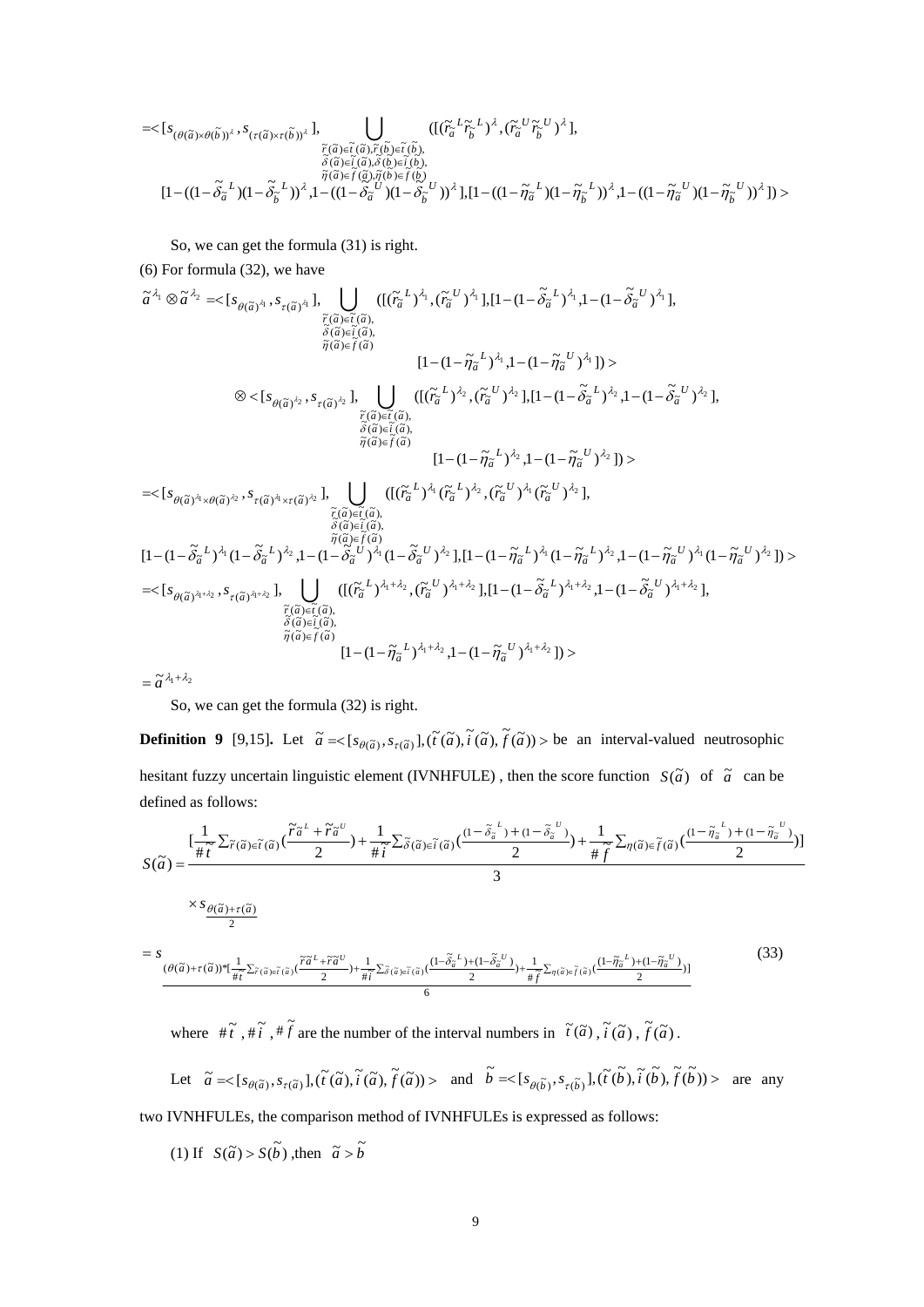- $(2)$  If  $S(\tilde{a}) < S(\tilde{b})$ , then  $\tilde{a} < \tilde{b}$
- (3) If  $S(\tilde{a}) = S(\tilde{b})$ , then  $\tilde{a} = \tilde{b}$

# **2.4 The Bonferroni mean (BM) operator**

**Definition 10** [40]**.** Let  $a_i$  ( $i = 1,2,...,n$ ) be a set of non-negative numbers, and  $p, q \ge 0$ , the Bonferroni mean operator is defined as follows:

$$
BM^{p,q}(a_1, a_2, ..., a_n) = \left(\frac{1}{n(n-1)} \sum_{\substack{i,j=1 \ i \neq i}}^n a_i^p a_j^q\right)^{\frac{1}{p+q}}
$$
(34)

In real decision making, the weight of input arguments plays an important part in decision process. But the BM operator doesn't consider the importance of input argument itself. Hence, Zhou [41] developed a weighted Bonferroni mean (WBM) operator.

**Definition 11** [41]. Let  $a_i$  ( $i = 1, 2, ..., n$ ) be a set of non-negative numbers, and  $p$ ,  $q \ge 0$ . The weighted Bonferroni mean operator is defined as follows:

$$
WBM^{p,q}(a_1, a_2, ..., a_n) = \left(\sum_{\substack{i,j=1 \ i \neq j}}^n \frac{w_i w_j}{1 - w_i} a_i^p a_j^q\right)^{\frac{1}{p} + q}
$$
(35)

where  $W = (w_1, w_2, ..., w_n)^T$  is the weight vector of  $a_i (i = 1, 2, ..., n)$ , satisfying  $0 \le w_i \le 1$  and

$$
\sum_{i=1}^n w_i = 1.
$$

The WBM operator has four desirable properties as follows:

#### **Theorem 1 [41] (Reducibility).**

Let  $W = (\frac{1}{n}, \frac{1}{n}, ..., \frac{1}{n})^T$  be the weight vector of  $a_i$  (*i* = 1,2,...,*n*), then

$$
WBM^{p,q}(a_1, a_2,..., a_n) = \left(\frac{1}{n(n-1)} \sum_{\substack{i,j=1 \ i \neq j}}^n a_i^p a_j^q\right)^{\frac{1}{p+q}} = BM^{p,q}(a_1, a_2,..., a_n).
$$

# **Theorem 2 [41] (Idempotency).**

Let  $a_j = a(j = 1, 2, ..., n)$ , then *WBM*  $^{p,q}(a_1, a_2, ..., a_n) = a$ .

# **Theorem 3 [41] (Permutation).**

Let  $(a_1, a_2, ..., a_n)$  be any permutation of  $(a_1, a_2, ..., a_n)$ , then

$$
WBM^{p,q}(a_1, a_2, ..., a_n) = WBM^{p,q}(a_1, a_2, ..., a_n).
$$

## **Theorem 4 [41] (Monotonicity).**

If  $a_j \ge b_j$  (j = 1,2,...,n), then  $WBM^{p,q}(a_1, a_2, ..., a_n) \ge WBM^{p,q}(b_1, b_2, ..., b_n)$ .

## **Theorem 5 [41] (Boundedness).**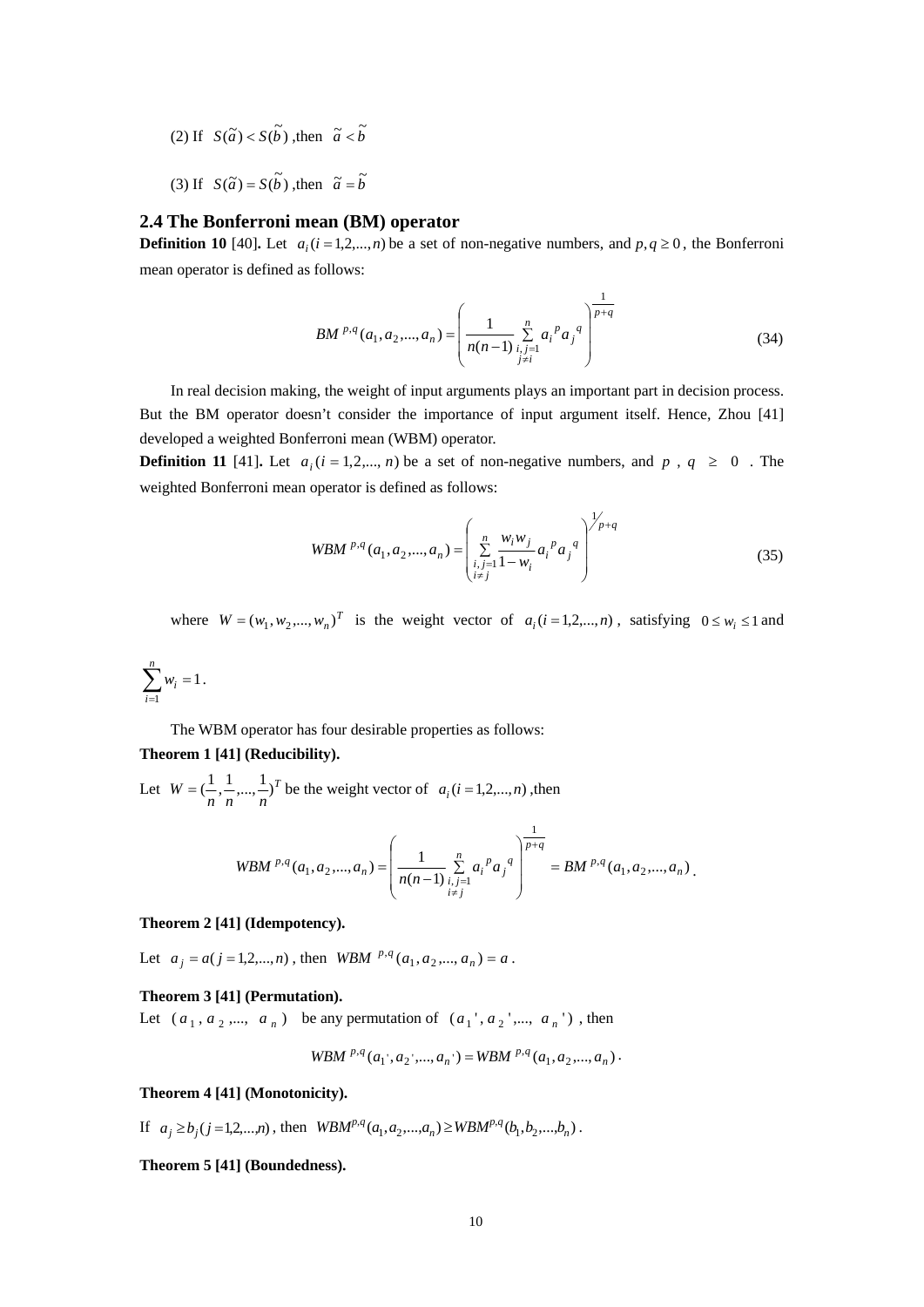The *WBM*  $^{p,q}$  operator lies between the max and min operators, i.e.,

 $\min(a_1, a_2, ..., a_n) \le WBM^{p,q}(a_1, a_2, ..., a_n) \le \max(a_1, a_2, ..., a_n).$ 

When the WBM operator select different values to the parameters  $p$  and  $q$ , some special cases of *WBM* can be obtained as follows:

(1) If 
$$
q = 0
$$
, then *WBM* <sup>p,0</sup>  $(a_1, a_2, ..., a_n) = \left(\sum_{i=1}^n w_i a_i^p\right)^{\frac{1}{p}}$ .

(2) If 
$$
p = 1
$$
 and  $q = 0$ , then  $WBM^{1,0}(a_1, a_2,..., a_n) = \sum_{i=1}^{n} w_i a_i$ .

(3) If 
$$
p = \frac{1}{2}
$$
 and  $q = \frac{1}{2}$ , then  $WBM^{\frac{1}{2}, \frac{1}{2}}(a_1, a_2, ..., a_n) = \sum_{\substack{i,j=1 \ i \neq i}}^n \frac{w_i w_j}{1 - w_i} (a_i a_j)^{\frac{1}{2}}$ .

(4) If 
$$
p = 1
$$
 and  $q = 1$ , then  $WBM^{1,1}(a_1, a_2,..., a_n) = \left(\sum_{\substack{i,j=1 \ i \neq i}}^n \frac{w_i w_j}{1 - w_i} a_i a_j\right)^{\frac{1}{2}}$ .

# **2.5 The geometric Bonferroni mean (GBM) operator**

**Definition 12** [42]. Let  $a_i$  ( $i = 1, 2, \ldots, n$ ) be a set of non-negative numbers, and  $p, q \ge 0$ , the geometric Bonferroni mean operator is defined as follows:

$$
GBM^{p,q}(a_1, a_2,..., a_n) = \frac{1}{p+q} \prod_{\substack{i,j=1 \ j \neq i}}^n (pa_i + qa_j)^{\frac{1}{n(n-1)}}
$$
(36)

Similar to the BM operator, the GBN operator also doesn't consider the weights of the input arguments. The weighted geometric Bonferroni mean (WGBM) operator was proposed by Sun and Liu [43].

**Definition 13** [43]. Let  $a_i$  ( $i = 1, 2, ..., n$ ) be a set of non-negative numbers, and  $p$ ,  $q \ge 0$ . The weighted geometric Bonferroni mean operator is defined as follows:

WGBM <sup>p,q</sup>(a<sub>1</sub>, a<sub>2</sub>,..., a<sub>n</sub>) = 
$$
\frac{1}{p+q} \prod_{\substack{i,j=1 \ j \neq i}}^{n} (pa_i + qa_j)^{\frac{w_i w_j}{1-w_i}}
$$
(37)

where  $W = (w_1, w_2, ..., w_n)^T$  is the weight vector of  $a_i$  (*i* = 1,2,...,*n*), satisfying  $0 \le w_i \le 1$  and

$$
\sum_{i=1}^n w_i = 1.
$$

It is easy to demonstrate the WGBM operator has some properties as follows: **Theorem 6** [43] **(Reducibility).**

Let  $W = (\frac{1}{n}, \frac{1}{n}, ..., \frac{1}{n})^T$  be the weight vector of  $a_i$  (*i* = 1,2,..., *n*), then

$$
WGBM^{p,q}(a_1,a_2,...,a_n)=GBM^{p,q}(a_1,a_2,...,a_n).
$$

**Theorem 7** [43] **(Idempotency).**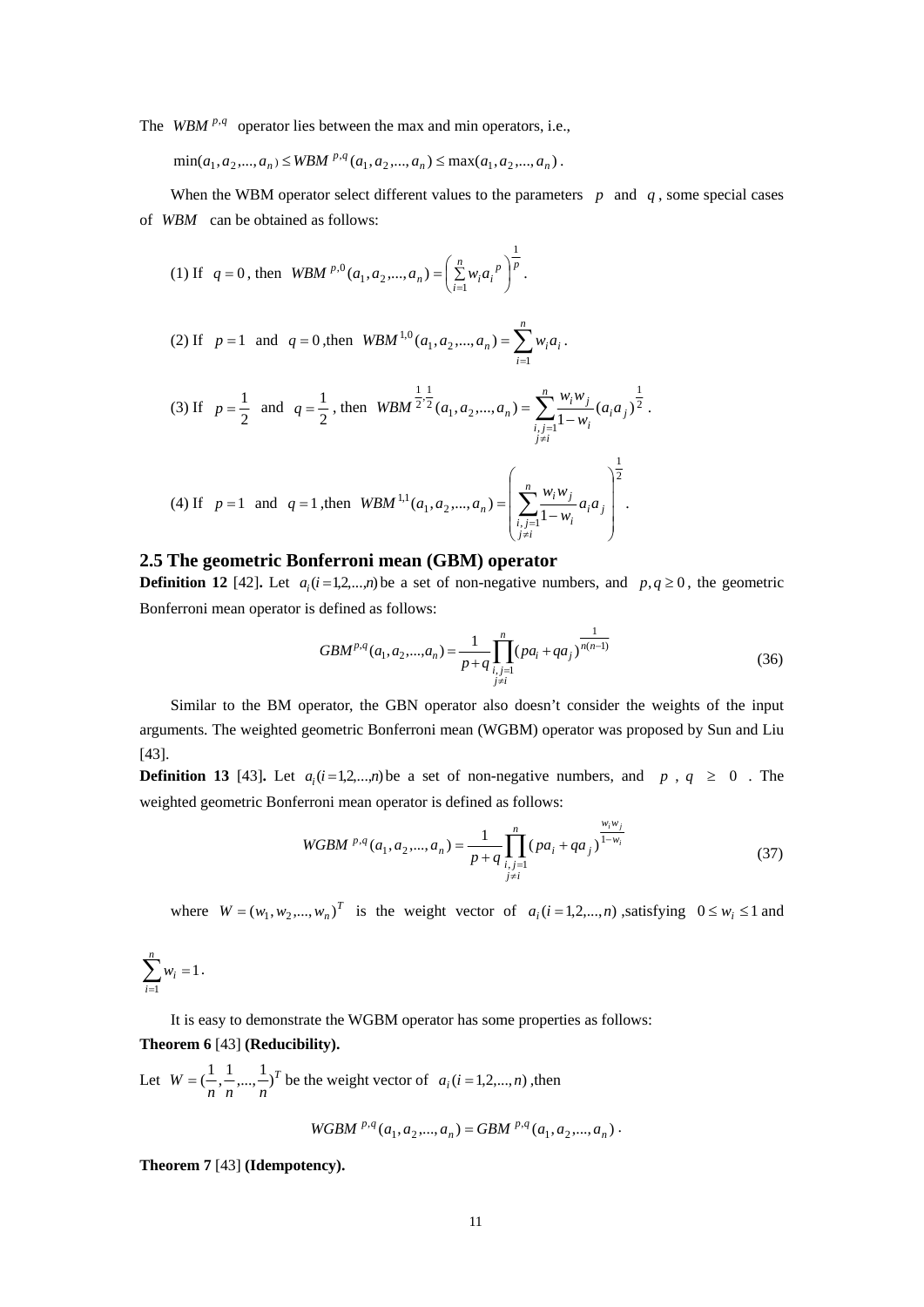Let  $a_j = a(j = 1, 2, ..., n)$ , then  $WGBM^{p,q}(a_1, a_2, ..., a_n) = a$ .

#### **Theorem 8** [43] **(Permutation).**

Let  $(a_1, a_2, ..., a_n)$  be any permutation of  $(a_1, a_2, ..., a_n)$ , then

$$
WGBM\ ^{p,q}(a_1^{\cdot},a_2^{\cdot},...,a_n^{\cdot})=WGBM\ ^{p,q}(a_1,a_2,...,a_n)\ .
$$

#### **Theorem 9** [43] **(Monotonicity).**

If  $a_i \ge b_i (j=1,2,...,n)$ , then  $WGBM^{p,q}(a_1,a_2,...,a_n) \ge WGBM^{p,q}(b_1,b_2,...,b_n)$ .

#### **Theorem 10** [43] **(Boundedness).**

The *WGBM*  $^{p,q}$  operator lies between the max and min operators, i.e.,

 $\min(a_1, a_2, ..., a_n) \leq WGBM^{p,q}(a_1, a_2, ..., a_n) \leq \max(a_1, a_2, ..., a_n)$ 

When the WGBM operator select different parameters  $p$  and  $q$ , some special cases of WGBM operator can be obtained as follows:

(1) If 
$$
q = 0
$$
, then  $WGBM^{p,q}(a_1, a_2,..., a_n) = \frac{1}{p} \prod_{i=1}^{n} (pa_i)^{w_i}$ 

(2) If 
$$
q = 0, p = 1
$$
 then  $WGBM^{p,q}(a_1, a_2,..., a_n) = \prod_{i=1}^{n} a_i^{w_i}$ 

(3) If 
$$
p = \frac{1}{2}
$$
 and  $q = \frac{1}{2}$ , then  $WGBM^{\frac{1}{2} \cdot \frac{1}{2}}(a_1, a_2, ..., a_n) = \prod_{\substack{i,j=1 \ i \neq i}}^{n} (\frac{1}{2}a_i + \frac{1}{2}a_j)^{\frac{w_i w_j}{1 - w_i}}$ 

(4) If 
$$
p = 1
$$
 and  $q = 1$ , then  $WGBM^{1,1}(a_1, a_2,..., a_n) = \frac{1}{2} \prod_{\substack{i,j=1 \ i \neq i}}^n (a_i + a_j)^{\frac{w_i w_j}{1 - w_i}}$ 

# **3. Interval-valued neutrosophic hesitant fuzzy uncertain linguistic**

# **Bonferroni mean aggregation operators**

Interval-valued neutrosophic hesitant fuzzy uncertain linguistic set (IVNHFULS) is an important tool to describe the decision maker's preference and to handle the hesitant, uncertain, incomplete information. Bonferroni mean (BM) can replace the simple averaging of other mean type operators because of the excellent modeling capability.

In this section, we combine IVNHFULS with BM operator and propose some interval-valued neutrosophic hesitant fuzzy uncertain linguistic Bonferroni mean aggregation operators.

# **3.1 The interval-valued neutrosophic hesitant fuzzy uncertain linguistic Bonferroni mean operator**

**Definition 14.** Let  $\tilde{a}_i = \begin{cases} s_{\theta(\tilde{a}_i)}, s_{\tau(\tilde{a}_i)} \end{cases}, \begin{cases} \tilde{t}(\tilde{a}_i), \tilde{t}(\tilde{a}_i), \tilde{f}(\tilde{a}_i) \end{cases} > (i = 1, 2, ..., n)$  be the set of all IVNHFULEs, and  $p$ ,  $q \ge 0$ , then the interval-valued neutrosophic hesitant fuzzy uncertain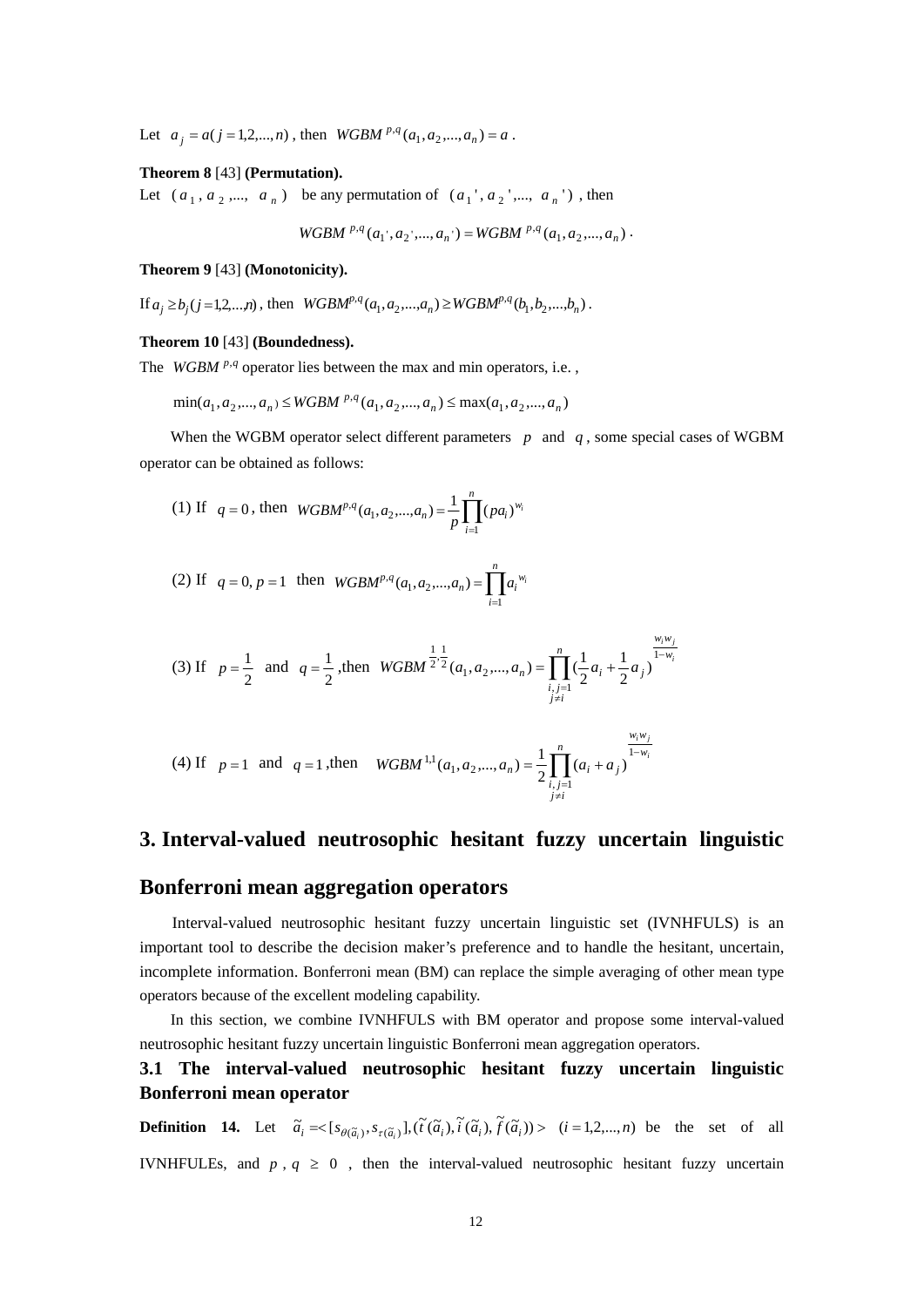linguistic Bonferroni mean operator can be defined as follows:

$$
IVNHFULBM^{p,q}(\tilde{a}_1, \tilde{a}_2, \dots, \tilde{a}_n) = \left(\frac{1}{n(n-1)} \underset{j \neq i}{\overset{n}{\oplus}} \tilde{a}_i^p \otimes \tilde{a}_j^q\right)^{\frac{1}{p+q}}
$$
(38)

**Theorem 11.** Let  $\tilde{a}_i = \langle [s_{\theta(\tilde{a}_i)}, s_{\tau(\tilde{a}_i)}], (\tilde{t}(\tilde{a}_i), \tilde{t}(\tilde{a}_i), \tilde{f}(\tilde{a}_i)) \rangle \rangle$  (*i* = 1,2,..., *n*) be the set of IVNHFULEs, and  $p$ ,  $q \ge 0$ , then, the result aggregated from Definition 14 is still an IVNHFULE, and even

IVNHFULBM<sup>p,q</sup>(
$$
\tilde{a}_1, \tilde{a}_2, ..., \tilde{a}_n
$$
) =  $\left(\frac{1}{n(n-1)} \oplus_{i=1}^n \oplus_{j=1, j \neq i}^n \tilde{a}_i^p \otimes \tilde{a}_j^q\right)^{\frac{1}{p+q}}$   
\n= $\left\langle \left[\sum_{\substack{\frac{n}{n} \leq \frac{n}{n-1, j \neq i}}^n \frac{1}{n(n-1)}, \theta(\tilde{a}_i)^p \cdot \theta(\tilde{a}_j)^q \right]^{\frac{1}{p+q}}}^{\frac{1}{p+q}} \cdot \sum_{\substack{\frac{n}{n} \leq \frac{n}{n-1, j \neq i}}^n \frac{1}{n(n-1)}, \tau(\tilde{a}_i)^p \cdot \tau(\tilde{a}_j)^q \right]^{\frac{1}{p+q}}}^{\frac{1}{p+q}}\right],$   
\n $\bigcup \widetilde{r}(\tilde{a}_1) \in \widetilde{t}(\tilde{a}_1), \widetilde{r}(\tilde{a}_2) \in \widetilde{t}(\tilde{a}_2), ..., \widetilde{r}(\tilde{a}_n) \in \widetilde{t}(\tilde{a}_n)$   
\n $\left(1 - \prod_{i=1}^n \prod_{j=1, j \neq i}^n (1 - (r_{\tilde{a}_i}^{\ t})^p \cdot (r_{\tilde{a}_j}^{\ t})^q)^{\frac{1}{n(n-1)}}\right)^{\frac{1}{p+q}}, \left(1 - \prod_{i=1}^n \prod_{j=1, j \neq i}^n (1 - (r_{\tilde{a}_i}^{\ t})^p \cdot (r_{\tilde{a}_j}^{\ t})^q)^{\frac{1}{n(n-1)}}\right)^{\frac{1}{p+q}}$   
\n $\left(39\right)$   
\n $\bigcup \widetilde{\sigma}(\tilde{a}_1) \in \widetilde{t}(\tilde{a}_1), \widetilde{\sigma}(\tilde{a}_2) \in \widetilde{t}(\tilde{a}_2), ..., \widetilde{\sigma}(\tilde{a}_n) \in \widetilde{t}(\tilde{a}_n)$   
\n $\left[1 - \left(1 - \left(\prod_{i=1}^n \prod_{j=1, j \neq$ 

$$
\left(1-\left(1-\left(\prod_{i=1}^{n}\prod_{j=1,j\neq i}^{n}\left(1-(1-\eta_{\tilde{a}_{i}}^{L})^{p}(1-\eta_{\tilde{a}_{j}}^{L})^{q}\right)\right)^{\frac{1}{n(n-1)}}\right)^{\frac{1}{p+q}},1-\left(1-\left(\prod_{i=1}^{n}\prod_{j=1,j\neq i}^{n}\left(1-(1-\eta_{\tilde{a}_{i}}^{u})^{p}(1-\eta_{\tilde{a}_{j}}^{u})^{q}\right)\right)^{\frac{1}{n(n-1)}}\right)^{\frac{1}{p+q}}\right)\right)
$$

#### **Proof .**

By the operational rules of the interval-valued neutrosopic hesitant fuzzy uncertain linguistic variables, we have

$$
\widetilde{a}_i^p \approx [s_{\theta(\widetilde{a}_i)^p}, s_{\tau(\widetilde{a}_i)^p}], \bigcup_{\widetilde{r}(\widetilde{a}_i) \in \widetilde{t}(\widetilde{a}_i)} \{(r_{\widetilde{a}_i}^{\iota})^p, (r_{\widetilde{a}_i}^{\iota})^p\} > \widetilde{a}_j^q \approx [s_{\theta(\widetilde{a}_j)^q}, s_{\tau(\widetilde{a}_j)^q}], \bigcup_{\widetilde{r}(\widetilde{a}_j) \in \widetilde{t}(\widetilde{a}_j)} \{(r_{\widetilde{a}_j}^{\iota})^q, (r_{\widetilde{a}_j}^{\iota})^q\} >
$$

$$
\tilde{a}_{i}^{p} \otimes \tilde{a}_{j}^{q} = \langle [s_{\theta(\tilde{a}_{i})^{p}} \cdot \theta(\tilde{a}_{j})^{q}}, s_{\tau(\tilde{a}_{i})^{p}} \cdot \tau(\tilde{a}_{j})^{q} ],
$$
\n
$$
\bigcup_{\tilde{r}(\tilde{a}_{i}) \in \tilde{t}(\tilde{a}_{i}), \tilde{r}(\tilde{a}_{j}) \in \tilde{t}(\tilde{a}_{j})} ((r_{\tilde{a}_{i}}^{L})^{p} \cdot (r_{\tilde{a}_{j}}^{L})^{q}, (r_{\tilde{a}_{i}}^{U})^{p} \cdot (r_{\tilde{a}_{j}}^{U})^{q} ),
$$
\n
$$
\tilde{\delta}(\tilde{a}_{i}) \in \tilde{t}(\tilde{a}_{i}), \tilde{\delta}(\tilde{a}_{j}) \in \tilde{t}(\tilde{a}_{j})} (1 - (1 - \tilde{\delta}_{\tilde{a}_{i}}^{L})^{p} (1 - \tilde{\delta}_{\tilde{a}_{j}}^{L})^{p}, 1 - (1 - \tilde{\delta}_{\tilde{a}_{i}}^{U})^{p} (1 - \tilde{\delta}_{\tilde{a}_{j}}^{U})^{p})
$$
\n
$$
\tilde{\delta}(\tilde{a}_{i}) \in \tilde{t}(\tilde{a}_{i}), \tilde{\delta}(\tilde{a}_{j}) \in \tilde{t}(\tilde{a}_{j})} (1 - (1 - \tilde{\eta}_{\tilde{a}_{i}}^{L})^{p} (1 - \tilde{\eta}_{\tilde{a}_{j}}^{L})^{p}, 1 - (1 - \tilde{\eta}_{\tilde{a}_{i}}^{U})^{p} (1 - \tilde{\eta}_{\tilde{a}_{j}}^{U})^{p}) >
$$
\n
$$
\tilde{\eta}(\tilde{a}_{i}) \in \tilde{t}(\tilde{a}_{i}), \tilde{\eta}(\tilde{a}_{j}) \in \tilde{t}(\tilde{a}_{j})
$$

then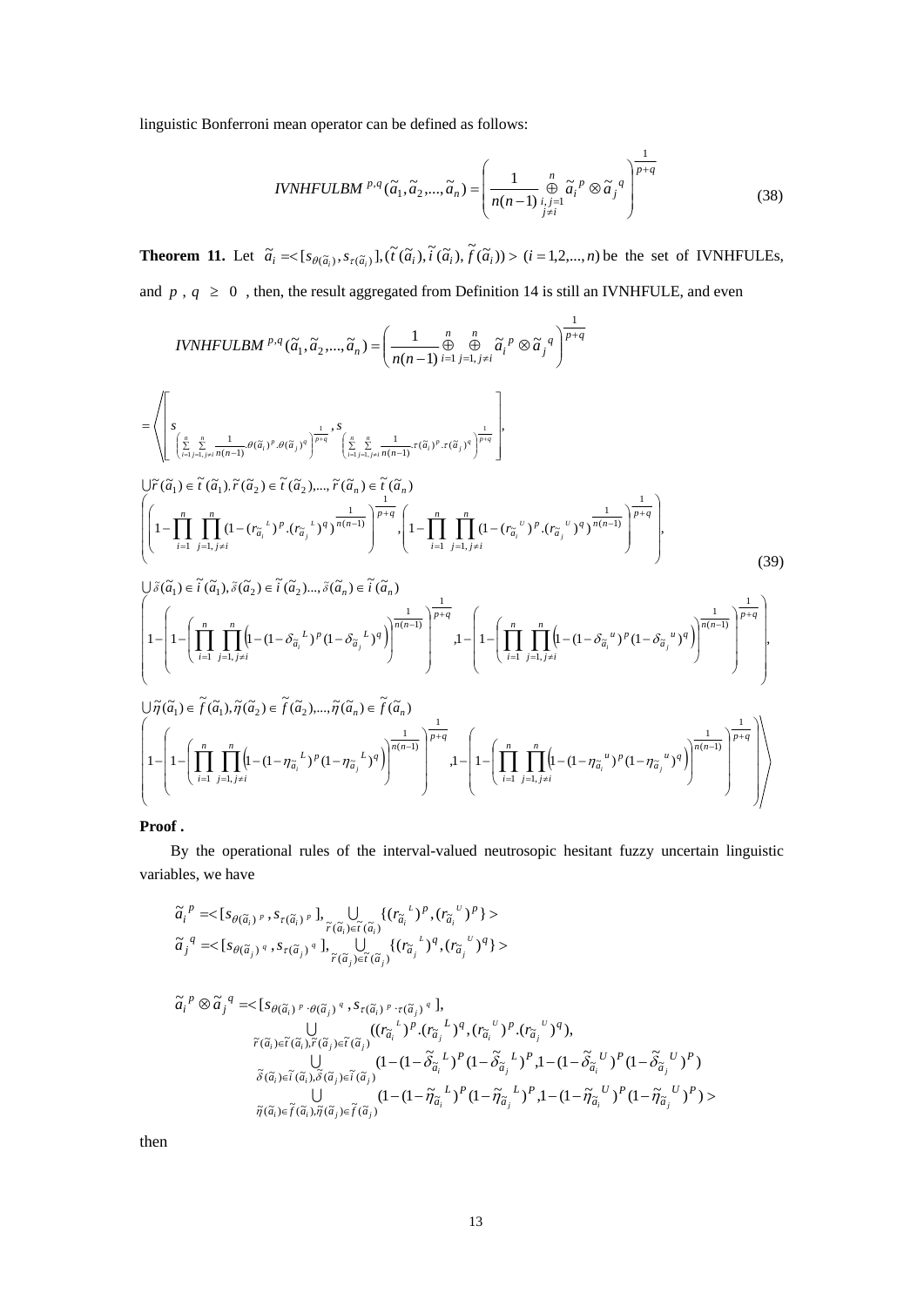$$
\frac{1}{n(n-1)}\widetilde{\alpha}_i^p \otimes \widetilde{\alpha}_j^q = \left\langle \left[ s_{\frac{1}{n(n-1)}\cdot \theta(\widetilde{\alpha}_i)^p \cdot \theta(\widetilde{\alpha}_j)^q}, s_{\frac{1}{n(n-1)}\cdot \tau(\widetilde{\alpha}_i)^p \cdot \tau(\widetilde{\alpha}_j)^q} \right],
$$
\n
$$
\left\{ \bigcup_{\widetilde{r}(\widetilde{\alpha}_i) \in \widetilde{t}(\widetilde{\alpha}_i), \widetilde{r}(\widetilde{\alpha}_j) \in \widetilde{t}(\widetilde{\alpha}_j)} \left\{ 1 - (1 - r(\frac{\iota}{\widetilde{\alpha}_i}^p) \cdot (r_{\widetilde{\alpha}_j}^p)^q)^{\frac{1}{n(n-1)}} , 1 - (1 - (r_{\widetilde{\alpha}_i}^p) \cdot (r_{\widetilde{\alpha}_j}^p)^q)^{\frac{1}{n(n-1)}} \right\},
$$
\n
$$
\widetilde{\delta}(\widetilde{\alpha}_i) \in \widetilde{t}(\widetilde{\alpha}_i), \widetilde{\delta}(\widetilde{\alpha}_j) \in \widetilde{t}(\widetilde{\alpha}_j)} \left\{ (1 - (1 - \delta_{\widetilde{\alpha}_i}^L)^p (1 - \delta_{\widetilde{\alpha}_j}^L)^q)^{\frac{1}{n(n-1)}}, (1 - (1 - \delta_{\widetilde{\alpha}_i}^U)^p (1 - \delta_{\widetilde{\alpha}_j}^U)^q)^{\frac{1}{n(n-1)}} \right\},
$$
\n
$$
\widetilde{\delta}(\widetilde{\alpha}_i) \in \widetilde{t}(\widetilde{\alpha}_i), \widetilde{\delta}(\widetilde{\alpha}_j) \in \widetilde{t}(\widetilde{\alpha}_j)} \left\{ (1 - (1 - \eta_{\widetilde{\alpha}_i}^L)^p (1 - \eta_{\widetilde{\alpha}_j}^L)^q)^{\frac{1}{n(n-1)}}, (1 - (1 - \eta_{\widetilde{\alpha}_i}^U)^p (1 - \eta_{\widetilde{\alpha}_j}^U)^q)^{\frac{1}{n(n-1)}} \right\} \right\}
$$

and

$$
\frac{1}{n(n-1)} \mathop{\oplus}\limits_{i=1}^{n} \mathop{\oplus}\limits_{j=i}^{n} \widetilde{a}_{i}^{p} \otimes \widetilde{a}_{j}^{q} = \mathop{\oplus}\limits_{i=1}^{n} \mathop{\oplus}\limits_{j=i}^{n} \frac{1}{n(n-1)} \widetilde{a}_{i}^{p} \otimes \widetilde{a}_{j}^{q}
$$
\n
$$
= \left\langle \left[ S_{\sum_{i=1}^{n} \sum_{j=1, j \neq i}^{n} \frac{1}{n(n-1)} \theta(\widetilde{a}_{i})^{p} \theta(\widetilde{a}_{j})^{q}}, S_{\sum_{i=1}^{n} \sum_{j=1, j \neq i}^{n} \frac{1}{n(n-1)} \tau(\widetilde{a}_{i})^{p} \tau(\widetilde{a}_{j})^{q} \right],
$$

$$
\bigcup \widetilde{r}(\widetilde{a}_1) \in \widetilde{t}(\widetilde{a}_1), \widetilde{r}(\widetilde{a}_2) \in \widetilde{t}(\widetilde{a}_2), \dots, \widetilde{r}(\widetilde{a}_n) \in \widetilde{t}(\widetilde{a}_n)
$$
\n
$$
\left(1 - \prod_{i=1}^n \prod_{j=1, j \neq i}^n (1 - (r_{\widetilde{a}_i}^{\ \ L})^p \cdot (r_{\widetilde{a}_j}^{\ \ L})^q)^{\frac{1}{n(n-1)}} , 1 - \prod_{i=1}^n \prod_{j=1, j \neq i}^n (1 - (r_{\widetilde{a}_i}^{\ \ U})^p \cdot (r_{\widetilde{a}_j}^{\ \ U})^q)^{\frac{1}{n(n-1)}} \right),
$$

$$
\bigcup \tilde{\delta}(\tilde{a}_1) \in \tilde{i}(\tilde{a}_1), \tilde{\delta}(\tilde{a}_2) \in \tilde{i}(\tilde{a}_2) \dots, \tilde{\delta}(\tilde{a}_n) \in \tilde{i}(\tilde{a}_n)
$$
\n
$$
\left( \prod_{i=1}^n \prod_{j=1, j \neq i}^n \left( 1 - (1 - \delta_{\tilde{a}_i}^L)^p (1 - \delta_{\tilde{a}_j}^L)^q \right) \frac{1}{n(n-1)}, \prod_{i=1}^n \prod_{j=1, j \neq i}^n \left( 1 - (1 - \delta_{\tilde{a}_i}^U)^p (1 - \delta_{\tilde{a}_j}^U)^q \right) \frac{1}{n(n-1)} \right),
$$

$$
\left\langle \prod_{i=1}^n \prod_{j=1, j\neq i}^n \left( \tilde{a}_1), \tilde{\eta}(\tilde{a}_2) \in \tilde{f}(\tilde{a}_2), \ldots, \tilde{\eta}(\tilde{a}_n) \in \tilde{f}(\tilde{a}_n) \right) \right\langle \prod_{i=1}^n \prod_{j=1, j\neq i}^n \left( 1 - \eta_{\tilde{a}_i}^{\quad \ \ \, L} \right)^p (1 - \eta_{\tilde{a}_j}^{\quad \ \ L})^q \left| \prod_{i=1}^n \prod_{j=1, j\neq i}^n \left( 1 - \eta_{\tilde{a}_i}^{\quad \ \ U} \right)^p (1 - \eta_{\tilde{a}_j}^{\quad \ \ U})^q \right| \right\rangle
$$

Then

$$
\left(\frac{1}{n(n-1)}\bigoplus_{i=1}^{n}\bigoplus_{j=i}^{n}\tilde{a}_{i}^{p}\otimes\tilde{a}_{j}^{q}\right)^{\frac{1}{p+q}}=\left\langle\left[s_{\left(\sum_{i=1}^{n}\sum_{j=1, j\neq i}^{n}\frac{1}{n(n-1)}\cdot\theta(\tilde{a}_{i})^{p}\cdot\theta(\tilde{a}_{j})^{q}\right)^{\frac{1}{p+q}}},s_{\left(\sum_{i=1}^{n}\sum_{j=1, j\neq i}^{n}\frac{1}{n(n-1)}\cdot\tau(\tilde{a}_{i})^{p}\cdot\tau(\tilde{a}_{j})^{q}\right)^{\frac{1}{p+q}}}\right\rangle,
$$
\n
$$
\bigcup_{i=1}^{n}\tilde{f}(\tilde{a}_{1})\cdot\tilde{f}(\tilde{a}_{2})\in\tilde{t}(\tilde{a}_{2})\text{,..., }\tilde{f}(\tilde{a}_{n})\in\tilde{t}(\tilde{a}_{n})
$$
\n
$$
\left(\left(1-\prod_{i=1}^{n}\prod_{j=1, j\neq i}^{n}(1-(r_{\tilde{a}_{i}}^{L})^{p}\cdot(r_{\tilde{a}_{j}}^{L})^{q})^{\frac{1}{n(n-1)}}\right)^{\frac{1}{p+q}}\cdot\left(1-\prod_{i=1}^{n}\prod_{j=1, j\neq i}^{n}(1-(r_{\tilde{a}_{i}}^{U})^{p}\cdot(r_{\tilde{a}_{j}}^{U})^{q})^{\frac{1}{n(n-1)}}\right)^{\frac{1}{p+q}}\right),
$$
\n
$$
\bigcup_{i=1}^{n}\tilde{\delta}(\tilde{a}_{1})\in\tilde{t}(\tilde{a}_{1}),\tilde{\delta}(\tilde{a}_{2})\in\tilde{t}(\tilde{a}_{2})\text{,..., }\tilde{\delta}(\tilde{a}_{n})\in\tilde{t}(\tilde{a}_{n})
$$
\n
$$
\left(1-\left(1-\prod_{i=1}^{n}\prod_{j=1, j\neq i}^{n}\left(1-(1-\delta_{\tilde{a}_{i}}^{L})^{p}(1-\delta_{\tilde{a}_{j}}^{L})^{q}\right)^{\frac{1}{n(n-1)}}\right)^{\frac{1}{p+q}},1-\left(1-\prod_{i=1}^{n}\
$$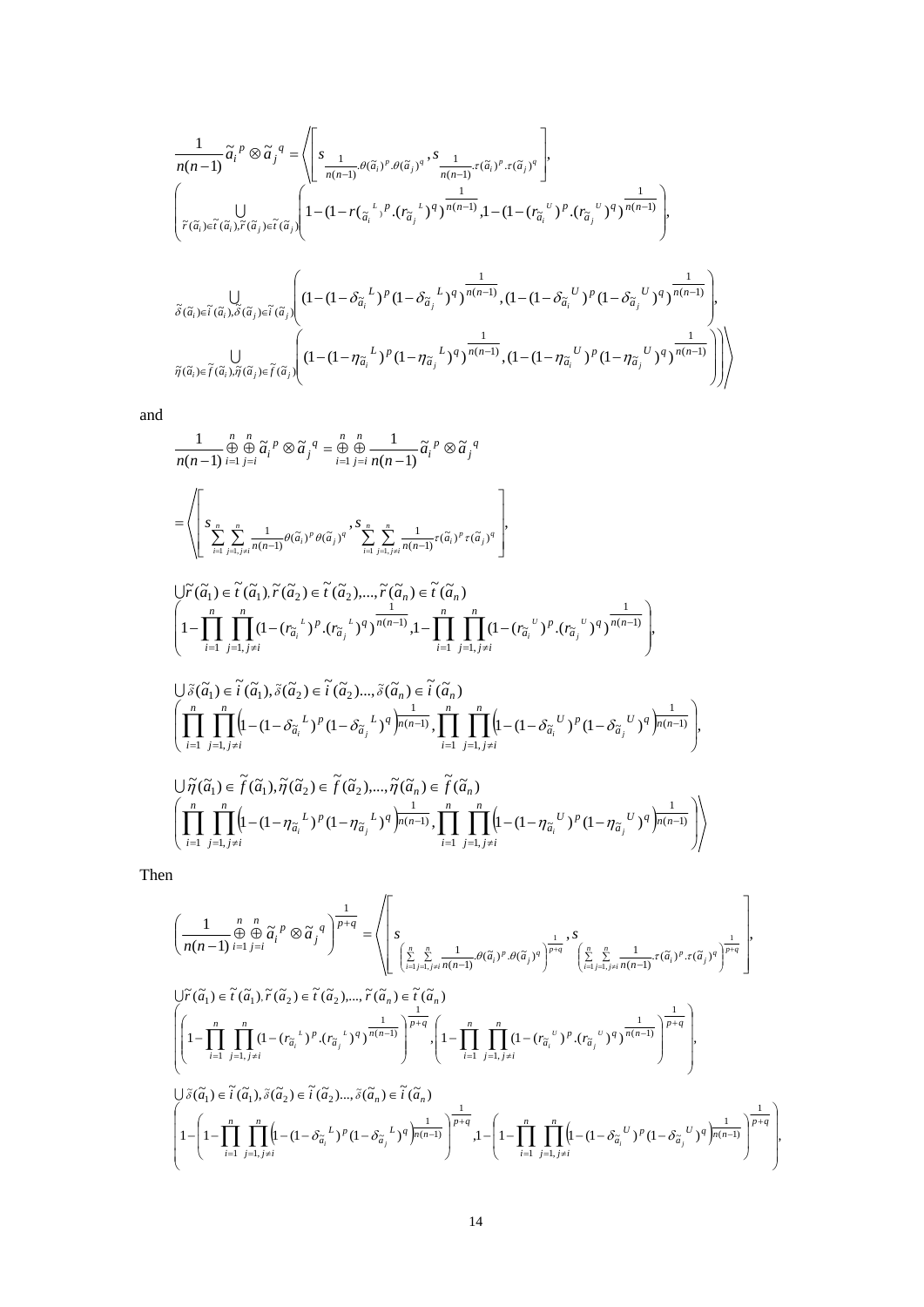$$
\left\{\begin{aligned}&1-\left(1-\prod_{i=1}^n\prod_{j=1,\,j\neq i}^n\left(l-(1-\eta_{\widetilde{a}_i}^{\quad L})^p(1-\eta_{\widetilde{a}_j}^{\quad L})^q\right)^{\frac{1}{p+q}}\right),\\&\left(1-\left(1-\prod_{i=1}^n\prod_{j=1,\,j\neq i}^n\left(l-(1-\eta_{\widetilde{a}_i}^{\quad L})^p(1-\eta_{\widetilde{a}_j}^{\quad L})^q\right)^{\frac{1}{p+(q-1)}}\right)^{\frac{1}{p+q}}\right),\\&1-\left(1-\prod_{i=1}^n\prod_{j=1,\,j\neq i}^n\left(l-(1-\eta_{\widetilde{a}_i}^{\quad u})^p(1-\eta_{\widetilde{a}_j}^{\quad u})^q\right)^{\frac{1}{p+(q-1)}}\right)^{\frac{1}{p+q}}\right)\right\}\end{aligned}
$$

which completes the proof of theorem 11.

Moreover, the IVNHFULBM operator also has the following properties:

# **Theorem 12 (Idempotency).**

Let 
$$
\tilde{a}_j = \langle [S_{\theta(a)}, s_{\tau(a)}], ([r_a^L, r_a^U], [\delta_a^L, \delta_a^U], [\eta_a^L, \eta_a^U] \rangle \rangle = \tilde{a} \ (j = 1, 2, ..., n),
$$
 then  
\n
$$
IVNHFULBM^{p,q}(\tilde{a}_1, \tilde{a}_2, ..., \tilde{a}_n) = \tilde{a}
$$

**Proof .** 

Since  $\tilde{a}_j = \{ [s_{\theta(a)}, s_{\tau(a)}], \{ [r_a^L, r_a^U] \} \rangle = \tilde{a} (j = 1, 2, ..., n)$ , then according to the theorem 11,

we can get

$$
IVNHFULBM^{p,q}(\tilde{a}_{1}, \tilde{a}_{2}, ..., \tilde{a}_{n}) = \left(\frac{1}{n(n-1)} \bigoplus_{i=1}^{n} \bigoplus_{j=i, j \neq i}^{n} \tilde{a}_{i}^{p} \otimes \tilde{a}_{j}^{q}\right)^{\frac{1}{p+q}}
$$
\n
$$
= \left\{\n\begin{bmatrix}\n\sum_{i=1, j \neq i}^{n} \sum_{j=1, j \neq i}^{n} \frac{1}{n(n-1)} \theta(\tilde{a})^{p} \theta(\tilde{a})^{q}\right)^{\frac{1}{p+q}},\n\sum_{i=1, j \neq i, j \neq n}^{n} \left(\sum_{i=1, j \neq i}^{n} \sum_{j=1, j \neq i}^{n} \frac{1}{n(n-1)} \tau(\tilde{a})^{p} \cdot \tau(\tilde{a})^{q}\right)^{\frac{1}{p+q}},\n\end{bmatrix},
$$
\n
$$
U\tilde{r}(\tilde{a}_{1}) \in \tilde{r}(\tilde{a}_{1}), \tilde{r}(\tilde{a}_{2}) \in \tilde{r}(\tilde{a}_{2}), \dots, \tilde{r}(\tilde{a}_{n}) \in \tilde{r}(\tilde{a}_{n})
$$
\n
$$
\left(\n\begin{bmatrix}\n1 - \prod_{i=1}^{n} \prod_{j=1, j \neq i}^{n} (1 - (r_{\tilde{a}}^{k})^{p} \cdot (r_{\tilde{a}}^{k})^{q} \right)^{\frac{1}{n(n-1)}}\n\end{bmatrix}^{\frac{1}{p+q}},\n\begin{bmatrix}\n1 - \prod_{i=1}^{n} \prod_{j=1, j \neq i}^{n} (1 - (r_{\tilde{a}}^{v})^{p} \cdot (r_{\tilde{a}}^{v})^{q} \right)^{\frac{1}{n(n-1)}}\n\end{bmatrix}^{\frac{1}{p+q}}.
$$
\n
$$
U\tilde{\delta}(\tilde{a}_{1}) \in \tilde{t}(\tilde{a}_{1}), \tilde{\delta}(\tilde{a}_{2}) \in \tilde{t}(\tilde{a}_{2}), \dots, \tilde{\delta}(\tilde{a}_{n}) \in \tilde{t}(\tilde{a}_{n})
$$
\n
$$
\left(1 -
$$

So, we complete the proof of the theorem 12.

# **Theorem 13 (Commutativity).**

Let  $(\tilde{a}_1', \tilde{a}_2', ..., \tilde{a}_n')$  be any permutation of  $(\tilde{a}_1, \tilde{a}_2, ..., \tilde{a}_n)$ , then we can get

$$
IVNHFULBM \stackrel{p,q}{\sim} (\widetilde{a}_1^{\;\cdot},\widetilde{a}_2^{\;\cdot},...,\widetilde{a}_n^{\;\cdot}) = IVNHFULBM \stackrel{p,q}{\sim} (\widetilde{a}_1,\widetilde{a}_2^{\;\cdot},...,\widetilde{a}_n^{\;\cdot}).
$$

**Proof.**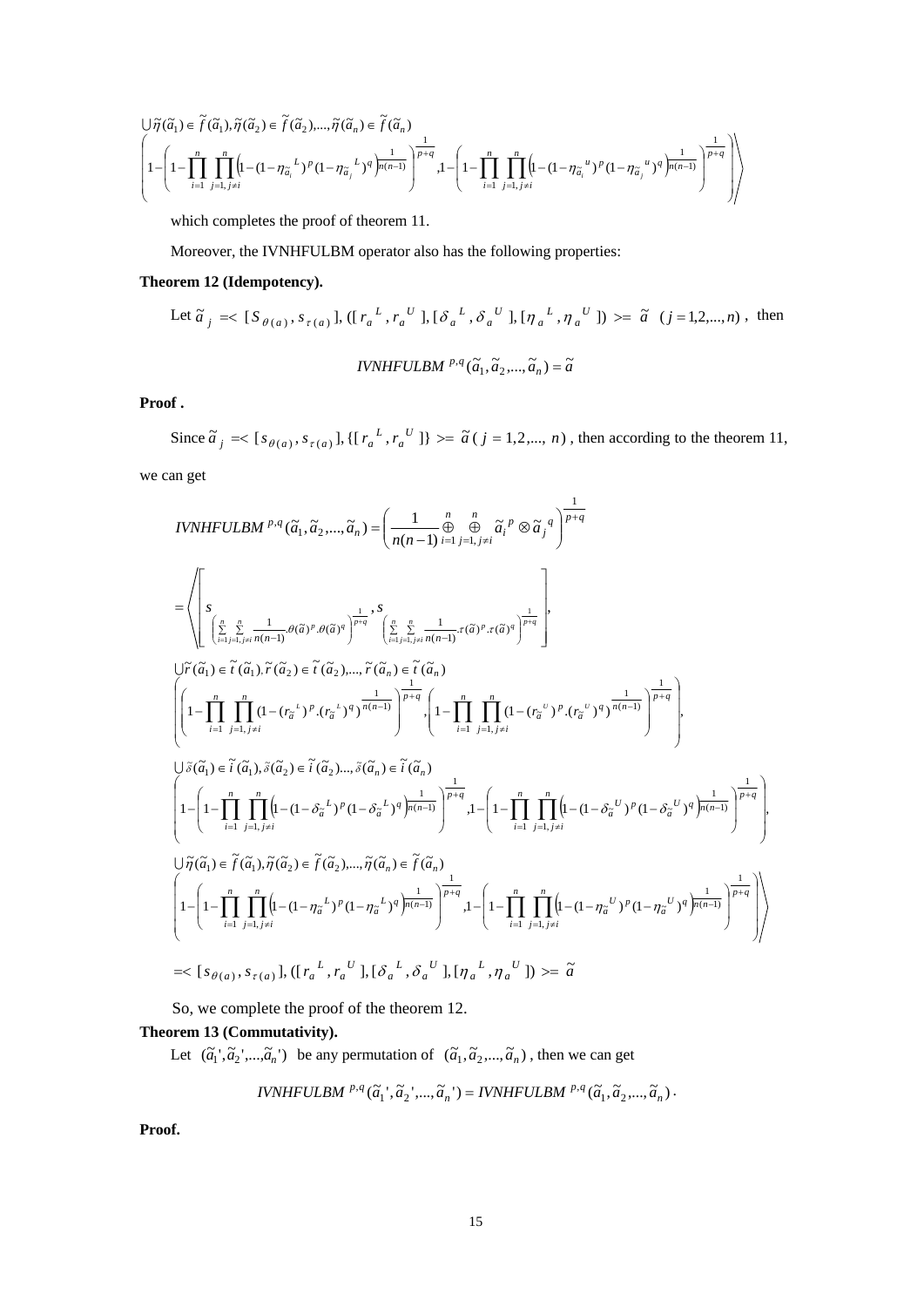$$
IVNHFULBM^{p,q}(\tilde{a}_{1}, \tilde{a}_{2}, ..., \tilde{a}_{n}) = \left(\frac{1}{n(n-1)} \bigoplus_{i=1}^{n} \bigoplus_{j=1, j \neq i}^{n} \tilde{a}_{i}^{\top p} \otimes \tilde{a}_{j}^{\top q}\right)^{\frac{1}{p+q}}
$$
\n
$$
= \left(\left[\sum_{j=1, j \neq i}^{n} \frac{1}{\tilde{a}_{j}! \sum_{j=1, j \neq i}^{n} \frac{1}{n(n-1)} \theta(\tilde{a}_{i}^{\top p} \cdot \theta(\tilde{a}_{j}^{\top q})^{q}\right]^{\frac{1}{p+q}}, \sum_{j=1, j \neq i}^{s} \left(\frac{n}{\tilde{a}_{j}! \sum_{j=1, j \neq i}^{n} \frac{1}{n(n-1)} \cdot \tau(\tilde{a}_{i}^{\top p} \cdot \tau(\tilde{a}_{j}^{\top q})^{q}\right)^{\frac{1}{p+q}}\right],
$$
\n
$$
\cup \tilde{r}(\tilde{a}_{1}) \in \tilde{t}(\tilde{a}_{1}) \cdot \tilde{r}(\tilde{a}_{2}) \in \tilde{t}(\tilde{a}_{2}^{\top}) \dots, \tilde{r}(\tilde{a}_{n}^{\top}) \in \tilde{t}(\tilde{a}_{n}^{\top})
$$
\n
$$
\left(\left[1 - \prod_{i=1}^{n} \prod_{j=1, j \neq i}^{n} (1 - (r_{\tilde{a}_{i}}^{\top} \cdot)^{p} \cdot (r_{\tilde{a}_{j}}^{\top} \cdot)^{q}\right)^{\frac{1}{n(n-1)}}\right)^{\frac{1}{p+q}} \cdot \left(1 - \prod_{i=1}^{n} \prod_{j=1, j \neq i}^{n} (1 - (r_{\tilde{a}_{i}}^{\top} \cdot)^{p} \cdot (r_{\tilde{a}_{j}}^{\top} \cdot)^{q}\right)^{\frac{1}{n(n-1)}}\right)^{\frac{1}{p+q}}
$$
\n
$$
\cup \tilde{s}(\tilde{a}_{1}) \in \tilde{t}(\tilde{a}_{1}), \tilde{s}(\tilde{a}_{2}) \in \tilde{t}(\tilde{a}_{2}) \dots, \tilde{s}(\tilde{a}_{n
$$

$$
\left\{ \begin{aligned} &\bigcup \widetilde{\eta}(\widetilde{a}_1^{\phantom i}) \in \widetilde{f}(\widetilde{a}_1^{\phantom i}), \widetilde{\eta}(\widetilde{a}_2^{\phantom i}) \in \widetilde{f}(\widetilde{a}_2^{\phantom i}),..., \widetilde{\eta}(\widetilde{a}_n^{\phantom i}) \in \widetilde{f}(\widetilde{a}_n^{\phantom i}) \\ &\bigg\lbrack 1-\left(1-\prod_{i=1}^n\prod_{j=1,j\neq i}^n\left(1-(1-\eta_{\widetilde{a}_i^{\phantom i}}^{\phantom i})^p(1-\eta_{\widetilde{a}_j^{\phantom i}}^{\phantom i})^q\right)^{\frac{1}{n(n-1)}}\right)^{\frac{1}{p+q}}, \end{aligned} \right\}^{-1} = \left(1-\prod_{i=1}^n\prod_{j=1,j\neq i}^n\left(1-(1-\eta_{\widetilde{a}_i^{\phantom i}}^{\phantom i}^{\phantom i})^p(1-\eta_{\widetilde{a}_j^{\phantom i}}^{\phantom i})^q\right)^{\frac{1}{n(n-1)}}\right)^{\frac{1}{p+q}}\right) \right\}
$$

Since  $\{\tilde{a}_1, \tilde{a}_2, ..., \tilde{a}_n\}$  is any permutation of  $\{\tilde{a}_1, \tilde{a}_2, ..., \tilde{a}_n\}$ , then we have

$$
\sum_{i=1}^n \theta(\tilde{a}_i^{\cdot})^p = \sum_{i=1}^n \theta(\tilde{a}_i^{\cdot})^p, \sum_{j=1, j\neq i}^n \theta(\tilde{a}_j^{\cdot})^q = \sum_{j=1, j\neq i}^n \theta(\tilde{a}_j^{\cdot})^q,
$$
  

$$
\sum_{i=1}^n \tau(\tilde{a}_i^{\cdot})^p = \sum_{i=1}^n \tau(\tilde{a}_i^{\cdot})^p, \sum_{j=1, j\neq i}^n \tau(\tilde{a}_j^{\cdot})^q = \sum_{j=1, j\neq i}^n \tau(\tilde{a}_j^{\cdot})^q.
$$

so, we can get

$$
\left(\sum_{i=1}^{n} \sum_{j=1, j\neq i}^{n} \frac{1}{n(n-1)} \theta(\tilde{a}_{i})^{p} \theta(\tilde{a}_{j})^{q}\right)^{\frac{1}{p+q}} = \left(\frac{1}{n(n-1)} \sum_{i=1}^{n} \theta(\tilde{a}_{i})^{p} \sum_{j=1, j\neq i}^{n} \theta(\tilde{a}_{j})^{q}\right)^{\frac{1}{p+q}}
$$

$$
= \left(\frac{1}{n(n-1)} \sum_{i=1}^{n} \theta(\tilde{a}_{i})^{p} \sum_{j=1, j\neq i}^{n} \theta(\tilde{a}_{j})^{q}\right)^{\frac{1}{p+q}}
$$

$$
\left(\sum_{i=1}^{n} \sum_{j=1, j\neq i}^{n} \frac{1}{n(n-1)} \tau(\tilde{a}_{i})^{p} \tau(\tilde{a}_{j})^{q}\right)^{\frac{1}{p+q}} = \left(\frac{1}{n(n-1)} \sum_{i=1}^{n} \tau(\tilde{a}_{i})^{p} \sum_{j=1, j\neq i}^{n} \tau(\tilde{a}_{j})^{q}\right)^{\frac{1}{p+q}}
$$

$$
= \left(\frac{1}{n(n-1)} \sum_{i=1}^{n} \tau(\tilde{a}_{i})^{p} \sum_{j=1, j\neq i}^{n} \tau(\tilde{a}_{j})^{q}\right)^{\frac{1}{p+q}}
$$

and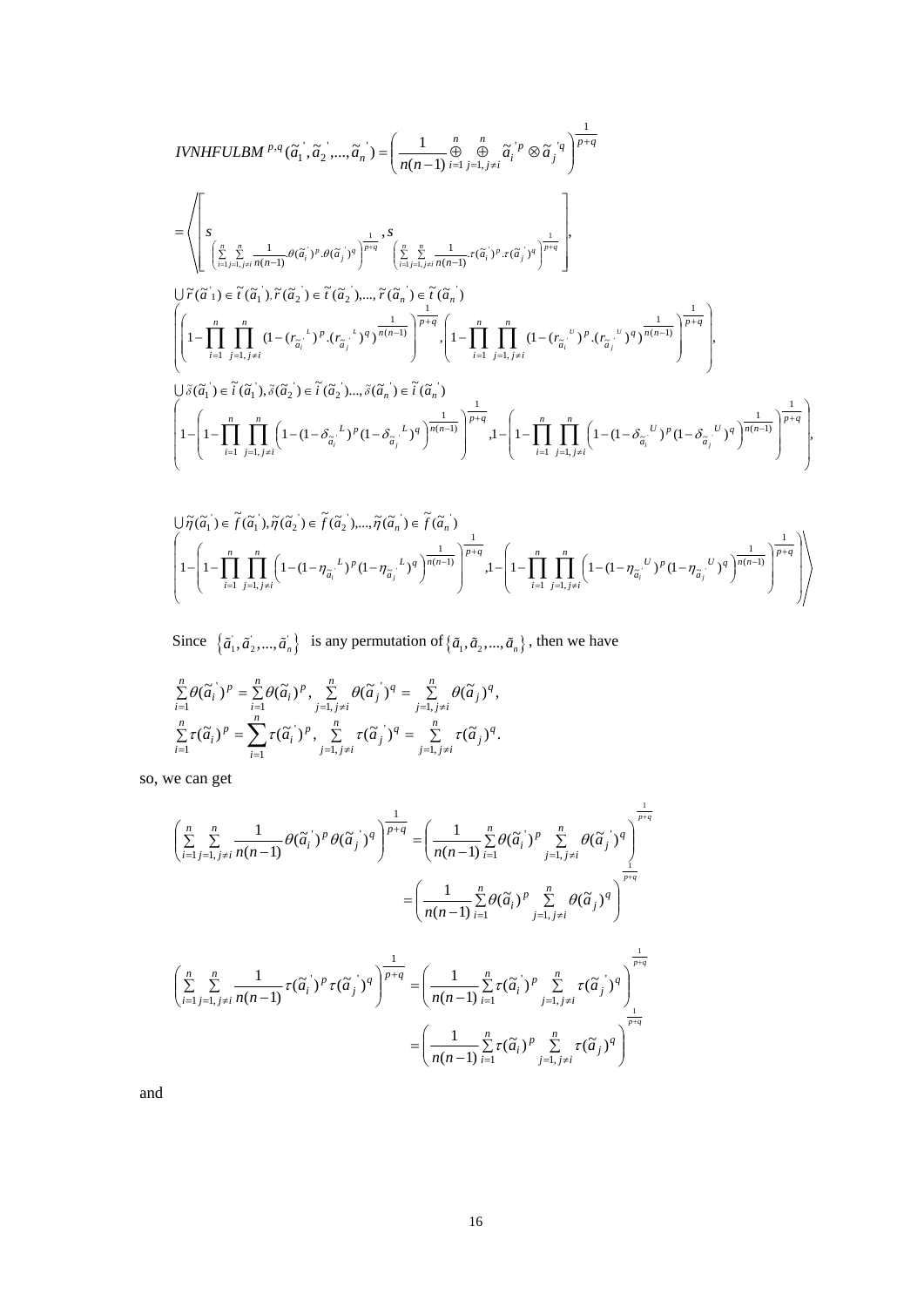$$
\prod_{i=1}^{n} \prod_{j=1, j\neq i}^{n} (1 - (r_{\tilde{a}_{i}}^{i})^{p} \cdot (r_{\tilde{a}_{j}}^{i})^{q})^{\frac{1}{n(n-1)}} = \left(\prod_{i=1}^{n} \prod_{j=1, j\neq i}^{n} (1 - (r_{\tilde{a}_{i}}^{i})^{p} \cdot (r_{\tilde{a}_{j}}^{i})^{q})\right)^{\frac{1}{n(n-1)}}
$$
\n
$$
= \left(\prod_{i=1}^{n} \prod_{j=1, j\neq i}^{n} (1 - (r_{\tilde{a}_{i}}^{i})^{p} \cdot (r_{\tilde{a}_{j}}^{i})^{q})\right)^{\frac{1}{n(n-1)}}
$$
\n
$$
= \prod_{i=1}^{n} \prod_{j=1, j\neq i}^{n} (1 - (r_{\tilde{a}_{i}}^{i})^{p} \cdot (r_{\tilde{a}_{j}}^{i})^{q})^{\frac{1}{n(n-1)}}
$$

Similarly,

$$
\prod_{i=1}^{n} \prod_{j=1, j\neq i}^{n} (1 - (r_{\tilde{a}_{i}}^{U})^{p} (r_{\tilde{a}_{j}}^{U})^{q})^{\frac{1}{n(n-1)}} = \prod_{i=1}^{n} \prod_{j=1, j\neq i}^{n} (1 - (r_{\tilde{a}_{i}}^{U})^{p} (r_{\tilde{a}_{j}}^{U})^{q})^{\frac{1}{n(n-1)}}
$$
\n
$$
\prod_{i=1}^{n} \prod_{j=1, j\neq i}^{n} \left(1 - (1 - \delta_{\tilde{a}_{i}}^{L})^{p} (1 - \delta_{\tilde{a}_{j}}^{L})^{q}\right) = \prod_{i=1}^{n} \prod_{j=1, j\neq i}^{n} \left(1 - (1 - \delta_{\tilde{a}_{i}}^{L})^{p} (1 - \delta_{\tilde{a}_{j}}^{L})^{q}\right)
$$
\n
$$
\prod_{i=1}^{n} \prod_{j=1, j\neq i}^{n} \left(1 - (1 - \delta_{\tilde{a}_{i}}^{U})^{p} (1 - \delta_{\tilde{a}_{j}}^{U})^{q}\right) = \prod_{i=1}^{n} \prod_{j=1, j\neq i}^{n} \left(1 - (1 - \delta_{\tilde{a}_{i}}^{U})^{p} (1 - \delta_{\tilde{a}_{j}}^{U})^{q}\right)
$$
\n
$$
\prod_{i=1}^{n} \prod_{j=1, j\neq i}^{n} \left(1 - (1 - \eta_{\tilde{a}_{i}}^{L})^{p} (1 - \eta_{\tilde{a}_{j}}^{L})^{q}\right) = \prod_{i=1}^{n} \prod_{j=1, j\neq i}^{n} \left(1 - (1 - \eta_{\tilde{a}_{i}}^{L})^{p} (1 - \eta_{\tilde{a}_{j}}^{L})^{q}\right)
$$
\n
$$
\prod_{i=1}^{n} \prod_{j=1, j\neq i}^{n} \left(1 - (1 - \eta_{\tilde{a}_{i}}^{U})^{p} (1 - \eta_{\tilde{a}_{j}}^{U})^{q}\right) = \prod_{i=1}^{n} \prod_{j=1, j\neq i}^{n} \left(1 - (1 - \eta_{\tilde{a}_{i}}^{U})^{p} (1 - \eta_{\tilde{a}_{
$$

So, according to the theorem 13, we can get

IVNHFULBM <sup>p,q</sup> (
$$
\tilde{a}_1, \tilde{a}_2, ..., \tilde{a}_n
$$
) = IVNHFULBM <sup>p,q</sup> ( $\tilde{a}_1, \tilde{a}_2, ..., \tilde{a}_n$ ).

# **Theorem 14 (Monotonicity).**

Suppose  $(\tilde{a}_1, \tilde{a}_2, ..., \tilde{a}_n)$  and  $(\tilde{b}_1, \tilde{b}_2, ..., \tilde{b}_n)$  are any two sets of IVNHFULEs. If  $s_{\theta(\tilde{a}_i)} \leq s_{\theta(\tilde{b}_i)}$ ,

 $s_{\tau(\widetilde{a}_{i})} \leq s_{\tau(\widetilde{b}_{i})}, r_{\widetilde{a}_{i}}^{L} \leq r_{\widetilde{b}_{i}}^{L}$  $r_{\widetilde{a}_i}^L \leq r_{\widetilde{b}_i}^L$ ,  $r_{\widetilde{a}_i}^U \leq r_{\widetilde{b}_i}^U$  $r_{\widetilde{a}_i}^{\phantom{a}U} \leq r_{\widetilde{b}_i}^{\phantom{a}U}$ ,  $\delta_{\widetilde{a}_i}^{\phantom{a}L} \geq \delta_{\widetilde{b}_i}^{\phantom{b}L}$  $\delta_{\tilde{a}_i}^L \geq \delta_{\tilde{b}_i}^L$ ,  $\delta_{\tilde{a}_i}^U \geq \delta_{\tilde{b}_i}^U$  $\delta_{\tilde{a}_i}^{\ U} \geq \delta_{\tilde{b}_i}^{\ U}$  and  $\eta_{\tilde{a}_i}^{\ L} \geq \eta_{\tilde{b}_i}^{\ L}$  $\eta_{\tilde{a}_i}^L \geq \eta_{\tilde{b}_i}^L$ ,  $\eta_{\tilde{a}_i}^U \geq \eta_{\tilde{b}_i}^U$  $\eta_{\tilde{a}_i}^{\quad U} \geq \eta_{\tilde{b}_i}^{\quad U}$  for all  $i = 1, 2, ..., n$ , then

$$
IVNHFULBM \stackrel{p,q}{\ldots} (\widetilde{a}_1, \widetilde{a}_2, ..., \widetilde{a}_n) \leq IVNHFULBM \stackrel{p,q}{\ldots} (\widetilde{b}_1, \widetilde{b}_2, ..., \widetilde{b}_n)
$$

**Proof.** 

(1) Since  $s_{\theta(\tilde{a}_i)} \leq s_{\theta(\tilde{b}_i)}$ , then  $\theta(\tilde{a}_i) \leq \theta(\tilde{b}_i)$ , according to theorem 11, we have

$$
\left(\sum_{i=1}^n \sum_{j=1, j\neq i}^n \frac{1}{n(n-1)} \theta(\widetilde{a}_i)^p \times \theta(\widetilde{a}_j)^q\right)^{\frac{1}{p+q}} \leq \left(\sum_{i=1}^n \sum_{j=1, j\neq i}^n \frac{1}{n(n-1)} \theta(\widetilde{b}_i)^p \times \theta(\widetilde{b}_j)^q\right)^{\frac{1}{p+q}},
$$

(2) Similar to  $(1)$ , we have

$$
\left(\sum_{i=1}^n \sum_{j=1, j\neq i}^n \frac{1}{n(n-1)} \tau(\widetilde{a}_i)^p \times \tau(\widetilde{a}_j)^q\right)^{\frac{1}{p+q}} \leq \left(\sum_{i=1}^n \sum_{j=1, j\neq i}^n \frac{1}{n(n-1)} \tau(\widetilde{b}_i)^p \times \tau(\widetilde{b}_j)^q\right)^{\frac{1}{p+q}}
$$

(3) Since  $r_{\tilde{a}_i}^L \leq r_{\tilde{b}_i}^L$  $r_{\tilde{a}_i}^L \leq r_{\tilde{b}_i}^L$  for all *i* and  $p, q \geq 0$ , then  $(r_{\tilde{a}_i}^L)^p \leq (r_{\tilde{b}_i}^L)^p$  $(r_{\widetilde{a}_i}^L)^p \le (r_{\widetilde{b}_i}^L)^p$ ,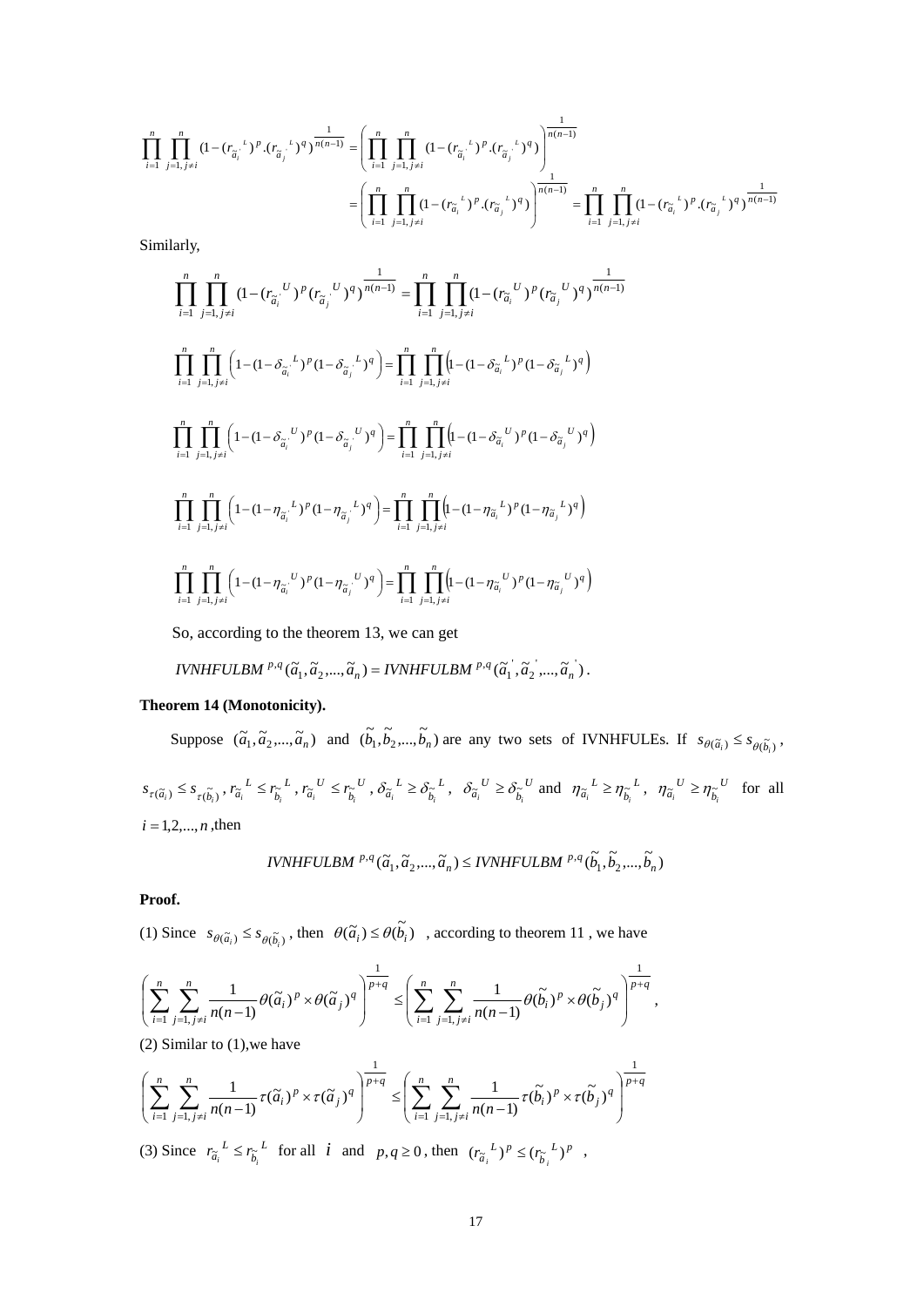$$
(r_{\tilde{a}_i}^{L})^p (r_{\tilde{a}_j}^{L})^q \leq (r_{\tilde{b}_i}^{L})^p (r_{\tilde{b}_j}^{L})^q, 1 - (r_{\tilde{a}_i}^{L})^p (r_{\tilde{a}_j}^{L})^q \geq 1 - (r_{\tilde{b}_i}^{L})^p (r_{\tilde{b}_j}^{L})^q,
$$
  

$$
\prod_{i=1}^n \prod_{j=1, j \neq i}^n \left(1 - (r_{\tilde{a}_i}^{L})^p (r_{\tilde{a}_j}^{L})^q\right)^{\frac{1}{n(n-1)}} \geq \prod_{i=1}^n \prod_{j=1, j \neq i}^n \left(1 - (r_{\tilde{b}_i}^{L})^p (r_{\tilde{b}_j}^{L})^q\right)^{\frac{1}{n(n-1)}}
$$
  
and  

$$
\prod_{j=1}^n \prod_{j=1, j \neq i}^n (r_{\tilde{a}_j}^{L})^p (r_{\tilde{a}_j}^{L})^q
$$

$$
1 - \prod_{i=1}^{n} \prod_{j=1, j \neq i}^{n} \left( 1 - (r_{\widetilde{a}_i}^{L})^p (r_{\widetilde{a}_j}^{L})^q \right)^{\frac{1}{n(n-1)}} \leq 1 - \prod_{i=1}^{n} \prod_{j=1, j \neq i}^{n} \left( 1 - (r_{\widetilde{b}_i}^{L})^p (r_{\widetilde{b}_j}^{L})^q \right)^{\frac{1}{n(n-1)}}
$$

So

$$
\left(1 - \prod_{i=1}^{n} \prod_{j=1, j \neq i}^{n} \left(1 - \left(r_{\widetilde{a}_i}^L\right)^p \left(r_{\widetilde{a}_j}^L\right)^q\right)^{\frac{1}{p+q}} \leq \left(1 - \prod_{i=1}^{n} \prod_{j=1, j \neq i}^{n} \left(1 - \left(r_{\widetilde{b}_i}^L\right)^p \left(r_{\widetilde{b}_j}^L\right)^q\right)^{\frac{1}{n(n-1)}}\right)^{\frac{1}{p+q}}
$$

Similar to (3), we have

$$
\left(1-\prod_{i=1}^n\prod_{j=1,\,j\neq i}^n\left(1-(r_{\widetilde{a}_i}^{\quad U})^p(r_{\widetilde{a}_j}^{\quad U})^q\right)^{\frac{1}{p+q}}\leq\left(1-\prod_{i=1}^n\prod_{j=1,\,j\neq i}^n\left(1-(r_{\widetilde{b}_i}^{\quad U})^p(r_{\widetilde{b}_j}^{\quad U})^q\right)^{\frac{1}{n(n-1)}}\right)^{\frac{1}{p+q}}
$$

(4) since  $\delta_{\tilde{a}_i}^L \geq \delta_{\tilde{b}_i}^L$  $\delta_{\tilde{a}_i}^L \ge \delta_{\tilde{b}_i}^L$  for all *i* and  $p, q \ge 0$ , then  $(1 - \delta_{\tilde{a}_i}^L)^p \le (1 - \delta_{\tilde{b}_i}^L)^p$ ,

$$
(1 - \delta_{\tilde{a}_i}^L)^p (1 - \delta_{\tilde{a}_j}^L)^q \le (1 - \delta_{\tilde{b}_i}^L)^p (1 - \delta_{\tilde{b}_j}^L)^q, 1 - (1 - \delta_{\tilde{a}_i}^L)^p (1 - \delta_{\tilde{a}_j}^L)^q \ge 1 - (1 - \delta_{\tilde{b}_i}^L)^p (1 - \delta_{\tilde{b}_j}^L)^q
$$

$$
\left(1 - (1 - \delta_{\tilde{a}_i}{}^L)^p (1 - \delta_{\tilde{a}_j}{}^L)^q\right)^{\frac{1}{n(n+1)}} \ge \left(1 - (1 - \delta_{\tilde{b}_i}{}^L)^p (1 - \delta_{\tilde{b}_j}{}^L)^q\right)^{\frac{1}{n(n+1)}}
$$

And

$$
\prod_{i=1}^n \prod_{j=1, j\neq i}^n \left( 1- \left(1- \delta_{\widetilde{a}_i}^{\ \ L}\right)^p (1- \delta_{\widetilde{a}_j}^{\ \ L})^q\right)^{\frac{1}{n(n-1)}} \geq \prod_{i=1}^n \prod_{j=1, j\neq i}^n \left( 1- \left(1- \delta_{\widetilde{b}_i}^{\ \ L}\right)^p (1- \delta_{\widetilde{b}_j}^{\ \ L})^q\right)^{\frac{1}{n(n-1)}}
$$

Then

$$
\left(1-\prod_{i=1}^{n}\prod_{j=1,\,j\neq i}^{n}\left(1-(1-\delta_{\widetilde{a}_{i}}{^{L}})^{p}(1-\delta_{\widetilde{a}_{j}}{^{L}})^{q}\right)^{\frac{1}{n(n-1)}}\right)^{\frac{1}{p+q}}\\ \leq\left(1-\prod_{i=1}^{n}\prod_{j=1,\,j\neq i}^{n}\left(1-(1-\delta_{\widetilde{b}_{i}}{^{L}})^{p}(1-\delta_{\widetilde{b}_{j}}{^{L}})^{q}\right)^{\frac{1}{n(n-1)}}\right)^{\frac{1}{p+q}}
$$

So

$$
1 - \left(1 - \prod_{i=1}^{n} \prod_{j=1, j \neq i}^{n} \left(1 - (1 - \delta_{\widetilde{a}_i}^L)^p (1 - \delta_{\widetilde{a}_j}^L)^q\right)^{\frac{1}{p(n-1)}}\right)^{\frac{1}{p+q}}
$$
  

$$
\geq 1 - \left(1 - \prod_{i=1}^{n} \prod_{j=1, j \neq i}^{n} \left(1 - (1 - \delta_{\widetilde{b}_i}^L)^p (1 - \delta_{\widetilde{b}_j}^L)^q\right)^{\frac{1}{p(n-1)}}\right)^{\frac{1}{p+q}}
$$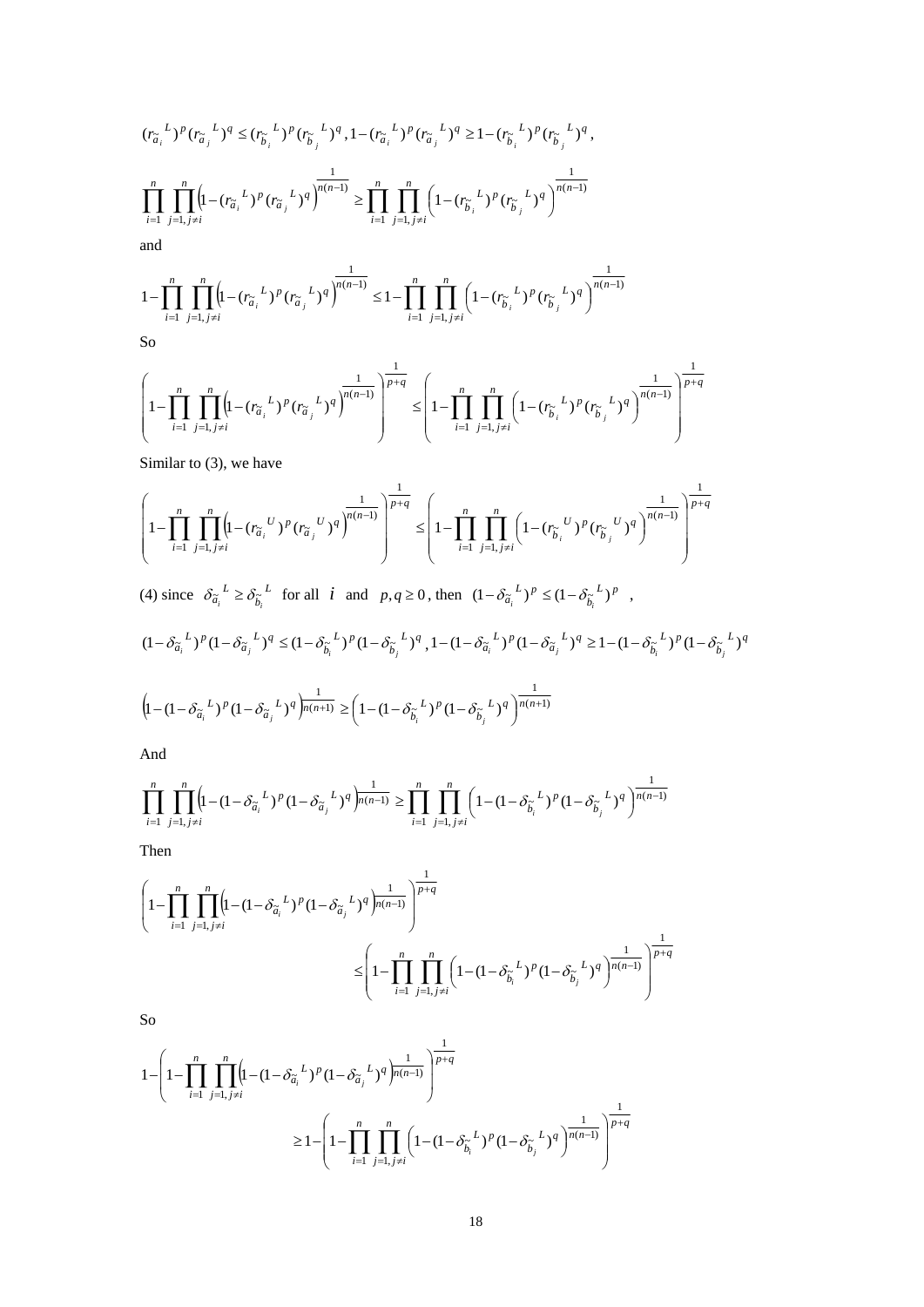Similarly,

$$
1 - \left(1 - \prod_{i=1}^{n} \prod_{j=1, j \neq i}^{n} \left(1 - (1 - \delta_{\widetilde{a}_i}^{U})^p (1 - \delta_{\widetilde{a}_j}^{U})^q\right)^{\frac{1}{n(n-1)}}\right)^{\frac{1}{p+q}}
$$
  

$$
\geq 1 - \left(1 - \prod_{i=1}^{n} \prod_{j=1, j \neq i}^{n} \left(1 - (1 - \delta_{\widetilde{b}_i}^{U})^p (1 - \delta_{\widetilde{b}_j}^{U})^q\right)^{\frac{1}{n(n-1)}}\right)^{\frac{1}{p+q}}
$$

(5) Similar to (4), we can know

$$
\begin{split} 1 - \left(1 - \prod_{i=1}^{n} \prod_{j=1, j\neq i}^{n} \left(1 - (1 - \eta_{\widetilde{a}_{i}}^{L})^{p} (1 - \eta_{\widetilde{a}_{j}}^{L})^{q}\right)^{\frac{1}{p(n-1)}}\right)^{\frac{1}{p+q}} \\ \geq & 1 - \left(1 - \prod_{i=1}^{n} \prod_{j=1, j\neq i}^{n} \left(1 - (1 - \eta_{\widetilde{b}_{i}}^{L})^{p} (1 - \eta_{\widetilde{b}_{j}}^{L})^{q}\right)^{\frac{1}{n(n-1)}}\right)^{\frac{1}{p+q}} \\ 1 - \left(1 - \prod_{i=1}^{n} \prod_{j=1, j\neq i}^{n} \left(1 - (1 - \eta_{\widetilde{a}_{i}}^{U})^{p} (1 - \eta_{\widetilde{a}_{j}}^{U})^{q}\right)^{\frac{1}{n(n-1)}}\right)^{\frac{1}{p+q}} \\ \geq & 1 - \left(1 - \prod_{i=1}^{n} \prod_{j=1, j\neq i}^{n} \left(1 - (1 - \eta_{\widetilde{b}_{i}}^{U})^{p} (1 - \eta_{\widetilde{b}_{j}}^{U})^{q}\right)^{\frac{1}{n(n-1)}}\right)^{\frac{1}{p+q}} \end{split}
$$

So, we can get *IVNHFULBM*  $^{p,q}(\tilde{a}_1, \tilde{a}_2, ..., \tilde{a}_n) \leq IVMHFULBM$   $^{p,q}(\tilde{b}_1, \tilde{b}_2, ..., \tilde{b}_n)$ ,

which completes the proof of the theorem 14.

# **Theorem 15 (Boundedness).**

Let 
$$
\tilde{a}_i (i = 1, 2, ..., n)
$$
 be a set of IVNHFULEs. If  $s_{\theta-} = \min_{1 \leq i \leq n} \{s_{\theta(\tilde{a}_i)}\}, s_{\tau-} = \min_{1 \leq i \leq n} \{s_{\tau(\tilde{a}_i)}\},$   
\n
$$
s_{\theta+} = \max_{1 \leq i \leq n} \{s_{\theta(\tilde{a}_i)}\}, s_{\tau+} = \max_{1 \leq i \leq n} \{s_{\tau(\tilde{a}_i)}\}, r^{L-} = \min_{1 \leq i \leq n} \{r_{\tilde{a}_i}^L \mid [r_{\tilde{a}_i}^L, r_{\tilde{a}_i}^U] \in t(\tilde{a}_i)\},
$$
  
\n
$$
r^{U-} = \min_{1 \leq i \leq n} \{r_{\tilde{a}_i}^U \mid [r_{\tilde{a}_i}^L, r_{\tilde{a}_i}^U] \in t(\tilde{a}_i)\}, r^{L+} = \max_{1 \leq i \leq n} \{r_{\tilde{a}_i}^L \mid [r_{\tilde{a}_i}^L, r_{\tilde{a}_i}^U] \in t(\tilde{a}_i)\}
$$
  
\n
$$
r^{U+} = \max_{1 \leq i \leq n} \{r_{\tilde{a}_i}^U \mid [r_{\tilde{a}_i}^L, r_{\tilde{a}_i}^U] \in t(\tilde{a}_i)\}, \delta^{L-} = \min_{1 \leq i \leq n} \{\delta_{\tilde{a}_i}^L \mid [\delta_{\tilde{a}_i}^L, \delta_{\tilde{a}_i}^U] \in t(\tilde{a}_i)\}
$$
  
\n
$$
\delta^{U-} = \min_{1 \leq i \leq n} \{\delta_{\tilde{a}_i}^U \mid [\delta_{\tilde{a}_i}^L, \delta_{\tilde{a}_i}^U] \in t(\tilde{a}_i)\}, \delta^{L+} = \max_{1 \leq i \leq n} \{\delta_{\tilde{a}_i}^L \mid [\delta_{\tilde{a}_i}^L, \delta_{\tilde{a}_i}^U] \in t(\tilde{a}_i)\}
$$
  
\n
$$
\delta^{U+
$$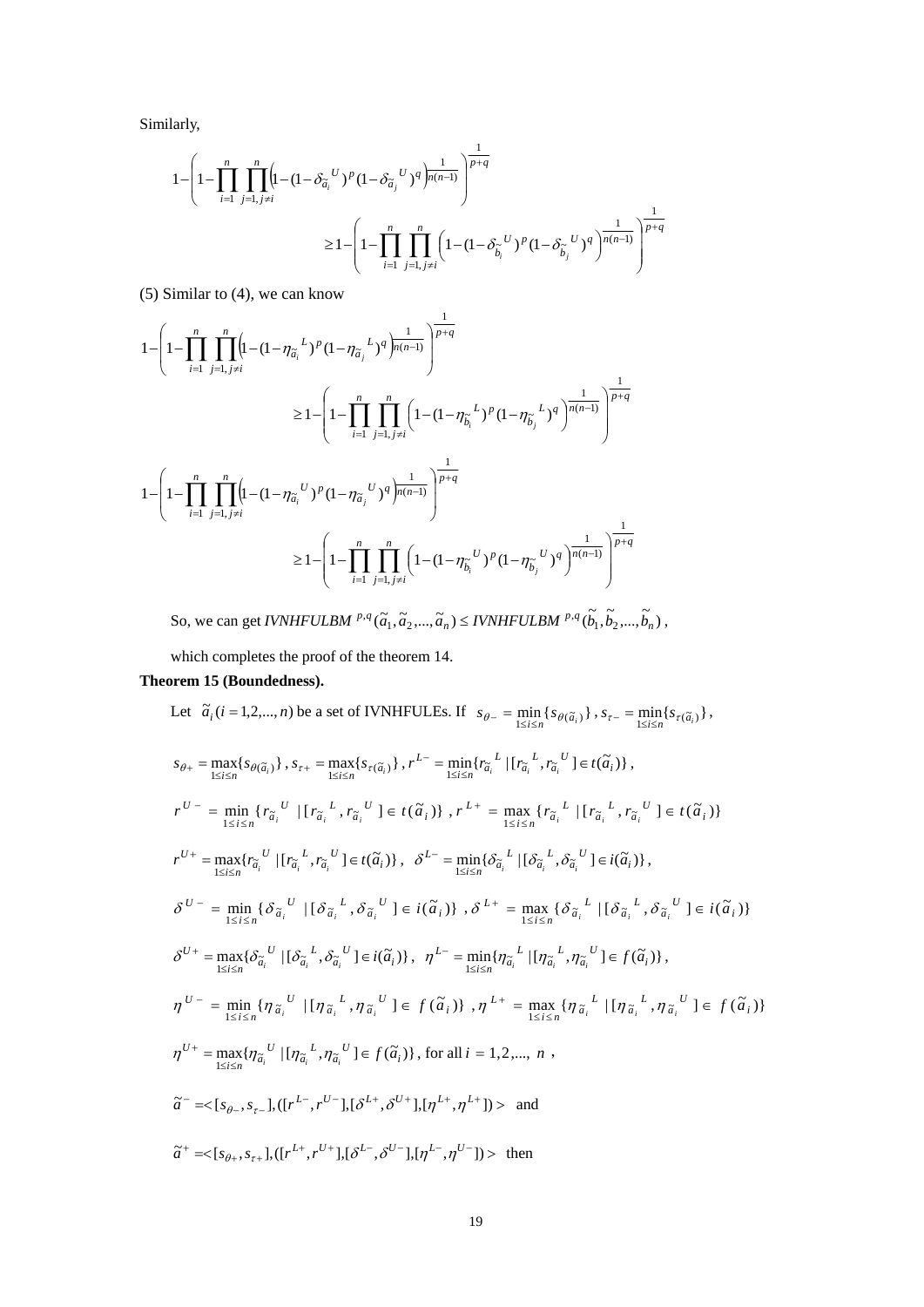$$
\widetilde{a}^{-} \leq IVNHFULBM \stackrel{p,q}{\ldots}(\widetilde{a}_1, \widetilde{a}_2, \ldots, \widetilde{a}_n) \leq \widetilde{a}^{+}
$$

**Proof.**

Based on above terms, we can get

$$
\label{eq:1.1} \begin{split} &\left(1\right)\theta_{-}{}^{p+q}\leq\theta(\widetilde{a}_i)^p\,\theta(\widetilde{a}_j)^q\leq\theta_{+}{}^{p+q}\\ &\left(\sum_{i=1}^n\sum_{j=1,\,j\neq i}^n\frac{1}{n(n-1)}\theta_{-}{}^{p+q}\right)^{\frac{1}{p+q}}\leq\left(\sum_{i=1}^n\sum_{j=1,\,j\neq i}^n\frac{1}{n(n-1)}.\theta(\widetilde{a}_i)^p.\theta(\widetilde{a}_j)^q\right)^{\frac{1}{p+q}}\leq\left(\sum_{i=1}^n\sum_{j=1,\,j\neq i}^n\frac{1}{n(n-1)}\theta_{+}{}^{p+q}\right)^{\frac{1}{p+q}}\\ &\theta_{-}\leq\left(\sum_{i=1}^n\sum_{j=1,\,j\neq i}^n\frac{1}{n(n-1)}.\theta(\widetilde{a}_i)^p.\theta(\widetilde{a}_j)^q\right)^{\frac{1}{p+q}}\leq\theta_{+} \end{split}
$$

Similarly, we can know

$$
\tau_{-} \leq \left( \sum_{i=1}^{n} \sum_{j=1, j\neq i}^{n} \frac{1}{n(n-1)} \tau(\tilde{a}_{i})^{p} \tau(\tilde{a}_{j})^{q} \right)^{\frac{1}{p+q}} \leq \tau_{+}
$$
\n
$$
(2) (r^{L-})^{p+q} \leq (r_{\tilde{a}_{i}}^{+})^{p} \cdot (r_{\tilde{a}_{j}}^{+})^{q} \leq (r^{L+})^{p+q}
$$
\n
$$
(1 - (r^{L-})^{p+q})^{\frac{1}{n(n-1)}} \leq (1 - (r_{\tilde{a}_{i}}^{+})^{p} \cdot (r_{\tilde{a}_{j}}^{+})^{q})^{\frac{1}{n(n-1)}} \leq (1 - (r^{L+})^{p+q})^{\frac{1}{n(n-1)}}
$$
\n
$$
\prod_{i=1}^{n} \prod_{j=1, j\neq i}^{n} (1 - (r^{L-})^{p+q})^{\frac{1}{n(n-1)}} \leq \prod_{i=1}^{n} \prod_{j=1, j\neq i}^{n} (1 - (r_{\tilde{a}_{i}}^{+})^{p} \cdot (r_{\tilde{a}_{j}}^{+})^{q})^{\frac{1}{n(n-1)}} \leq \prod_{i=1}^{n} \prod_{j=1, j\neq i}^{n} (1 - (r^{L+})^{p+q})^{\frac{1}{n(n-1)}}
$$
\n
$$
\left( 1 - \prod_{i=1}^{n} \prod_{j=1, j\neq i}^{n} (1 - (r^{L+})^{p+q})^{\frac{1}{n(n-1)}} \right)^{\frac{1}{p+q}} \leq \left( 1 - \prod_{i=1}^{n} \prod_{j=1, j\neq i}^{n} (1 - (r_{\tilde{a}_{i}}^{+})^{p} \cdot (r_{\tilde{a}_{j}}^{+})^{q})^{\frac{1}{n(n-1)}} \right)^{\frac{1}{p+q}}
$$
\n
$$
\leq \left( 1 - \prod_{i=1}^{n} \prod_{j=1, j\neq i}^{n} (1 - (r^{L-})^{p+q})^{\frac{1}{n(n-1)}} \right)^{\frac{1}{p+q}}
$$
\n
$$
r^{L+} \leq \left( 1 - \prod_{i=1}
$$

Likewise, we also get

 $i=1$   $j=1, j\neq i$ 

$$
r^{U+} \leq \left(1 - \prod_{i=1}^{n} \prod_{j=1, j \neq i}^{n} (1 - (r_{\tilde{a}_{i}}^{U})^{p} \cdot (r_{\tilde{a}_{j}}^{U})^{q})^{\frac{1}{n(n-1)}}\right)^{\frac{1}{p+q}} \leq r^{U-}
$$
  
\n(3)  $(1 - \delta^{L+})^{p+q} \leq (1 - \delta_{\tilde{a}_{i}}^{L})^{p} (1 - \delta_{\tilde{a}_{j}}^{L})^{q} \leq (1 - \delta^{L-})^{p+q}$   
\n
$$
\prod_{i=1}^{n} \prod_{j=1, j \neq i}^{n} \left(1 - (1 - \delta^{L-})^{p+q}\right) \leq \prod_{i=1}^{n} \prod_{j=1, j \neq i}^{n} \left(1 - (1 - \delta_{\tilde{a}_{i}}^{L})^{p} (1 - \delta_{\tilde{a}_{j}}^{L})^{q}\right) \leq \prod_{i=1}^{n} \prod_{j=1, j \neq i}^{n} \left(1 - (1 - \delta^{L+})^{p+q}\right)
$$

J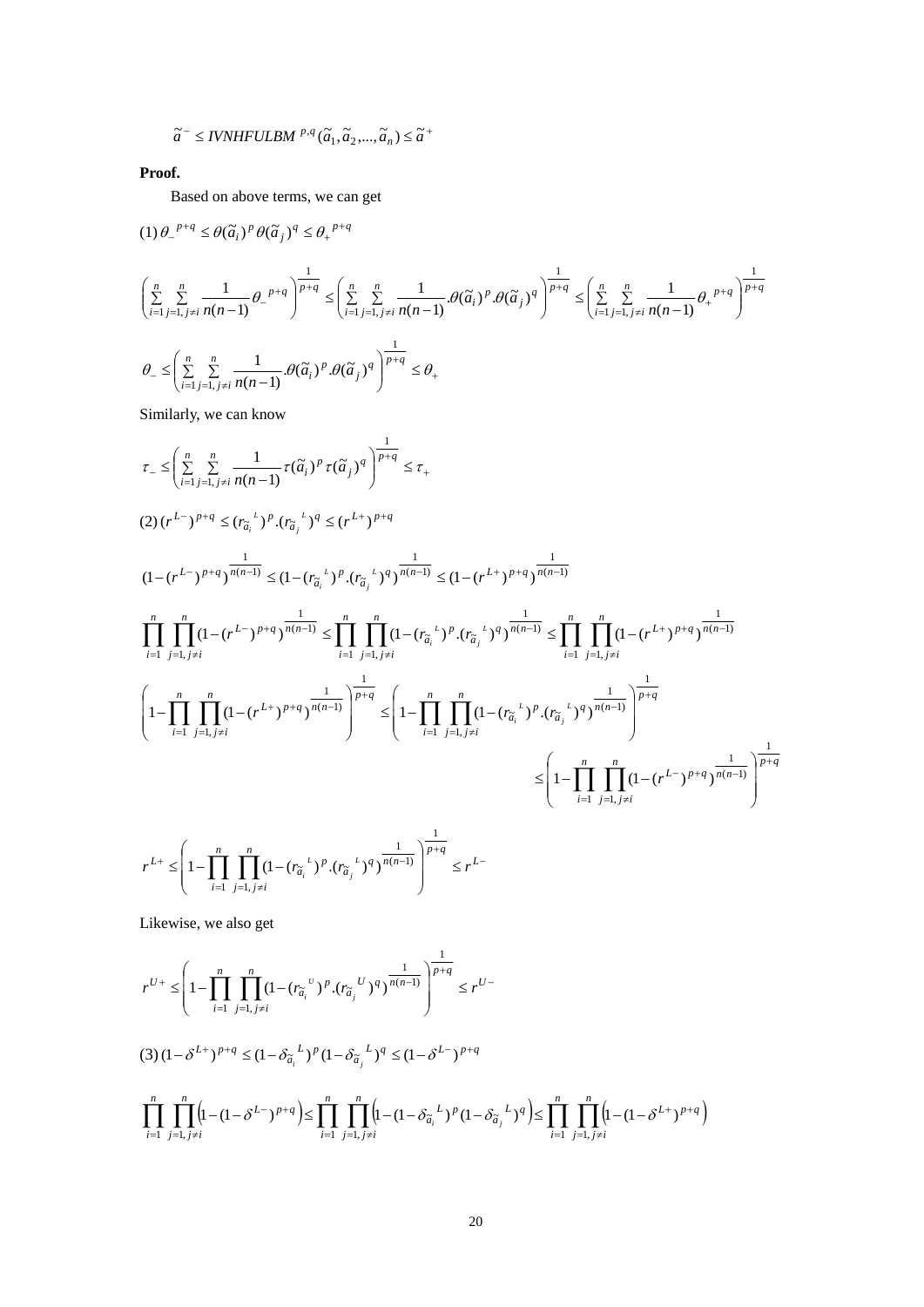$$
\begin{aligned} 1 - \left(1 - \prod_{i=1}^n \prod_{j=1, j\neq i}^n \left(1 - (1-\delta^{L+})^{p+q}\right)^{\frac{1}{n(n-1)}}\right)^{\frac{1}{p+q}} &\leq 1 - \left(1 - \prod_{i=1}^n \prod_{j=1, j\neq i}^n \left(1 - (1-\delta_{\widetilde{a}_i}^{\;\;L})^p (1-\delta_{\widetilde{a}_j}^{\;\;L})^q\right)^{\frac{1}{n(n-1)}}\right)^{\frac{1}{p+q}} \\ &\leq \;\; 1 - \left(1 - \prod_{i=1}^n \prod_{j=1, j\neq i}^n \left(1 - (1-\delta^{L-})^{p+q}\right)^{\frac{1}{n(n-1)}}\right)^{\frac{1}{p+q}} \end{aligned}
$$

$$
\delta^{L+} \leq 1 - \left(1 - \prod_{i=1}^{n} \prod_{j=1, j \neq i}^{n} \left(1 - (1 - \delta_{\tilde{a}_i}^L)^p (1 - \delta_{\tilde{a}_j}^L)^q \right)^{\frac{1}{n(n-1)}} \right)^{\frac{1}{p+q}} \leq \delta^{L-1}
$$

Similarly,

$$
\delta^{U+}\leq 1-\left(1-\prod_{i=1}^n\prod_{j=1,\,j\neq i}^n\left(1-(1-\delta_{\widetilde{a}_i}^{\quad U})^p(1-\delta_{\widetilde{a}_j}^{\quad U})^q\right)^{\frac{1}{n(n-1)}}\right)^{\frac{1}{p+q}}\leq \delta^{U-1}
$$

(4)Similar to the proof of the (3), the results can be got.

$$
\begin{aligned}\n\eta^{L+} &\leq 1 - \left(1 - \prod_{i=1}^n \prod_{j=1, j \neq i}^n \left(1 - (1 - \eta_{\widetilde{a}_i}^L)^p (1 - \eta_{\widetilde{a}_j}^L)^q \right)^{\frac{1}{p(n-1)}}\right)^{\frac{1}{p+q}} \leq \eta^{L-1} \\
\eta^{U+} &\leq 1 - \left(1 - \prod_{i=1}^n \prod_{j=1, j \neq i}^n \left(1 - (1 - \eta_{\widetilde{a}_i}^U)^p (1 - \eta_{\widetilde{a}_j}^U)^q \right)^{\frac{1}{p(n-1)}}\right)^{\frac{1}{p+q}} \leq \eta^{U-1}\n\end{aligned}
$$

So, we can know  $\tilde{a}^{-} \leq IVMHFULBM^{p,q}(\tilde{a}_1, \tilde{a}_2, ..., \tilde{a}_n) \leq \tilde{a}^{+}$ 

which completes the proof of theorem 15.

 $-1$   $j=1$ ,

In the following, we will discuss some special cases of the IVNHFULBM operator with respect to the different parameters *p* and *q* .

J

(1) If  $q = 0$ , then

l

$$
IVNHFULBM^{p,0}(\tilde{a}_1, \tilde{a}_2, ..., \tilde{a}_n) = \left(\frac{1}{n(n-1)} \underset{i=1}{\overset{n}{\oplus}} \underset{j=1, j \neq i}{\overset{n}{\oplus}} \tilde{a}_i^p\right)^{\frac{1}{p}} = \left(\frac{1}{n} \underset{n=1}{\overset{n}{\oplus}} \tilde{a}_i^p\right)^{\frac{1}{p}}
$$
\n
$$
= \left\langle \left[\underset{\sum_{i=1}^n \mu(\tilde{a}_i)^p}{s} \right]_{\tilde{a}_i} s_{\tilde{a}_i} \right\rangle^{\frac{1}{\oplus}} \cdot S_{\tilde{a}_i} \right\rangle^{\frac{1}{\oplus}} \cdot \left\langle \left[\widetilde{a}_1 \right]_{\tilde{a}_i} \tilde{a}_i^p \right\rangle^{\frac{1}{\oplus}} \cdot \left\langle \left(\widetilde{a}_1 \right) \tilde{a}_i^p \right\rangle^{\frac{1}{\oplus}} \cdot \left\langle \left(\widetilde{a}_1 \right) \tilde{a}_i^p \right\rangle^{\frac{1}{\oplus}} \right) \cdot \left\langle \left(1 - \prod_{i=1}^n (1 - (r_{\tilde{a}_i}^L)^p)^{\frac{1}{n}}\right)^{\frac{1}{p}} \cdot \left(1 - \prod_{i=1}^n (1 - (r_{\tilde{a}_i}^L)^p)^{\frac{1}{n}}\right)^{\frac{1}{\oplus}} \cdot \left(1 - \prod_{i=1}^n (1 - (r_{\tilde{a}_i}^L)^p)^{\frac{1}{n}}\right)^{\frac{1}{\oplus}} \cdot \left(1 - \left(\prod_{i=1}^n (1 - (1 - \delta_{\tilde{a}_i}^L)^p)^{\frac{1}{n}}\right)^{\frac{1}{\oplus}} \cdot \left(1 - \left(\prod_{i=1}^n (1 - (1 - \delta_{\tilde{a}_i}^L)^p)^{\frac{1}{n}}\right)^{\frac{1}{\oplus}}\right)^{\frac{1}{\oplus}} \cdot \left(1 - \left(\prod_{i=1}^n (1 - (1 - \delta_{\tilde{a}_i}^L)^p)^{\frac{1}{n}}\right)^{\frac{1}{\oplus}}\right) \cdot \left(1 - \left(\prod
$$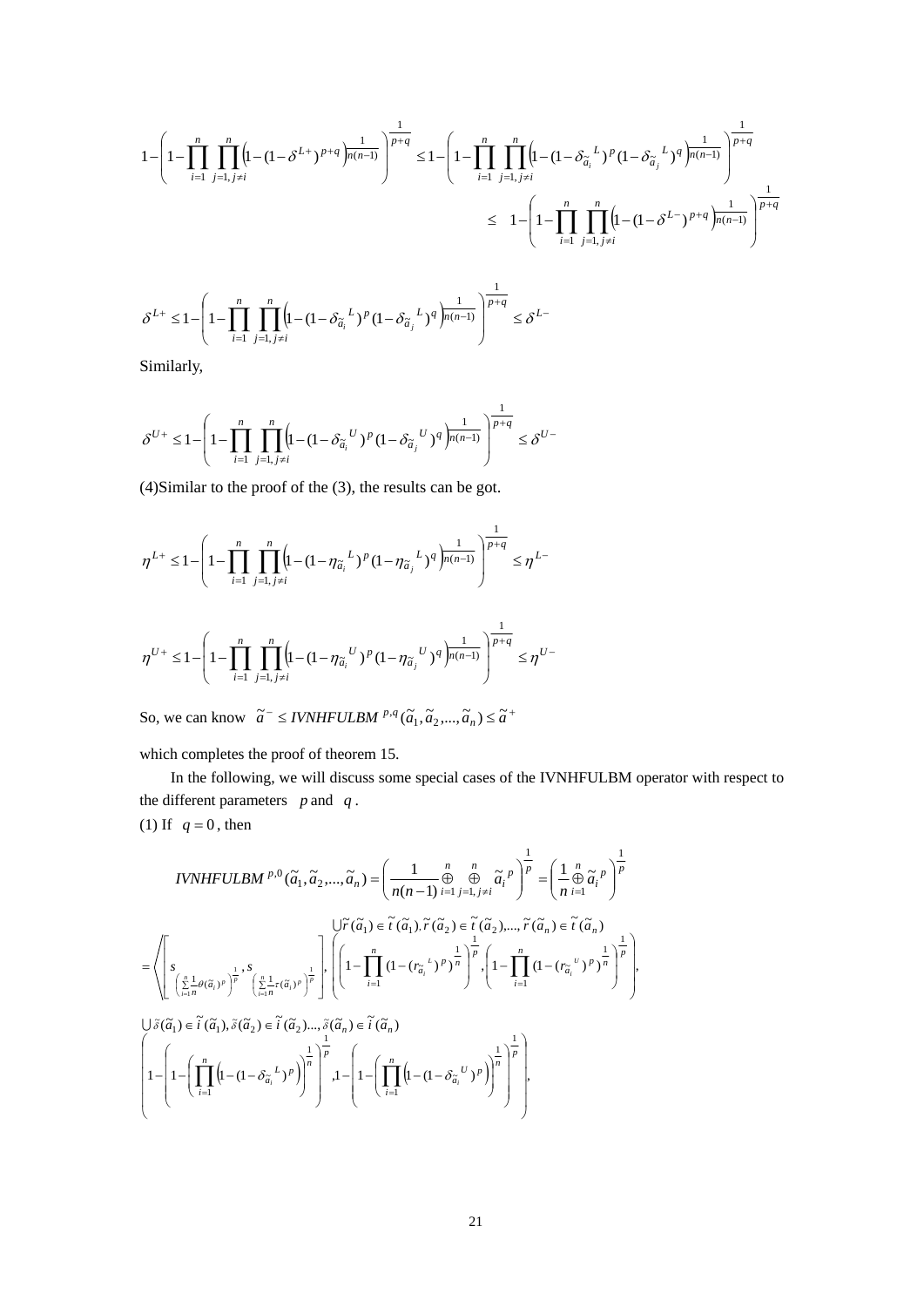$$
\bigg\|\tilde{\eta}(\tilde{a}_1) \in \tilde{f}(\tilde{a}_1), \tilde{\eta}(\tilde{a}_2) \in \tilde{f}(\tilde{a}_2), ..., \tilde{\eta}(\tilde{a}_n) \in \tilde{f}(\tilde{a}_n)
$$
\n
$$
\left(1 - \left(1 - \left(\prod_{i=1}^n \left(1 - (1 - \eta_{\tilde{a}_i}^L)^p\right)\right)^{\frac{1}{n}}\right)^{\frac{1}{p}} , 1 - \left(1 - \left(\prod_{i=1}^n \left(1 - (1 - \eta_{\tilde{a}_i}^U)^p\right)\right)^{\frac{1}{n}}\right)^{\frac{1}{p}}\right)\right)
$$

(2) If  $p=1$  and  $q=0$ , then

$$
IVNHFULBM^{1,0}(\tilde{a}_{1}, \tilde{a}_{2}, ..., \tilde{a}_{n}) = \left(\frac{1}{n(n-1)} \sum_{i=1}^{n} \sum_{j=1, j \neq i}^{n} \tilde{a}_{i} \right) = \left(\frac{1}{n} \sum_{i=1}^{n} \tilde{a}_{i} \right)
$$
\n
$$
\left\langle \left[ \sum_{i=1}^{n} \sum_{j=1, j \neq i}^{n} \frac{1}{\sigma(\tilde{a}_{i})} \right]^{s} \sum_{i=1}^{n} \sum_{j=1, j \neq i}^{n} \tau(\tilde{a}_{i}) \right] \right\rangle_{\tilde{r}(\tilde{a}_{i})} = \left( \frac{1}{n(1-1)} \frac{n}{(1-r\tilde{a}_{i}} + \sum_{j=1}^{n} \left| \left( 1 - \prod_{i=1}^{n} (1-r\tilde{a}_{i} \right)^{j} \right) \right),
$$
\n
$$
\frac{1}{\tilde{\delta}(\tilde{a}_{i}) \in \tilde{t}(\tilde{a}_{i})} \left( \prod_{i=1}^{n} \sum_{j=1}^{n} \sum_{j=1, j \neq i}^{n} \tau(\tilde{a}_{i}) \right) = \frac{1}{\tilde{\eta}(\tilde{a}_{i}) \in \tilde{t}(\tilde{a}_{i})} \left( \prod_{i=1}^{n} \prod_{j=1}^{n} \sum_{j=1}^{n} \left( \prod_{i=1}^{n} \prod_{j=1}^{n} \sum_{j=1}^{n} \left( \prod_{i=1}^{n} \prod_{j=1}^{n} \frac{1}{\tilde{a}_{i}} \right) \right) \right)
$$
\n
$$
(3) \text{ If } p = \frac{1}{2} \text{ and } q = \frac{1}{2}, \text{then}
$$
\n
$$
IVNHFULBM^{\frac{1}{2}, \frac{1}{2}}(\tilde{a}_{i}, \tilde{a}_{2}, ..., \tilde{a}_{n}) = \left(\frac{1}{n(n-1)} \sum_{i=1}^{n} \sum_{j=1, j \neq i}^{n} \frac{1}{\tilde{a}_{i} \tilde{a}_{i}} \otimes \tilde{a}_{j} \frac{1}{2} \right)
$$
\n
$$
\left\langle
$$

(4) If  $p=1$  and  $q=1$ , then

2 1  $a_1, a_2, ..., a_n$ ) =  $\frac{1}{n(n-1)} \bigoplus_{i=1}^{n} a_i$  $\tilde{a}^{1,1}(\tilde{a} \quad \tilde{a} \quad \tilde{a}) = \begin{pmatrix} 1 & n & n \\ -1 & \theta & \theta & \tilde{a} \\ 0 & 0 & \tilde{a} \end{pmatrix}$  $(\widetilde{a}_1, \widetilde{a}_2, ..., \widetilde{a}_n) = \left( \frac{1}{n(n-1)} \bigoplus_{i=1}^n \bigoplus_{j=1, j \neq i}^n \widetilde{a}_i \otimes \widetilde{a}_j \right)$ J  $\backslash$  $\mid$  $=\left(\frac{1}{n(n-1)}\bigoplus_{i=1}^n\bigoplus_{j=1,\,j\neq i}^n \widetilde{a}_i\otimes \widetilde{a}_j\right)$  $j=1, j\neq i$  $IVMHFULBM$ <sup>1,1</sup> $(\widetilde{a}_1, \widetilde{a}_2, ..., \widetilde{a}_n) = \left(\frac{1}{n(n-1)} \oplus_{i=1}^{n} \oplus_{j=1, j\neq i}^{n} \widetilde{a}_i \otimes \widetilde{a}_j\right)^2$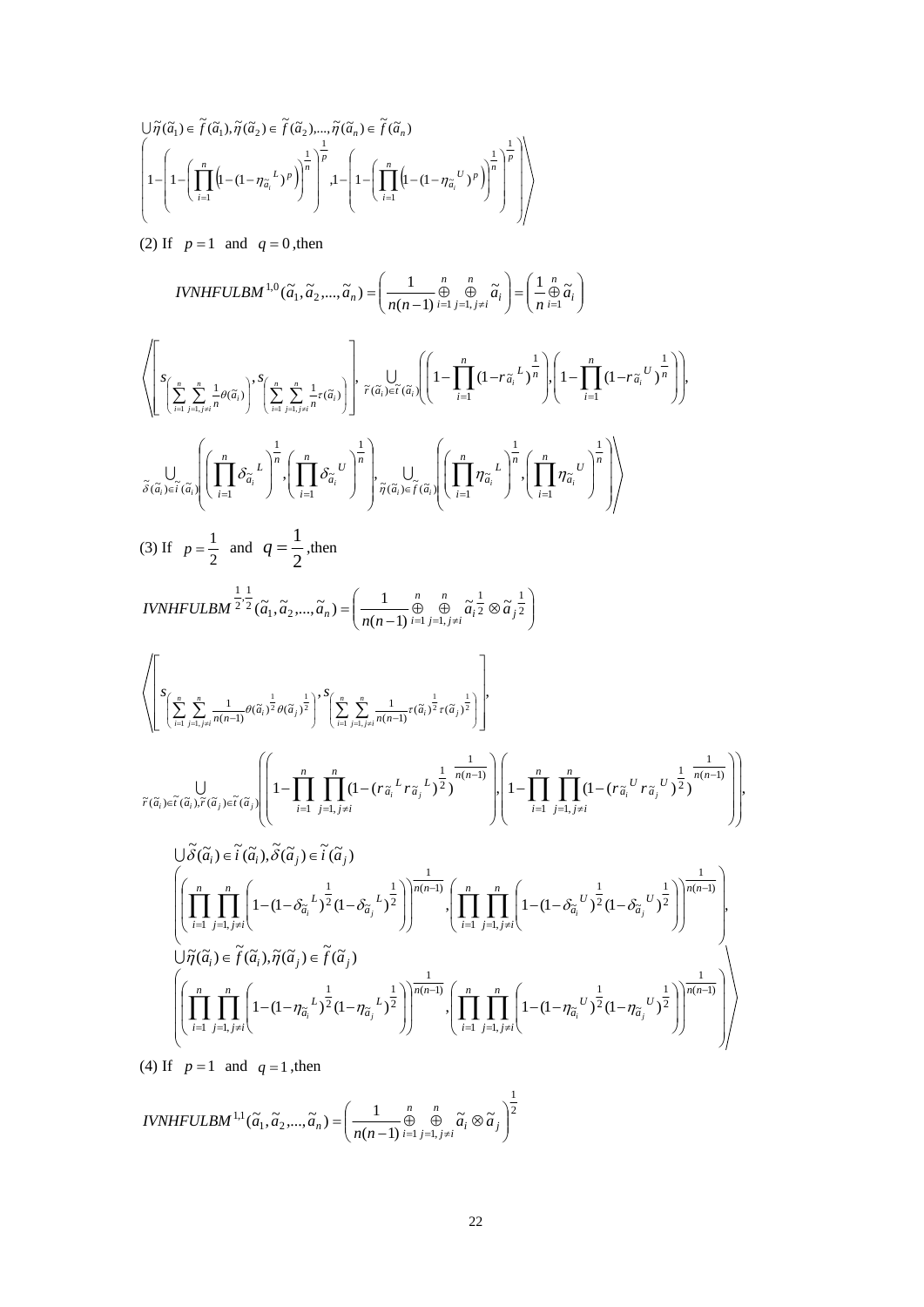$$
= \left\langle \left[ \left. \int_{\sum_{i=1}^n \sum_{j=1, j \neq i}^n \frac{1}{n(n-1)} \theta(\widetilde{\alpha}_i) \theta(\widetilde{\alpha}_j)} \right]^{\frac{1}{2}} , \left. \left( \sum_{i=1}^n \sum_{j=1, j \neq i}^n \frac{1}{n(n-1)} \tau(\widetilde{\alpha}_i) \tau(\widetilde{\alpha}_j) \right)^{\frac{1}{2}} \right] \right\}
$$

$$
\biggl\{\left(1-\prod_{i=1}^n\prod_{j=1,j\neq i}^n(1-r_{\widetilde{a}_i}^{\quad L}r_{\widetilde{a}_j}^{\quad L})^{\frac{1}{n(n-1)}}\right)^{\frac{1}{2}}\left(1-\prod_{i=1}^n\prod_{j=1,j\neq i}^n(1-r_{\widetilde{a}_i}^{\quad U}r_{\widetilde{a}_j}^{\quad U})^{\frac{1}{n(n-1)}}\right)^{\frac{1}{2}}\right\},
$$

$$
\begin{split} &\bigcup \widetilde{\delta}(\widetilde{a}_i) \in \widetilde{i}(\widetilde{a}_i), \widetilde{\delta}(\widetilde{a}_j) \in \widetilde{i}(\widetilde{a}_j)\\ &\left(1-\left(1-\left(\prod_{i=1}^n\prod_{j=1, j\neq i}^n\Bigl(1-(1-\delta_{\widetilde{a}_i}^{\ L})(1-\delta_{\widetilde{a}_j}^{\ L})\Bigr)\right)^{\frac{1}{n(n-1)}}\right)^{\frac{1}{2}} , 1-\left(1-\left(\prod_{i=1}^n\prod_{j=1, j\neq i}^n\Bigl(1-(1-\delta_{\widetilde{a}_i}^{\ \ U})(1-\delta_{\widetilde{a}_j}^{\ \ U})\Bigr)\right)^{\frac{1}{n(n-1)}}\right)^{\frac{1}{2}}\right),\\ &\bigcup \widetilde{\eta}(\widetilde{a}_i) \in \widetilde{f}(\widetilde{a}_i), \widetilde{\eta}(\widetilde{a}_j) \in \widetilde{f}(\widetilde{a}_j)\\ &\left(1-\left(1-\left(\prod_{i=1}^n\prod_{j=1, j\neq i}^n\Bigl(1-(1-\eta_{\widetilde{a}_i}^{\ \ L})(1-\eta_{\widetilde{a}_j}^{\ \ L})\Bigr)\right)^{\frac{1}{n(n-1)}}\right)^{\frac{1}{2}} , 1-\left(1-\left(\prod_{i=1}^n\prod_{j=1, j\neq i}^n\Bigl(1-(1-\eta_{\widetilde{a}_i}^{\ \ U})(1-\eta_{\widetilde{a}_j}^{\ \ U})\Bigr)\right)^{\frac{1}{n(n-1)}}\right)^{\frac{1}{2}}\right)\end{split}
$$

# **3.2 The interval-valued neutrosophic hesitant fuzzy uncertain linguistic weighted Bonferroni mean operator**

**Definition 15.** Let  $\tilde{a}_i = \langle [s_{\theta(\tilde{a}_i)}, s_{\tau(\tilde{a}_i)}], (\tilde{t}(\tilde{a}_i), \tilde{t}(\tilde{a}_i), \tilde{f}(\tilde{a}_i)) \rangle$  (*i* = 1,2,...,*n*) be the set of all IVNHFULEs, and  $p$ ,  $q \ge 0$ , then an interval-valued neutrosophic hesitant fuzzy uncertain linguistic weighted Bonferroni mean operator can be expressed as follows:

$$
IVNHFULWBM^{p,q}(\tilde{a}_1, \tilde{a}_2, ..., \tilde{a}_n) = \left(\bigoplus_{i=1}^n \bigoplus_{j=1, j\neq i}^n \frac{w_i w_j}{1 - w_i} \tilde{a}_i^p \otimes \tilde{a}_j^q\right)^{\frac{1}{p+q}}
$$
(40)

**Theorem 16.** Let  $\tilde{a}_i = \langle [s_{\theta(\tilde{a}_i)}, s_{\tau(\tilde{a}_i)}], (\tilde{t}(\tilde{a}_i), \tilde{t}(\tilde{a}_i), \tilde{f}(\tilde{a}_i)) \rangle \ (i = 1, 2, ..., n)$  be the set of all IVNHFULEs, and  $p$ ,  $q \ge 0$ , then, the result aggregated from Definition 15 is still an IVNHFULE, and even

$$
IVNHFLILWBM^{p,q}(\tilde{a}_1, \tilde{a}_2, ..., \tilde{a}_n) = \left(\bigoplus_{i=1}^n \bigoplus_{j=1, j\neq i}^n \frac{w_i w_j}{1 - w_i} \tilde{a}_i^p \otimes \tilde{a}_j^q\right)^{\frac{1}{p+q}}
$$

$$
= \left(\left[\sum_{i=1}^n \sum_{j=1, j\neq i}^n \frac{w_i w_j}{1 - w_i} \theta(\tilde{a}_i)^p \theta(\tilde{a}_j)^q\right]^{\frac{1}{p+q}}, \left[\sum_{i=1}^n \sum_{j=1, j\neq i}^n \frac{w_i w_j}{1 - w_i} \tau(\tilde{a}_i)^p \tau(\tilde{a}_j)^q\right]^{\frac{1}{p+q}},
$$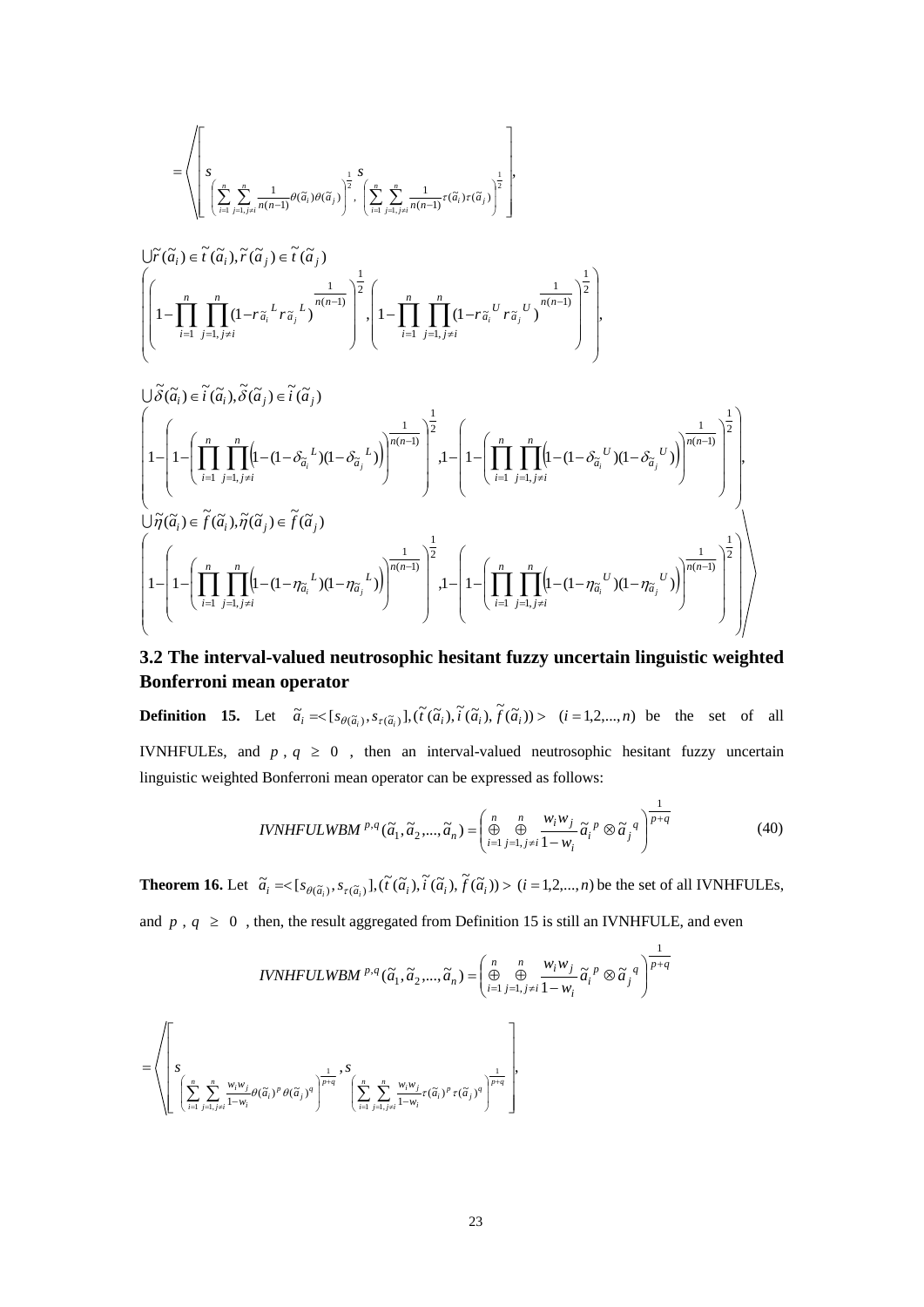$$
\bigg|\int_{\tilde{r}(\tilde{a}_{i})} \tilde{r}(\tilde{a}_{i}), \tilde{r}(\tilde{a}_{j}) \in \tilde{t}(\tilde{a}_{j})
$$
\n
$$
\left|\left(1 - \prod_{i=1}^{n} \prod_{j=1, j \neq i}^{n} \left(1 - \left(r_{\tilde{a}_{i}}^{L}\right)^{p}\left(r_{\tilde{a}_{j}}^{L}\right)^{q}\right)^{\frac{w_{i}w_{j}}{1-w_{i}}}\right)^{\frac{1}{p+q}}, \left(1 - \prod_{i=1}^{n} \prod_{j=1, j \neq i}^{n} \left(1 - \left(r_{\tilde{a}_{i}}^{U}\right)^{p}\left(r_{\tilde{a}_{j}}^{U}\right)^{q}\right)^{\frac{w_{i}w_{j}}{1-w_{i}}}\right)^{\frac{1}{p+q}}\right|\right|
$$
\n
$$
(41)
$$

$$
\begin{split} &\bigcup \widetilde{\delta}(\widetilde{a}_{i}) \in \widetilde{i}(\widetilde{a}_{i}), \widetilde{\delta}(\widetilde{a}_{j}) \in \widetilde{i}(\widetilde{a}_{j}) \\ &\left(1 - \left(1 - \prod_{i=1}^{n} \prod_{j=1, j \neq i}^{n} \left(1 - (1 - \delta_{\widetilde{a}_{i}}^{L})^{p} (1 - \delta_{\widetilde{a}_{j}}^{L})^{q}\right)^{\frac{W_{i}W_{j}}{\left(1 - W_{i}\right)}}\right)^{\frac{1}{p+q}}, 1 - \left(1 - \prod_{i=1}^{n} \prod_{j=1, j \neq i}^{n} \left(1 - (1 - \delta_{\widetilde{a}_{i}}^{U})^{p} (1 - \delta_{\widetilde{a}_{j}}^{U})^{q}\right)^{\frac{W_{i}W_{j}}{\left(1 - W_{i}\right)}}\right)^{\frac{1}{p+q}}\right) \end{split}
$$

$$
\bigcup \widetilde{\eta}(\widetilde{a}_i) \in \widetilde{f}(\widetilde{a}_i), \widetilde{\eta}(\widetilde{a}_j) \in \widetilde{f}(\widetilde{a}_j)
$$
\n
$$
\left(1 - \left(1 - \prod_{i=1}^n \prod_{j=1, j \neq i}^n \left(1 - (1 - \eta_{\widetilde{a}_i}^L)^p (1 - \eta_{\widetilde{a}_j}^L)^q\right)^{\frac{1}{p-q}}\right)^{\frac{1}{p+q}}, 1 - \left(1 - \prod_{i=1}^n \prod_{j=1, j \neq i}^n \left(1 - (1 - \eta_{\widetilde{a}_i}^U)^p (1 - \eta_{\widetilde{a}_j}^U)^q\right)^{\frac{1}{p+q}}\right)^{\frac{1}{p+q}}
$$

The proof of Theorem 16 can be easily completed similar to Theorem 11.

The IVNHFULWBM operator satisfies the following properties:

## **Theorem 17 (Reducibility).**

Let 
$$
W = (\frac{1}{n}, \frac{1}{n}, ..., \frac{1}{n})^T
$$
 be the weight vector of  $\tilde{a}_i$  ( $i = 1, 2, ..., n$ ), then  
\n*IVNHFULWBM* <sup>p,q</sup> ( $\tilde{a}_1, \tilde{a}_2, ..., \tilde{a}_n$ ) = *IVNHFULBM* <sup>p,q</sup> ( $\tilde{a}_1, \tilde{a}_2, ..., \tilde{a}_n$ )

## **Proof.**

Since  $W = \left(\frac{1}{n}, \frac{1}{n}, \dots, \frac{1}{n}\right)^T$  is the weight vector of  $\tilde{a}_i (i = 1, 2, \dots, n)$ , then according to definition

1

15,we have

$$
IVNHFULWBM^{p,q}(\tilde{a}_1, \tilde{a}_2, ..., \tilde{a}_n) = \left(\bigoplus_{i=1}^n \bigoplus_{j=1, j\neq i}^n \frac{w_i w_j}{1 - w_i} \tilde{a}_i^p \otimes \tilde{a}_j^q\right)^{\frac{1}{p+q}}
$$
  
\n
$$
= \left(\bigoplus_{i=1}^n \bigoplus_{j=1, j\neq i}^n \frac{1}{1 - \frac{1}{n}} \tilde{a}_i^p \otimes \tilde{a}_j^q\right)^{\frac{1}{p+q}} = \left(\frac{1}{n(n-1)} \bigoplus_{i=1, j\neq i}^n \bigoplus_{j=1, j\neq i}^n \tilde{a}_i^p \otimes \tilde{a}_j^q\right)^{\frac{1}{p+q}}
$$
  
\n= IVNHFULBM  $^{p,q}(\tilde{a}_1, \tilde{a}_2, ..., \tilde{a}_n)$ 

which completes the proof of theorem 17.

## **Theorem 18 (Idempotency).**

Let 
$$
\tilde{a}_j = \langle [S_{\theta(a)}, s_{\tau(a)}], ([r_a^L, r_a^U], [\delta_a^L, \delta_a^U], [\eta_a^L, \eta_a^U] \rangle \rangle = \tilde{a} \ (j = 1, 2, ..., n),
$$
 then

$$
IVNHFULWBM \stackrel{p,q}{\ldots}(\widetilde{a}_1, \widetilde{a}_2, ..., \widetilde{a}_n) = \widetilde{a}.
$$

The proof of Theorem 18 can be easily completed similar to Theorem 12.

# **Theorem 19 (Commutativity).**

If  $(\tilde{a}_1', \tilde{a}_2', ..., \tilde{a}_n')$  be any permutation of  $(\tilde{a}_1, \tilde{a}_2', ..., \tilde{a}_n)$ , then we can get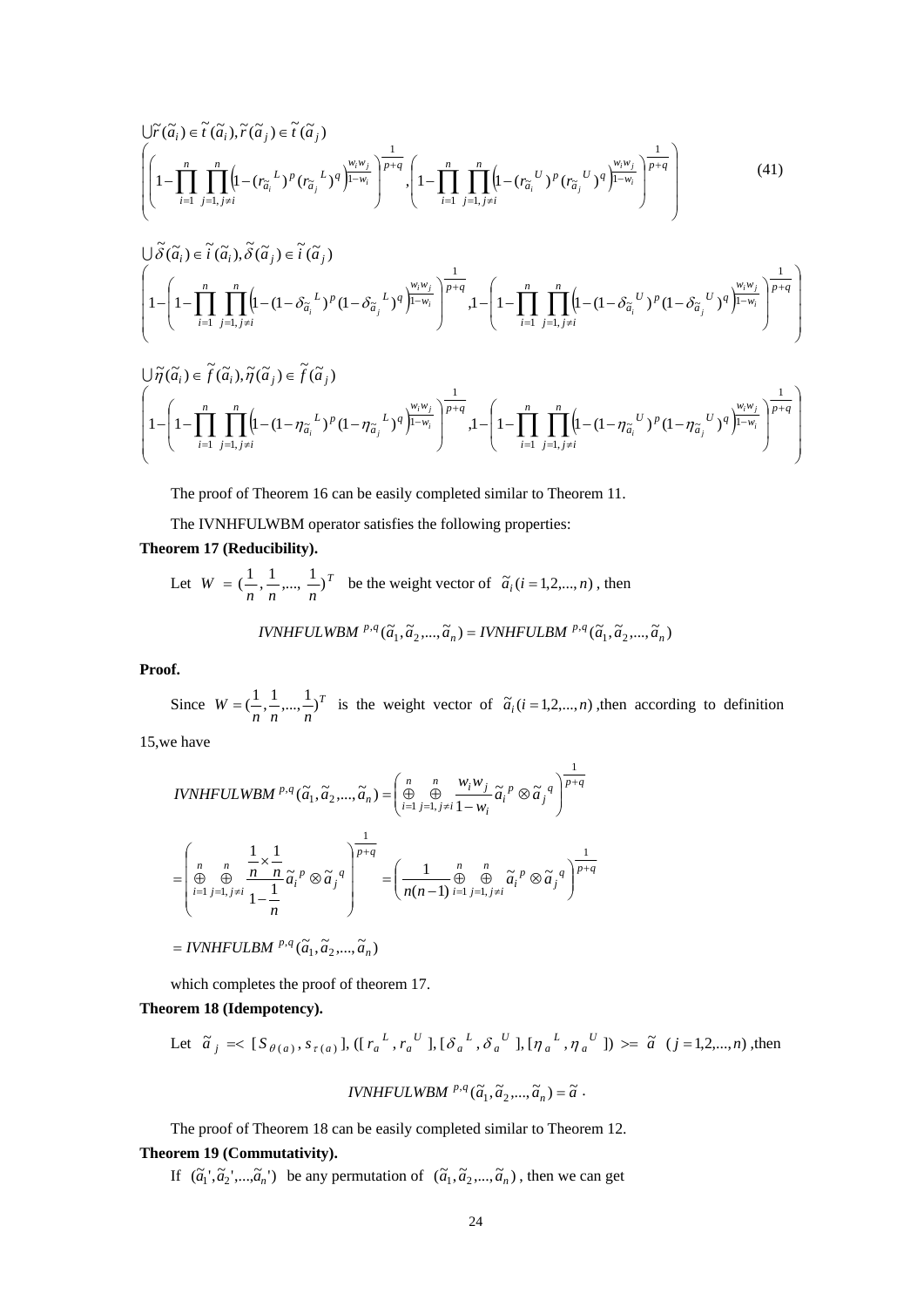$$
IVNHFULWBM^{p,q}(\widetilde{a}_1^{\ \prime},\widetilde{a}_2^{\ \prime},...,\widetilde{a}_n^{\ \prime})=IVNHFULWBM^{p,q}(\widetilde{a}_1,\widetilde{a}_2,...,\widetilde{a}_n).
$$

The proof of Theorem 19 can be easily completed similar to Theorem 13.

# **Theorem 20 (Monotonicity).**

Suppose 
$$
(\tilde{a}_1, \tilde{a}_2, ..., \tilde{a}_n)
$$
 and  $(\tilde{b}_1, \tilde{b}_2, ..., \tilde{b}_n)$  are two sets of IVNHFULEs. If  $s_{\theta(\tilde{a}_i)} \le s_{\theta(\tilde{b}_i)}$ ,  
\n
$$
s_{\tau(\tilde{a}_i)} \le s_{\tau(\tilde{b}_i)}, r_{\tilde{a}_i} L \le r_{\tilde{b}_i} L, r_{\tilde{a}_i} U \le r_{\tilde{b}_i} U, \delta_{\tilde{a}_i} L \ge \delta_{\tilde{b}_i} L, \delta_{\tilde{a}_i} U \ge \delta_{\tilde{b}_i} U
$$
 and  $\eta_{\tilde{a}_i} L \ge \eta_{\tilde{b}_i} L, \eta_{\tilde{a}_i} U \ge \eta_{\tilde{b}_i} U$  for all  $i = 1, 2, ..., n$ , then *IVNHFULWBM*  $^{p,q}(\tilde{a}_1, \tilde{a}_2, ..., \tilde{a}_n) \le IVNHFULWBM$   $^{p,q}(\tilde{b}_1, \tilde{b}_2, ..., \tilde{b}_n)$ 

The proof of Theorem 20 can be easily completed similar to Theorem 14.

# **Theorem 21 (Boundedness).**

Let 
$$
\tilde{a}_i(i = 1, 2, ..., n)
$$
 be a set of IVNHFULEs. If  $s_{\theta-} = \min_{1 \leq i \leq n} \{s_{\theta(\tilde{a}_i)}\}, s_{\tau-} = \min_{1 \leq i \leq n} \{s_{\theta(\tilde{a}_i)}\}, s_{\tau-} = \min_{1 \leq i \leq n} \{s_{\theta(\tilde{a}_i)}\}, s_{\tau+} = \max_{1 \leq i \leq n} \{s_{\tau(\tilde{a}_i)}\}, r^{L-} = \min_{1 \leq i \leq n} \{r_{\tilde{a}_i}^L \mid [r_{\tilde{a}_i}^L, r_{\tilde{a}_i}^U] \in t(\tilde{\alpha}_i)\},$   
\n $r^{U-} = \min_{1 \leq i \leq n} \{r_{\tilde{a}_i}^U \mid [r_{\tilde{a}_i}^L, r_{\tilde{a}_i}^U] \in t(\tilde{\alpha}_i)\}, r^{L+} = \max_{1 \leq i \leq n} \{r_{\tilde{a}_i}^L \mid [r_{\tilde{a}_i}^L, r_{\tilde{a}_i}^U] \in t(\tilde{\alpha}_i)\}$   
\n $r^{U+} = \max_{1 \leq i \leq n} \{r_{\tilde{a}_i}^U \mid [r_{\tilde{a}_i}^L, r_{\tilde{a}_i}^U] \in t(\tilde{\alpha}_i)\}, \delta^{L-} = \min_{1 \leq i \leq n} \{\delta_{\tilde{a}_i}^L \mid [\delta_{\tilde{a}_i}^L, \delta_{\tilde{a}_i}^U] \in i(\tilde{\alpha}_i)\}$ ,  
\n $\delta^{U-} = \min_{1 \leq i \leq n} \{\delta_{\tilde{a}_i}^U \mid [\delta_{\tilde{a}_i}^L, \delta_{\tilde{a}_i}^U] \in i(\tilde{\alpha}_i)\}, r^{L-} = \max_{1 \leq i \leq n} \{\delta_{\tilde{a}_i}^L \mid [\delta_{\tilde{a}_i}^L, \delta_{\tilde{a}_i}^U] \in t(\tilde{\alpha}_i)\}$   
\n $\delta^{U+} = \max_{1 \leq i \leq n} \{\delta_{\tilde{a}_i}$ 

The proof of Theorem 21 can be easily completed similar to Theorem 15.

In the following, we will discuss some specials of the IVNHFULWBM operator with respect to the different parameters *p* and *q* . (1) If  $q = 0$ , then

1

 $\overline{\phantom{a}}$  $\bigg)$  $\setminus$ 

$$
IVNHFULWBM^{p,0}(\tilde{a}_1, \tilde{a}_2, ..., \tilde{a}_n) = \left(\frac{w_i w_i}{1 - w_i} \bigoplus_{i=1}^n \bigoplus_{j=1, j \neq i}^n \tilde{a}_i^p\right)^{\frac{1}{p}} = \left(\bigoplus_{i=1}^n w_i \tilde{a}_i^p\right)^{\frac{1}{p}}
$$

$$
= \left\langle \left[\sum_{i=1}^n w_i \theta(\tilde{a}_i)^p\right]^{\frac{1}{p}}, \sum_{i=1}^n w_i \tau(\tilde{a}_i)^p\right]^{\frac{1}{p}},
$$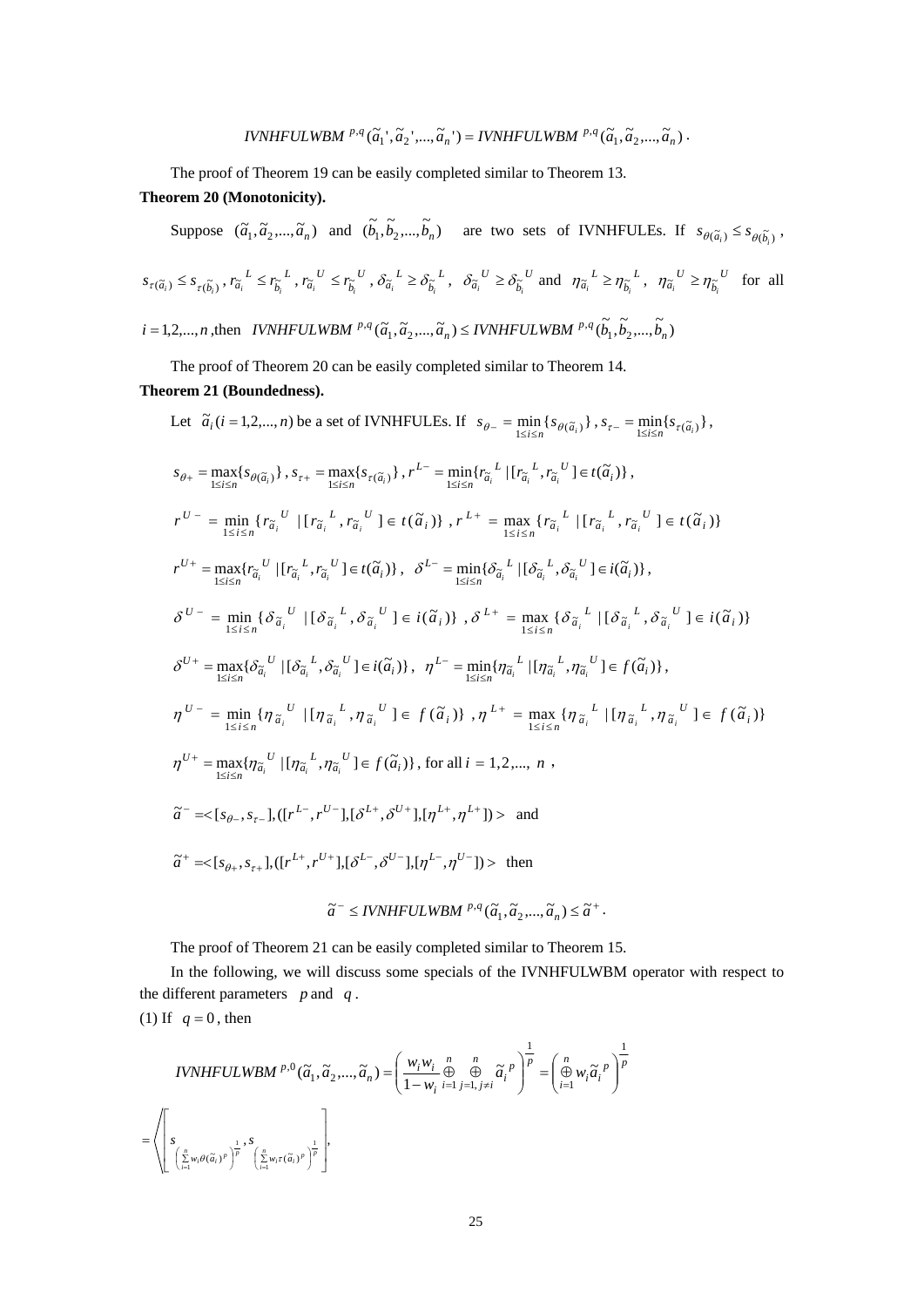$$
\begin{split}\label{eq:2.1} &\int \limits_{i=1}^{i=1} \widetilde{G}_{i}^{T}(\widetilde{a}_{1}),\widetilde{r}(\widetilde{a}_{2})\in \widetilde{r}(\widetilde{a}_{2}),...,\widetilde{r}(\widetilde{a}_{n})\in \widetilde{r}(\widetilde{a}_{n})\\ &\left(\left[1-\prod_{i=1}^{n}\left(1-(r_{\widetilde{a}_{i}}^{T})^{P}\right)^{w_{i}}\right]^{p},\left[1-\prod_{i=1}^{n}\left(1-(r_{\widetilde{a}_{i}}^{T})^{P}\right)^{w_{i}}\right]^{p}\right),\\ &\int \limits_{i=1}^{i=1}\left(1-\prod_{i=1}^{n}\left(1-(1-\delta_{\widetilde{a}_{i}}^{T})^{P}\right)^{w_{i}}\right)^{p},\\ &\int \limits_{i=1}^{i=1}\left(1-\prod_{i=1}^{n}\left(1-(1-\delta_{\widetilde{a}_{i}}^{T})^{P}\right)^{w_{i}}\right)^{p},\\ &\int \limits_{i=1}^{i=1}\left(1-\prod_{i=1}^{n}\left(1-(1-\delta_{\widetilde{a}_{i}}^{T})^{P}\right)^{w_{i}}\right)^{p},\\ &\int \limits_{i=1}^{i=1}\left(1-\prod_{i=1}^{n}\left(1-(1-\eta_{\widetilde{a}_{i}}^{T})^{P}\right)^{w_{i}}\right)^{p},\\ &\int \limits_{i=1}^{i=1}\left(1-\left(1-\prod_{i=1}^{n}\left(1-(1-\eta_{\widetilde{a}_{i}}^{T})^{P}\right)^{w_{i}}\right)^{p},\\ &\int \limits_{i=1}^{i=1}\left(1-(1-\eta_{\widetilde{a}_{i}}^{T})^{P}\right)^{w_{i}}\right)^{p},\\ &\int \limits_{i=1}^{i=1}\left(1-\prod_{i=1}^{n}\left(1-(1-\eta_{\widetilde{a}_{i}}^{T})^{P}\right)^{w_{i}}\right)^{p},\\ &\int \limits_{i=1}^{i=1}\left(1-\prod_{i=1}^{n}\left(1-(1-\eta_{\widetilde{a}_{i}}^{T})^{P}\right)^{w}\right)^{p},\\ &\int \limits_{i=1}^{i=1}\left(1-\prod_{i=1}^{n}\left(1
$$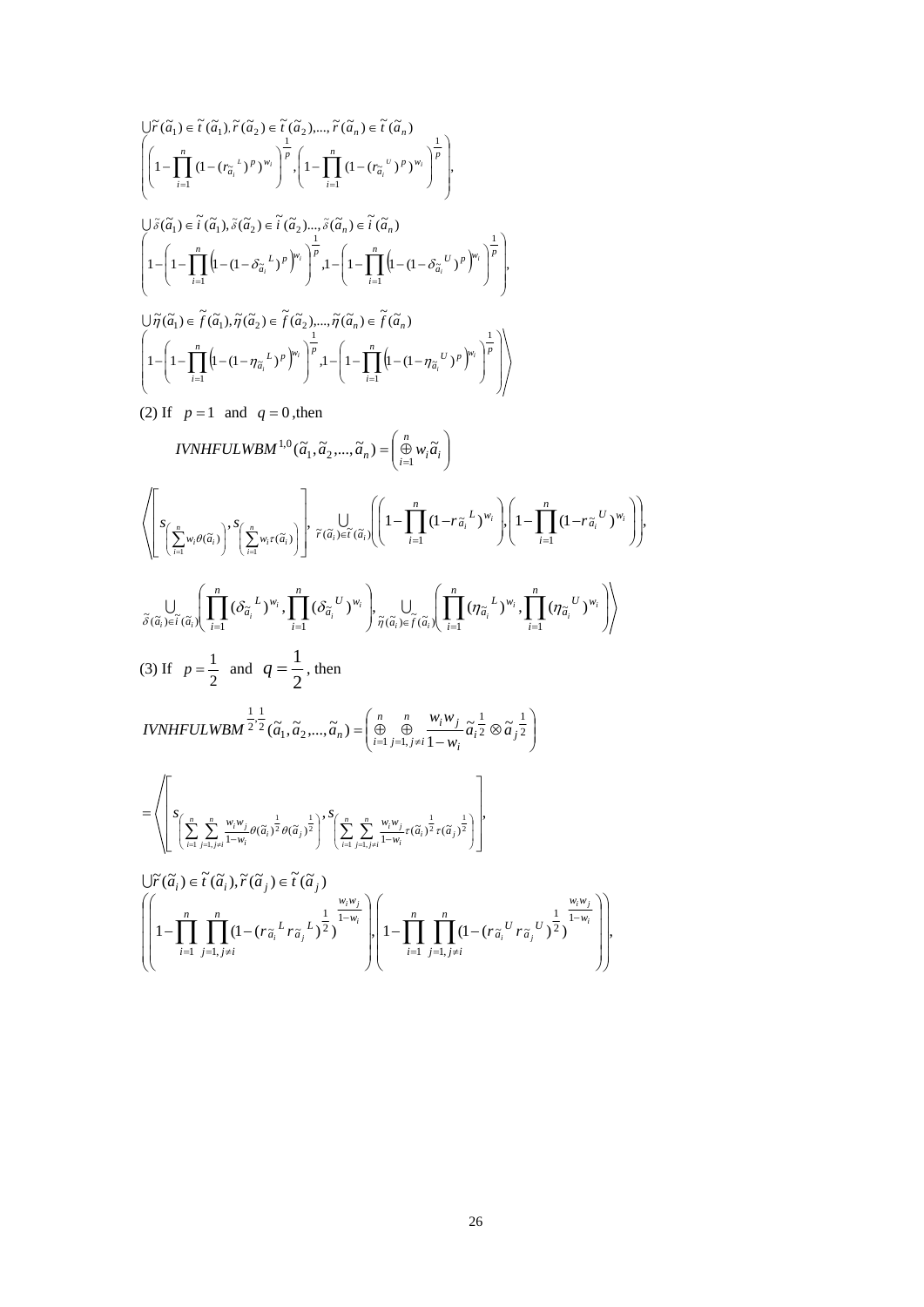$$
\begin{split} &\bigcup \widetilde{\delta}(\widetilde{a}_i) \in \widetilde{i}(\widetilde{a}_i), \widetilde{\delta}(\widetilde{a}_j) \in \widetilde{i}(\widetilde{a}_j)\\ &\quad \left(\left[\prod_{i=1}^n \prod_{j=1, j\neq i}^n \left(1-(1-\delta_{\widetilde{a}_i}^L)^{\frac{1}{2}}(1-\delta_{\widetilde{a}_j}^L)^{\frac{1}{2}}\right)^{\frac{w_iw_j}{1-w_i}}\right)\right) \left(\prod_{i=1}^n \prod_{j=1, j\neq i}^n \left(1-(1-\delta_{\widetilde{a}_i}^U)^{\frac{1}{2}}(1-\delta_{\widetilde{a}_j}^U)^{\frac{1}{2}}\right)^{\frac{w_iw_j}{1-w_i}}\right)\right),\\ &\quad \bigcup \widetilde{\eta}(\widetilde{a}_i) \in \widetilde{f}(\widetilde{a}_i), \widetilde{\eta}(\widetilde{a}_j) \in \widetilde{f}(\widetilde{a}_j)\\ &\quad \left(\left[\prod_{i=1}^n \prod_{j=1, j\neq i}^n \left(1-(1-\eta_{\widetilde{a}_i}^L)^{\frac{1}{2}}(1-\eta_{\widetilde{a}_j}^L)^{\frac{1}{2}}\right)^{\frac{w_iw_j}{1-w_i}}\right)\right) \left(\prod_{i=1}^n \prod_{j=1, j\neq i}^n \left(1-(1-\eta_{\widetilde{a}_i}^U)^{\frac{1}{2}}(1-\eta_{\widetilde{a}_j}^U)^{\frac{1}{2}}\right)^{\frac{w_iw_j}{1-w_i}}\right)\right) \end{split}
$$

(4) If  $p=1$  and  $q=1$ , then

$$
IVNHFULWBM^{1,1}(\widetilde{a}_1, \widetilde{a}_2, ..., \widetilde{a}_n) = \left(\bigoplus_{i=1}^n \bigoplus_{j=1, j\neq i}^n \frac{w_i w_j}{1 - w_i} \widetilde{a}_i \otimes \widetilde{a}_j\right)^{\frac{1}{2}}
$$

$$
= \left\langle \left[ S \left( \sum_{i=1}^n \sum_{j=1, j\neq i}^n \frac{w_i w_j}{1-w_i} \theta(\widetilde{\alpha}_i) \theta(\widetilde{\alpha}_j) \right)^{\frac{1}{2}}, \left( \sum_{i=1}^n \sum_{j=1, j\neq i}^n \frac{w_i w_j}{1-w_i} \tau(\widetilde{\alpha}_i) \tau(\widetilde{\alpha}_j) \right)^{\frac{1}{2}} \right],
$$

$$
\bigg|\left(1-\prod_{i=1}^n\prod_{j=1,j\neq i}^n(1-r_{\widetilde{a}_i}^{\;L}r_{\widetilde{a}_j}^{\;L})^{\frac{w_iw_j}{1-w_i}}\right)^{\frac{1}{2}}\cdot\left(1-\prod_{i=1}^n\prod_{j=1,j\neq i}^n(1-r_{\widetilde{a}_i}^{\;U}r_{\widetilde{a}_j}^{\;U})^{\frac{w_iw_j}{1-w_i}}\right)^{\frac{1}{2}}\right),
$$

$$
\begin{split} &\bigcup \widetilde{\delta}(\widetilde{a}_{i}) \in \widetilde{i}(\widetilde{a}_{i}), \widetilde{\delta}(\widetilde{a}_{j}) \in \widetilde{i}(\widetilde{a}_{j})\\ &\left(1-\left(1-\prod_{i=1}^{n}\prod_{j=1, j\neq i}^{n}\Bigl[1-(1-\delta_{\widetilde{a}_{i}}^{L})(1-\delta_{\widetilde{a}_{j}}^{L})\Bigr)^{\frac{1}{1-w_{i}}}\right)^{\frac{1}{2}}, 1-\left(1-\prod_{i=1}^{n}\prod_{j=1, j\neq i}^{n}\Bigl[1-(1-\delta_{\widetilde{a}_{i}}^{U})(1-\delta_{\widetilde{a}_{j}}^{U})\Bigr)^{\frac{1}{1-w_{i}}}\right)^{\frac{1}{2}}\right),\\ &\bigcup \widetilde{\eta}(\widetilde{a}_{i}) \in \widetilde{f}(\widetilde{a}_{i}), \widetilde{\eta}(\widetilde{a}_{j}) \in \widetilde{f}(\widetilde{a}_{j})\\ &\left(1-\left(1-\prod_{i=1}^{n}\prod_{j=1, j\neq i}^{n}\Bigl(1-(1-\eta_{\widetilde{a}_{i}}^{L})(1-\eta_{\widetilde{a}_{j}}^{L})\Bigr)^{\frac{w_{i}w_{j}}{1-w_{i}}}\right)^{\frac{1}{2}}, 1-\left(1-\prod_{i=1}^{n}\prod_{j=1, j\neq i}^{n}\Bigl(1-(1-\eta_{\widetilde{a}_{i}}^{U})(1-\eta_{\widetilde{a}_{j}}^{U})\Bigr)^{\frac{w_{i}w_{j}}{1-w_{i}}}\right)^{\frac{1}{2}}\right) \end{split}
$$

# **3.3 The interval-valued neutrosophic hesitant fuzzy uncertain linguistic geometric Bonferroni mean operator**

**Definition 16.** Let  $\tilde{a}_i = \begin{cases} s_{\theta(\tilde{a}_i)}, s_{\tau(\tilde{a}_i)} \end{cases}, \begin{cases} \tilde{t}(\tilde{a}_i), \tilde{t}(\tilde{a}_i), \tilde{t}(\tilde{a}_i) \end{cases} > (i = 1, 2, ..., n)$  be the set of all IVNHFULEs, and  $p$ ,  $q \ge 0$ , then an interval-valued neutrosophic hesitant fuzzy uncertain linguistic geometric Bonferroni mean operator can be defined as follows:

*IVNHFULGBM* 
$$
^{p,q}(\tilde{a}_1, \tilde{a}_2, ..., \tilde{a}_n) = \frac{1}{p+q} \underset{i=1}{\overset{n}{\otimes}} \underset{j=1, j\neq i}{\overset{n}{\otimes}} (\tilde{pa}_i \oplus q\tilde{a}_j)^{\frac{1}{n(n-1)}}
$$
 (42)

**Theorem 22.** Let  $\tilde{a}_i = \langle [s_{\theta(\tilde{a}_i)}, s_{\tau(\tilde{a}_i)}], (\tilde{t}(\tilde{a}_i), \tilde{t}(\tilde{a}_i), \tilde{f}(\tilde{a}_i)) \rangle \ (i = 1, 2, ..., n)$  be the set of all IVNHFULEs,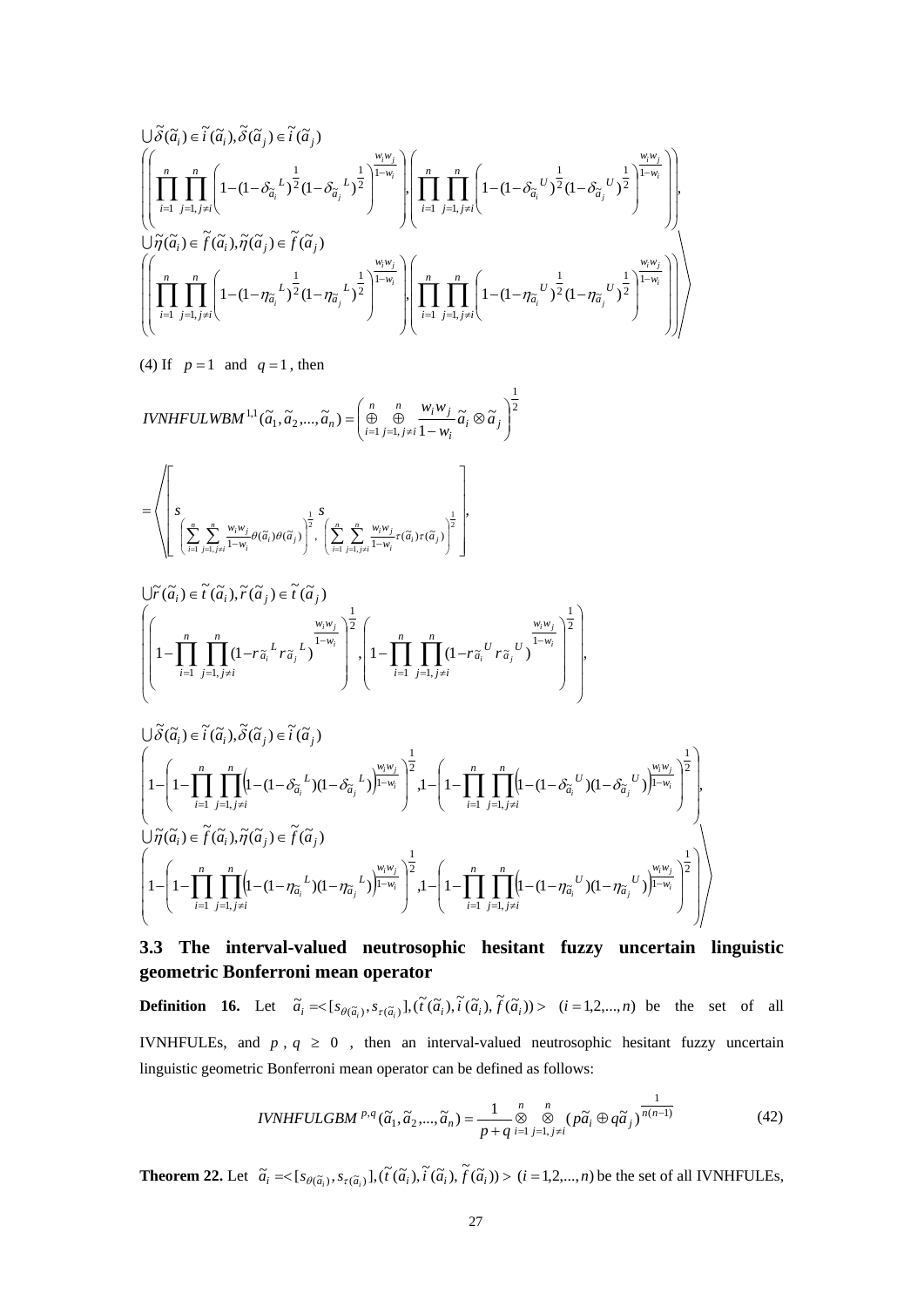and  $p$ ,  $q \ge 0$ , then, the result aggregated from Definition 16 is still an IVNHFULE, and even

$$
IVNHFULGBM^{p,q}(\tilde{a}_{1},\tilde{a}_{2},...,\tilde{a}_{n}) = \frac{1}{p+q} \int_{\tilde{B}}^{n} (p\tilde{a}_{i} \oplus q\tilde{a}_{j})^{\frac{1}{n(n-1)}}
$$
\n
$$
= \left\langle \left[ \sum_{\substack{J=1\\j=1, j=1, j\neq i}}^{n} \prod_{j=1, j=1}^{n} (p\theta(\tilde{a}_{i}) + q\theta(\tilde{a}_{j}))^{\frac{1}{n(n+1)}} , \sum_{\substack{J=1\\j=1, j\neq i}}^{n} \prod_{j=1, j\neq i}^{n} (p\tau(\tilde{a}_{i}) + q\tau(\tilde{a}_{j}))^{\frac{1}{n(n+1)}} \right],
$$
\n
$$
\int_{\tilde{r}(\tilde{a}_{i}) \in \tilde{r}(\tilde{a}_{i})} \left[ 1 - \left( 1 - \prod_{i=1}^{n} \prod_{j=1, j\neq i}^{n} \left( 1 - (1 - r_{\tilde{a}_{i}}^{L})^{p} (1 - r_{\tilde{a}_{j}}^{L})^{q} \right) \frac{1}{n(n-1)} \right)^{\frac{1}{p+q}},
$$
\n
$$
1 - \left( 1 - \prod_{i=1}^{n} \prod_{j=1, j\neq i}^{n} \left( 1 - (1 - r_{\tilde{a}_{i}}^{U})^{p} (1 - r_{\tilde{a}_{j}}^{U})^{q} \right) \frac{1}{n(n-1)} \right)^{\frac{1}{p+q}},
$$
\n
$$
\int_{\tilde{\delta}(\tilde{a}_{i}) \in \tilde{r}(\tilde{a}_{i})} \left( 1 - \prod_{i=1}^{n} \prod_{j=1, j\neq i}^{n} \left( 1 - (\delta_{\tilde{a}_{i}}^{L})^{p} (\delta_{\tilde{a}_{j}}^{L})^{q} \right) \frac{1}{n(n-1)} \right)^{\frac{1}{p+q}}, \left( 1 - \prod_{i=1}^{n} \prod_{j=1, j\neq i}^{n} \left( 1 - (\delta_{\tilde{a}_{i}}^{U})^{p} (\delta_{\tilde{a}_{j}}^{U})^{q} \right) \frac{1}{n(n-1)} \right)^{\frac{1
$$

$$
\bigcup_{\substack{\widetilde{\eta}(\widetilde{\alpha}_i)\in \widetilde{f}(\widetilde{\alpha}_i)\\ \widetilde{\eta}(\widetilde{\alpha}_j)\in \widetilde{f}(\widetilde{\alpha}_j)}}\left[\left(1-\prod_{i=1}^n\prod_{j=1,\,j\neq i}^n\!\!\!\left(\!1\!-\!(\eta_{\widetilde{\alpha}_i}{}^L)^p(\eta_{\widetilde{\alpha}_j}{}^L)^q\right)^{\!\!\frac{1}{p(n-1)}}\right)^{\!\!\frac{1}{p+q}}\!\!,\!\left(1-\prod_{i=1}^n\prod_{j=1,\,j\neq i}^n\!\!\!\left(\!1\!-\!(\eta_{\widetilde{\alpha}_i}{}^U)^p(\eta_{\widetilde{\alpha}_j}{}^U)^q\right)^{\!\!\frac{1}{p(n-1)}}\right)^{\!\!\frac{1}{p+q}}\right)\right)
$$

J

The proof of Theorem 22 can be easily completed similar to Theorem 11.

The IVNHFULGBM operator satisfies the following properties:

## **Theorem 23 (Idempotency).**

Y

*j j*

Let  $\tilde{a}_j = \langle [S_{\theta(a)}, s_{\tau(a)}], ([r_a^L, r_a^U], [\delta_a^L, \delta_a^U], [\eta_a^L, \eta_a^U] \rangle \rangle = \tilde{a}$   $(j=1,2,...,n)$ , then

$$
IVNHFULGBM \stackrel{p,q}{\ldots}(\widetilde{a}_1, \widetilde{a}_2, ..., \widetilde{a}_n) = \widetilde{a}.
$$

The proof of Theorem 23 can be easily completed similar to Theorem 12. **Theorem 24 (Commutativity).** 

If  $(\tilde{a}_1', \tilde{a}_2', ..., \tilde{a}_n')$  be any permutation of  $(\tilde{a}_1, \tilde{a}_2', ..., \tilde{a}_n)$ , then we can get

 $IVNHFULGBM \, {}^{p,q}(\tilde{a}_1, \tilde{a}_2, ..., \tilde{a}_n) = IVNHFULGBM \, {}^{p,q}(\tilde{a}_1, \tilde{a}_2, ..., \tilde{a}_n)$ .

The proof of Theorem 24 can be easily completed similar to Theorem 13. **Theorem 25 (Monotonicity).** 

Suppose  $(\tilde{a}_1, \tilde{a}_2, ..., \tilde{a}_n)$  and  $(\tilde{b}_1, \tilde{b}_2, ..., \tilde{b}_n)$  are two sets of IVNHFULEs. If  $s_{\theta(\tilde{a}_i)} \leq s_{\theta(\tilde{b}_i)}$ ,  $s_{\tau(\widetilde{a}_{i})} \leq s_{\tau(\widetilde{b}_{i})}, r_{\widetilde{a}_{i}}^{L} \leq r_{\widetilde{b}_{i}}^{L}$  $r_{\widetilde{a}_i}^L \leq r_{\widetilde{b}_i}^L$ ,  $r_{\widetilde{a}_i}^U \leq r_{\widetilde{b}_i}^U$  $r_{\widetilde{a}_i}^{\ \ U} \leq r_{\widetilde{b}_i}^{\ \ U}$ ,  $\delta_{\widetilde{a}_i}^{\ \ L} \geq \delta_{\widetilde{b}_i}^{\ \ L}$  $\delta_{\tilde{a}_i}^L \geq \delta_{\tilde{b}_i}^L$ ,  $\delta_{\tilde{a}_i}^U \geq \delta_{\tilde{b}_i}^U$  $\delta_{\tilde{a}_i}^{\ U} \geq \delta_{\tilde{b}_i}^{\ U}$  and  $\eta_{\tilde{a}_i}^{\ L} \geq \eta_{\tilde{b}_i}^{\ L}$  $\eta_{\tilde{a}_i}^L \geq \eta_{\tilde{b}_i}^L$ ,  $\eta_{\tilde{a}_i}^U \geq \eta_{\tilde{b}_i}^U$  $\eta_{\tilde{a}_i}^{\ U} \geq \eta_{\tilde{b}_i}^{\ U}$  for all  $i = 1, 2, ..., n$ , then

$$
IVNHFULGBM \stackrel{p,q}{\sim} (\widetilde{a}_1, \widetilde{a}_2, ..., \widetilde{a}_n) \leq IVNHFULGBM \stackrel{p,q}{\sim} (\widetilde{b}_1, \widetilde{b}_2, ..., \widetilde{b}_n)
$$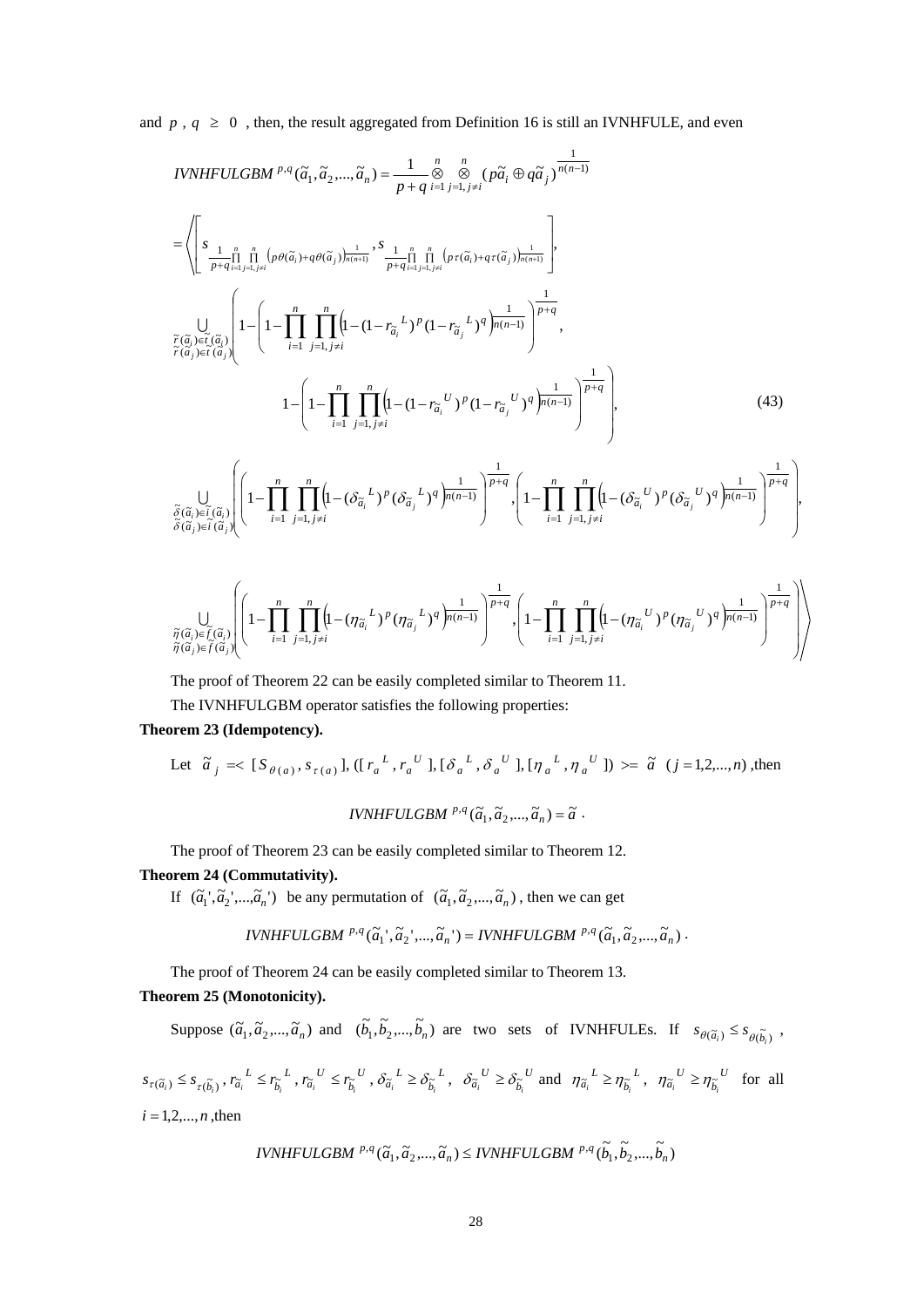The proof of Theorem 25 can be easily completed similar to Theorem 14.

**Theorem 26 (Boundedness).**

Let 
$$
\tilde{a}_i(i = 1, 2, ..., n)
$$
 be a set of IVNHFULEs. If  $s_{\theta-} = \min_{1 \le i \le n} \{s_{\theta(\tilde{a}_i)}\}, s_{\tau-} = \min_{1 \le i \le n} \{s_{\theta(\tilde{a}_i)}\}, s_{\tau-} = \min_{1 \le i \le n} \{s_{\theta(\tilde{a}_i)}\}, s_{\tau-} = \min_{1 \le i \le n} \{s_{\theta(\tilde{a}_i)}\}, s_{\tau+} = \max_{1 \le i \le n} \{s_{\tau(\tilde{a}_i)}\}, r^{L-} = \min_{1 \le i \le n} \{r_{\tilde{a}_i}^L \mid [r_{\tilde{a}_i}^L, r_{\tilde{a}_i}^U] \in t(\tilde{a}_i)\}, r^{L+} = \max_{1 \le i \le n} \{r_{\tilde{a}_i}^L \mid [r_{\tilde{a}_i}^L, r_{\tilde{a}_i}^U] \in t(\tilde{a}_i)\}$   
\n
$$
r^{U-} = \min_{1 \le i \le n} \{r_{\tilde{a}_i}^U \mid [r_{\tilde{a}_i}^L, r_{\tilde{a}_i}^U] \in t(\tilde{a}_i)\}, \delta^{L-} = \min_{1 \le i \le n} \{\delta_{\tilde{a}_i}^L \mid [\delta_{\tilde{a}_i}^L, \delta_{\tilde{a}_i}^U] \in i(\tilde{a}_i)\},
$$
  
\n
$$
\delta^{U-} = \min_{1 \le i \le n} \{\delta_{\tilde{a}_i}^U \mid [\delta_{\tilde{a}_i}^L, \delta_{\tilde{a}_i}^U] \in t(\tilde{a}_i)\}, \delta^{L+} = \max_{1 \le i \le n} \{\delta_{\tilde{a}_i}^L \mid [\delta_{\tilde{a}_i}^L, \delta_{\tilde{a}_i}^U] \in i(\tilde{a}_i)\}
$$
  
\n
$$
\delta^{U+} = \max_{1 \le i \le n} \{\delta_{\tilde{a}_i}^U \mid [\delta_{\tilde{a}_i}^L, \delta_{\tilde{a}_i}^U] \in i(\tilde{a}_i)\}, n^{L-} = \min_{1 \le i \le
$$

The proof of Theorem 26 can be easily completed similar to Theorem 15.

In the following, we will discuss some specials of the IVNHFULGBM operator with respect to the different parameters *p* and *q* .

(1) If  $q=0$ , then

IVNHFULGBM <sup>p,0</sup> 
$$
(\tilde{a}_1, \tilde{a}_2, ..., \tilde{a}_n) = \frac{1}{p} \sum_{i=1}^n (p\tilde{a}_i)^{\frac{1}{n}}
$$
  
\n
$$
= \left\langle \left[ \sum_{\substack{n=1 \ n \text{ odd}}}^s \frac{1}{p^{\alpha}}, \sum_{\substack{n=1 \ n \text{ odd}}}^n \frac{1}{p^{\alpha}} \right], \bigcup_{\substack{n \text{ odd} \ n \text{ odd}}}^n \left[ 1 - \left( 1 - \prod_{i=1}^n \left( 1 - (1 - r_{\tilde{a}_i}^L)^p \right)_n^{\frac{1}{p}} \right)_n^{\frac{1}{p}} , 1 - \left( 1 - \prod_{i=1}^n \left( 1 - (1 - r_{\tilde{a}_i}^L)^p \right)_n^{\frac{1}{p}} \right)_n^{\frac{1}{p}} \right\rangle
$$
\n
$$
\frac{\partial}{\partial} (\overline{a}_i) = \tilde{i}(\tilde{a}_i) \left( 1 - \prod_{i=1}^n \left( 1 - (\delta_{\tilde{a}_i}^L)^p \right)_n^{\frac{1}{p}} \right)_n^{\frac{1}{p}} , \left( 1 - \prod_{i=1}^n \left( 1 - (\delta_{\tilde{a}_i}^L)^p \right)_n^{\frac{1}{p}} \right)_n^{\frac{1}{p}} , \left( 1 - \prod_{i=1}^n \left( 1 - (\delta_{\tilde{a}_i}^L)^p \right)_n^{\frac{1}{p}} \right)_n^{\frac{1}{p}} , \left( 1 - \prod_{i=1}^n \left( 1 - (\delta_{\tilde{a}_i}^L)^p \right)_n^{\frac{1}{p}} \right)_n^{\frac{1}{p}} , \left( 1 - \prod_{i=1}^n \left( 1 - (\eta_{\tilde{a}_i}^L)^p \right)_n^{\frac{1}{p}} \right)_n^{\frac{1}{p}} , \left( 1 - \prod_{i=1}^n \left( 1 - (\eta_{\tilde{a}_i}^L)^p \right)_n^{\frac{1}{p}} \right)_n^{\frac{1}{p}} , \left( 1 - \prod_{i=1}^n \left( 1 - (\eta_{\tilde{a}_i}^L)^p \right)_n^{\frac{1}{
$$

(2) If  $p = 1$  and  $q = 0$ , then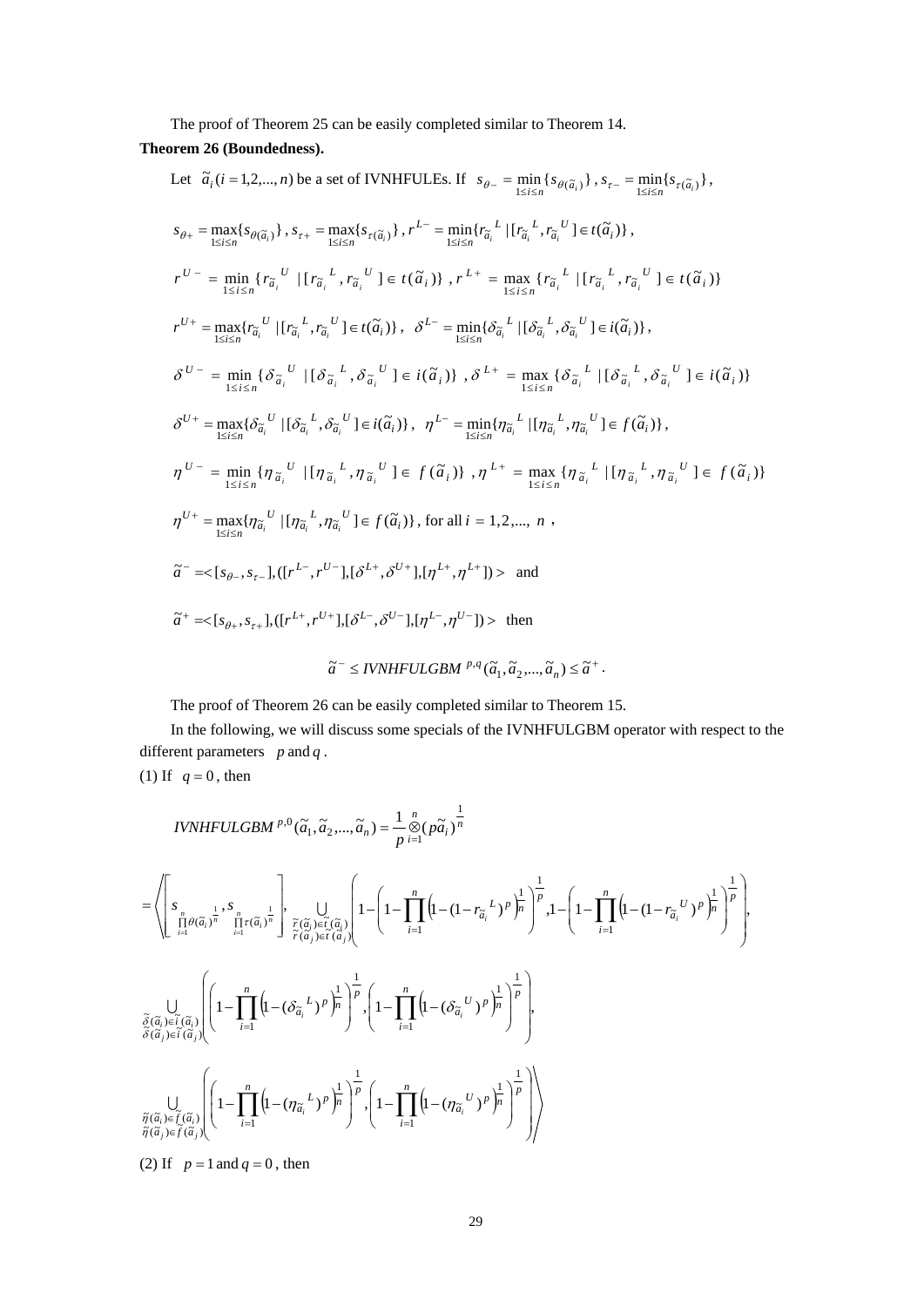$$
IVNHFULGBM^{1,0}(\tilde{a}_{1},\tilde{a}_{2},...,\tilde{a}_{n}) = \sum_{i=1}^{n} \tilde{a}_{i,n}^{-1}
$$
\n
$$
= \left\langle \left[ s_{\substack{\tilde{a}_{i} \text{ odd } j \in \tilde{a}_{i} \text{ odd}}} \right]_{\substack{\tilde{r}(\tilde{a}_{i}) \in \tilde{r}(\tilde{a}_{i})} \left[ 1 - \int_{\tilde{r}(\tilde{a}_{i})}^{\tilde{r}(\tilde{a}_{i}) \in \tilde{r}(\tilde{a}_{i})} \left[ 1 - \int_{i=1}^{n} \left( 1 - \delta_{\tilde{a}_{i}} \right)^{i} \frac{1}{\tilde{r}(\tilde{a}_{i}) \in \tilde{r}(\tilde{a}_{i})} \right) \frac{1}{\tilde{r}(\tilde{a}_{i}) \in \tilde{r}(\tilde{a}_{i})} \right] \times \frac{1}{\tilde{r}(\tilde{a}_{i}) \in \tilde{r}(\tilde{a}_{i})} \left[ 1 - \prod_{i=1}^{n} \left( 1 - \delta_{\tilde{a}_{i}} \right)^{i} \frac{1}{\tilde{r}(\tilde{a}_{i}) \in \tilde{r}(\tilde{a}_{i})} \right] \times \frac{1}{\tilde{r}(\tilde{a}_{i}) \in \tilde{r}(\tilde{a}_{i})} \left[ 1 - \prod_{i=1}^{n} \left( 1 - \eta_{\tilde{a}_{i}} \right)^{i} \frac{1}{\tilde{r}(\tilde{a}_{i}) \in \tilde{r}(\tilde{a}_{i})} \right] \times \frac{1}{\tilde{r}(\tilde{a}_{i}) \in \tilde{r}(\tilde{a}_{i})} \left[ 1 - \prod_{i=1}^{n} \left( 1 - \eta_{\tilde{a}_{i}} \right)^{i} \frac{1}{\tilde{r}(\tilde{a}_{i}) \in \tilde{r}(\tilde{a}_{i})} \right] \times \frac{1}{\tilde{r}(\tilde{a}_{i}) \in \tilde{r}(\tilde{a}_{i})} \right]
$$
\n
$$
= \left\langle \left[ s_{\tilde{b}_{i} \text{ find } \int_{\tilde{r}(\tilde{a}_{i})
$$

(4) If  $p = 1$  and  $q = 1$ , then

$$
\begin{split} &IVNHFULGBM \,^{1,1}(\widetilde{a}_1,\widetilde{a}_2,...,\widetilde{a}_n)=\frac{1}{2}\mathop{\otimes}\limits_{i=1}^n\mathop{\otimes}\limits_{j=1,j\neq i}(\widetilde{a}_i\oplus\widetilde{a}_j)^{\frac{1}{n(n-1)}}\\ =&\left\langle\left[\begin{matrix} s_{\frac{1}{2},\frac{n}{n-1}}\prod\limits_{j=1,j\neq i}^n\left(\theta(\widetilde{a}_i)+\theta(\widetilde{a}_j)\right)^{\frac{1}{n(n+1)}}\frac{s_{\frac{1}{2},\frac{n}{n-1}}\prod\limits_{j=1,j\neq i}^n\left(\tau(\widetilde{a}_i)+\tau(\widetilde{a}_j)\right)^{\frac{1}{n(n+1)}}}{2^{\frac{1}{n-1}}\prod\limits_{j=1,j\neq i}^n\left(1-(1-r_{\widetilde{a}_i}^L)(1-r_{\widetilde{a}_j}^L)\right)^{\frac{1}{n(n-1)}}\right)^{\frac{1}{2}},1-\left(1-\prod_{i=1}^n\prod\limits_{j=1,j\neq i}^n\left(1-(1-r_{\widetilde{a}_i}^U)(1-r_{\widetilde{a}_j}^U)\right)^{\frac{1}{n(n-1)}}\right)^{\frac{1}{2}}\right\rangle,\\ &\widetilde{r}(\widetilde{a}_i)\in \widetilde{r}(\widetilde{a}_j)}\end{split}
$$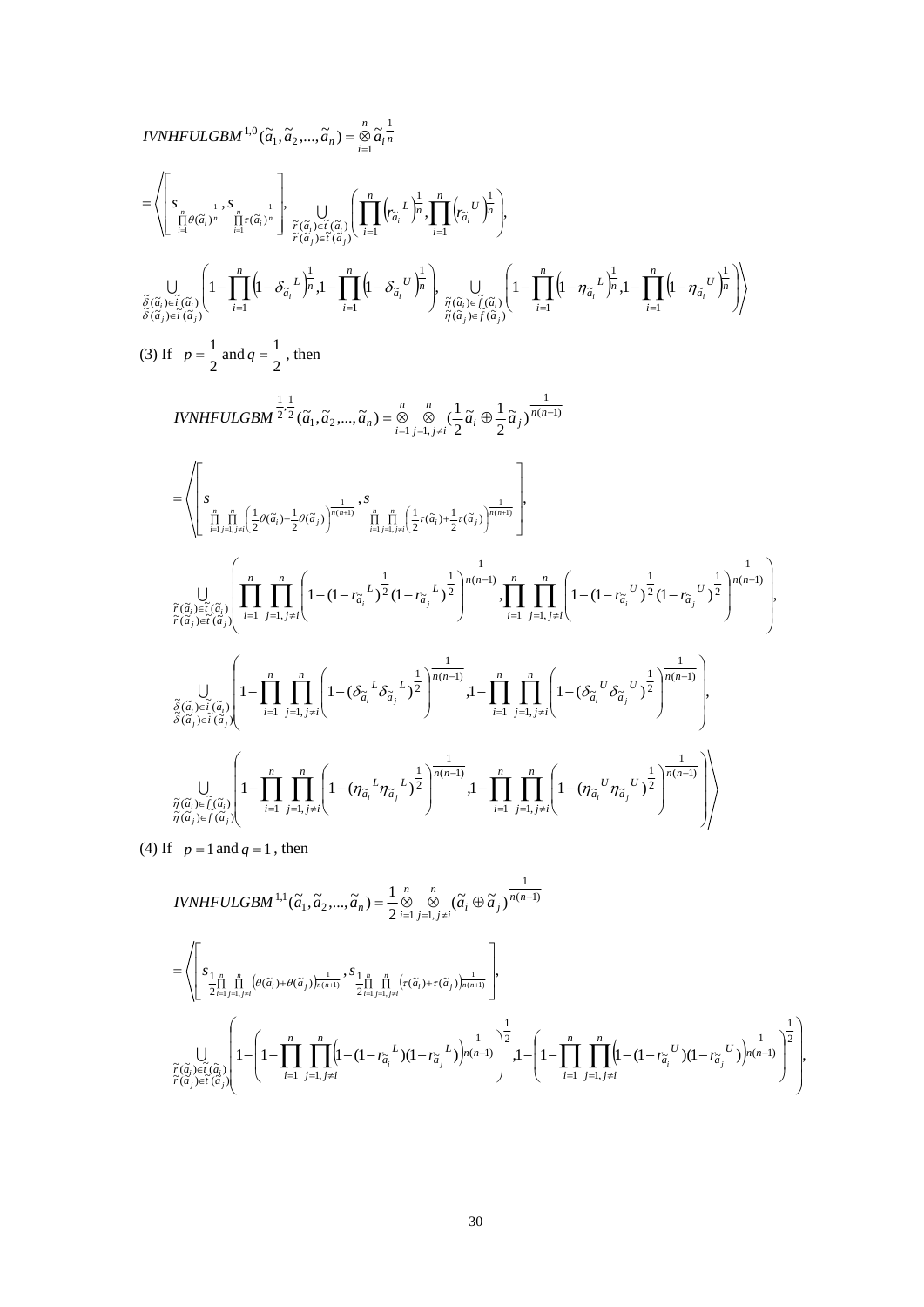$$
\underset{\substack{\widetilde{\sigma}(\widetilde{\alpha}_{i})\in \widetilde{i}(\widetilde{\alpha}_{i}) \\ \widetilde{\sigma}(\widetilde{\alpha}_{i})\in \widetilde{i}(\widetilde{\alpha}_{i})}}{\bigcup_{\widetilde{\sigma}(\widetilde{\alpha}_{i})\in \widetilde{i}(\widetilde{\alpha}_{i})}\left(\left(1-\prod_{i=1}^{n}\prod_{j=1,j\neq i}^{n}\left(l-\delta_{\widetilde{\alpha}_{i}}{}^{L}\delta_{\widetilde{\alpha}_{j}}{}^{L}\right)_{n(n-1)}^{\frac{1}{2}}\right)^{\frac{1}{2}},\left(1-\prod_{i=1}^{n}\prod_{j=1,j\neq i}^{n}\left(l-\delta_{\widetilde{\alpha}_{i}}{}^{U}\delta_{\widetilde{\alpha}_{j}}{}^{U}\right)_{n(n-1)}^{\frac{1}{2}}\right)^{\frac{1}{2}},
$$
\n
$$
\bigcup_{\substack{\widetilde{\eta}(\widetilde{\alpha}_{i})\in \widetilde{f}(\widetilde{\alpha}_{i}) \\ \widetilde{\eta}(\widetilde{\alpha}_{i})\in \widetilde{f}(\widetilde{\alpha}_{i})}}\left(\left(1-\prod_{i=1}^{n}\prod_{j=1,j\neq i}^{n}\left(l-\eta_{\widetilde{\alpha}_{i}}{}^{L}\eta_{\widetilde{\alpha}_{j}}{}^{L}\right)_{n(n-1)}^{\frac{1}{2}}\right)^{\frac{1}{2}},\left(1-\prod_{i=1}^{n}\prod_{j=1,j\neq i}^{n}\left(l-\eta_{\widetilde{\alpha}_{i}}{}^{U}\eta_{\widetilde{\alpha}_{j}}{}^{U}\right)_{n(n-1)}^{\frac{1}{2}}\right)^{\frac{1}{2}}\right)
$$

# **3.4 The interval-valued neutrosophic hesitant fuzzy uncertain linguistic weighted geometric Bonferroni mean operator**

**Definition 16.** Let  $\tilde{a}_i = \begin{cases} s_{\theta(\tilde{a}_i)}, s_{\tau(\tilde{a}_i)} \end{cases}, \begin{cases} \tilde{t}(\tilde{a}_i), \tilde{t}(\tilde{a}_i), \tilde{t}(\tilde{a}_i) \end{cases} > (i = 1, 2, ..., n)$  be the set of all IVNHFULEs, and  $p$ ,  $q \ge 0$ , then the interval-valued neutrosophic hesitant fuzzy uncertain linguistic weighted geometric Bonferroni mean operator can be defined as follows:

*IVNHFULWGBM* 
$$
^{p,q}(\tilde{a}_1, \tilde{a}_2, ..., \tilde{a}_n) = \frac{1}{p+q} \underset{i=1 \ j=1, j\neq i}{\overset{n}{\otimes}} (\tilde{pa}_i \oplus q\tilde{a}_j)^{\frac{w_i w_j}{1-w_i}}
$$
 (44)

**Theorem 27.** Let  $\tilde{a}_i = \langle [s_{\theta(\tilde{a}_i)}, s_{\tau(\tilde{a}_i)}], (\tilde{t}(\tilde{a}_i), \tilde{t}(\tilde{a}_i), \tilde{f}(\tilde{a}_i)) \rangle \ (i = 1, 2, ..., n)$  be the set of all IVNHFULEs, and  $p$ ,  $q \ge 0$ , then, the result aggregated from Definition 16 is still an IVNHFULE, and even

IVNHEULWGBM <sup>p,q</sup> (
$$
\tilde{a}_1, \tilde{a}_2, ..., \tilde{a}_n
$$
) =  $\frac{1}{p+q} \sum_{i=1}^{n} \sum_{j=1, j\neq i}^{n} (p\tilde{a}_i \oplus q\tilde{a}_j) \frac{w_i w_j}{1-w_i}$   
\n= $\left( \sum_{\substack{1 \text{odd } p+q \text{ odd } j \text{ odd}}}^{n} \prod_{j=1, j\neq i}^{n} (p\theta(\tilde{a}_i) + q\theta(\tilde{a}_j)) \frac{w_i w_j}{1-w_j} + \sum_{\substack{1 \text{odd } j \text{ odd } j \text{ odd}}}^{n} \prod_{j=1, j\neq i}^{n} (p\tau(\tilde{a}_i) + q\tau(\tilde{a}_j)) \frac{w_i w_j}{1-w_i} \right),$   
\n $\frac{1}{\tilde{r}(\tilde{a}_i) \in \tilde{r}(\tilde{a}_j)} \left( 1 - \left( 1 - \prod_{i=1}^{n} \prod_{j=1, j\neq i}^{n} (1 - (1 - r_{\tilde{a}_i}^L)^p (1 - r_{\tilde{a}_j}^L)^q)^{\frac{W_i W_j}{1-w_i}} \right)^{\frac{1}{p+q}},$   
\n $1 - \left( 1 - \prod_{i=1}^{n} \prod_{j=1, j\neq i}^{n} (1 - (1 - r_{\tilde{a}_i}^L)^p (1 - r_{\tilde{a}_j}^L)^q)^{\frac{1}{p+w_i}} \right),$   
\n $\frac{1}{\tilde{q}(\tilde{a}_i) \in \tilde{r}(\tilde{a}_i)} \left( 1 - \prod_{i=1}^{n} \prod_{j=1, j\neq i}^{n} (1 - (\delta_{\tilde{a}_i}^L)^p (\delta_{\tilde{a}_j}^L)^q)^{\frac{W_i W_j}{1-w_i}} \right)^{\frac{1}{p+q}},$   
\n $\frac{1}{\tilde{q}(\tilde{a}_j) \in \tilde{r}(\tilde{a}_j)} \left( 1 - \prod_{i=1}^{n} \prod_{j=1, j\neq i}^{n} (1 - (r_{\tilde{a}_i}^L)^p (r_{\tilde{a}_j}^L$ 

The IVNHFULWGBM operator satisfies the following properties:

**Theorem 28 (Reducibility).**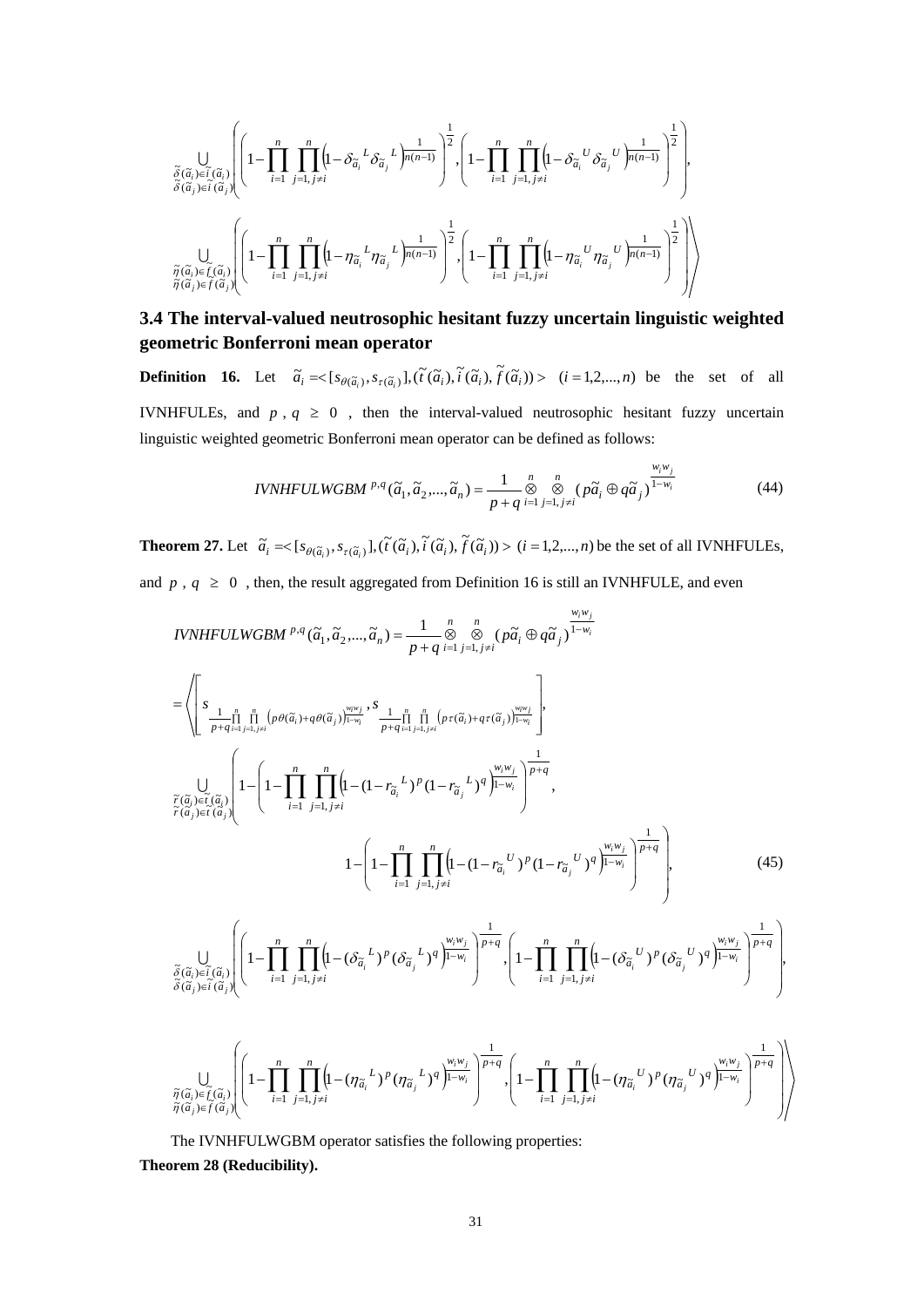Let  $W = \left(\frac{1}{n}, \frac{1}{n}, \dots, \frac{1}{n}\right)^T$  be the weight vector of  $\tilde{a}_i (i = 1, 2, \dots, n)$ , then

 $IVNHFULWGBM P,q(\tilde{a}_1, \tilde{a}_2, ..., \tilde{a}_n) = IVNHFULGBM P,q(\tilde{a}_1, \tilde{a}_2, ..., \tilde{a}_n)$ 

The proof of Theorem 28 can be easily completed similar to Theorem 17. **Theorem 29 (Idempotency).** 

Let 
$$
\tilde{a}_j = \langle [S_{\theta(a)}, s_{\tau(a)}], ([r_a^L, r_a^U], [\delta_a^L, \delta_a^U], [\eta_a^L, \eta_a^U] \rangle \rangle = \tilde{a} \quad (j = 1, 2, ..., n)
$$
,

then

$$
IVNHFULWGBM^{p,q}(\widetilde{a}_1,\widetilde{a}_2,...,\widetilde{a}_n)=\widetilde{a}.
$$

The proof of Theorem 29 can be easily completed similar to Theorem 12.

# **Theorem 30 (Commutativity).**

If  $(\tilde{a}_1', \tilde{a}_2', ..., \tilde{a}_n')$  be any permutation of  $(\tilde{a}_1, \tilde{a}_2', ..., \tilde{a}_n)$ , then we can get

$$
IVNHFULWGBM \stackrel{p,q}{\sim} (\widetilde{a}_1{}^{\cdot},\widetilde{a}_2{}^{\cdot},\!...\!,\widetilde{a}_n{}^{\cdot})=IVNHFULWGBM \stackrel{p,q}{\sim} (\widetilde{a}_1,\widetilde{a}_2,\!...,\widetilde{a}_n) \cdot
$$

The proof of Theorem 30 can be easily completed similar to Theorem 13.

# **Theorem 31 (Monotonicity).**

Suppose  $(\tilde{a}_1, \tilde{a}_2, ..., \tilde{a}_n)$  and  $(\tilde{b}_1, \tilde{b}_2, ..., \tilde{b}_n)$  are two sets of IVNHFULEs. If  $s_{\theta(\tilde{a}_i)} \leq s_{\theta(\tilde{b}_i)}$ ,

 $s_{\tau(\widetilde{a}_{i})} \leq s_{\tau(\widetilde{b}_{i})}, r_{\widetilde{a}_{i}}^{L} \leq r_{\widetilde{b}_{i}}^{L}$  $r_{\widetilde{a}_i}^L \leq r_{\widetilde{b}_i}^L$ ,  $r_{\widetilde{a}_i}^U \leq r_{\widetilde{b}_i}^U$  $r_{\widetilde{a}_i}^{\phantom{a}U} \leq r_{\widetilde{b}_i}^{\phantom{a}U}$ ,  $\delta_{\widetilde{a}_i}^{\phantom{a}L} \geq \delta_{\widetilde{b}_i}^{\phantom{b}L}$  $\delta_{\tilde{a}_i}^L \geq \delta_{\tilde{b}_i}^L$ ,  $\delta_{\tilde{a}_i}^U \geq \delta_{\tilde{b}_i}^U$  $\delta_{\tilde{a}_i}^{\ U} \geq \delta_{\tilde{b}_i}^{\ U}$  and  $\eta_{\tilde{a}_i}^{\ U} \geq \eta_{\tilde{b}_i}^{\ U}$  $\eta_{\tilde{a}_i}^L \geq \eta_{\tilde{b}_i}^L$ ,  $\eta_{\tilde{a}_i}^U \geq \eta_{\tilde{b}_i}^U$  $\eta_{\tilde{a}_i}^{\quad U} \geq \eta_{\tilde{b}_i}^{\quad U}$  for all  $i = 1, 2, ..., n$ , then

$$
IVNHFULWGBM \stackrel{p,q}{\sim} (\widetilde{a}_1, \widetilde{a}_2, ..., \widetilde{a}_n) \leq IVNHFULWGBM \stackrel{p,q}{\sim} (\widetilde{b}_1, \widetilde{b}_2, ..., \widetilde{b}_n)
$$

The proof of Theorem 31 can be easily completed similar to Theorem 14. **Theorem 32 (Boundedness).**

Let 
$$
\tilde{a}_i(i = 1,2,...,n)
$$
 be a collection of IVNHFULEs. If  $s_{\theta-} = \min_{1 \le i \le n} \{s_{\theta(\tilde{a}_i)}\}, s_{\tau-} = \min_{1 \le i \le n} \{s_{\tau(\tilde{a}_i)}\},$   
\n $s_{\theta+} = \max_{1 \le i \le n} \{s_{\theta(\tilde{a}_i)}\}, s_{\tau+} = \max_{1 \le i \le n} \{s_{\tau(\tilde{a}_i)}\}, r^{L-} = \min_{1 \le i \le n} \{r_{\tilde{a}_i}^L \mid [r_{\tilde{a}_i}^L, r_{\tilde{a}_i}^U] \in t(\tilde{a}_i)\},$   
\n $r^{U-} = \min_{1 \le i \le n} \{r_{\tilde{a}_i}^U \mid [r_{\tilde{a}_i}^L, r_{\tilde{a}_i}^U] \in t(\tilde{a}_i)\}, r^{L+} = \max_{1 \le i \le n} \{r_{\tilde{a}_i}^L \mid [r_{\tilde{a}_i}^L, r_{\tilde{a}_i}^U] \in t(\tilde{a}_i)\}$   
\n $r^{U+} = \max_{1 \le i \le n} \{r_{\tilde{a}_i}^U \mid [r_{\tilde{a}_i}^L, r_{\tilde{a}_i}^U] \in t(\tilde{a}_i)\}, \delta^{L-} = \min_{1 \le i \le n} \{\delta_{\tilde{a}_i}^L \mid [\delta_{\tilde{a}_i}^L, \delta_{\tilde{a}_i}^U] \in i(\tilde{a}_i)\}$ ,  
\n $\delta^{U-} = \min_{1 \le i \le n} \{\delta_{\tilde{a}_i}^U \mid [\delta_{\tilde{a}_i}^L, \delta_{\tilde{a}_i}^U] \in i(\tilde{a}_i)\}, \delta^{L+} = \max_{1 \le i \le n} \{\delta_{\tilde{a}_i}^L \mid [\delta_{\tilde{a}_i}^L, \delta_{\tilde{a}_i}^U] \in i(\tilde{a}_i)\}$   
\n $\delta^{U+} = \max_{1 \le i \le n} \{\delta_{\tilde{a}_i}^U \mid [\delta_{\tilde{a}_i}^$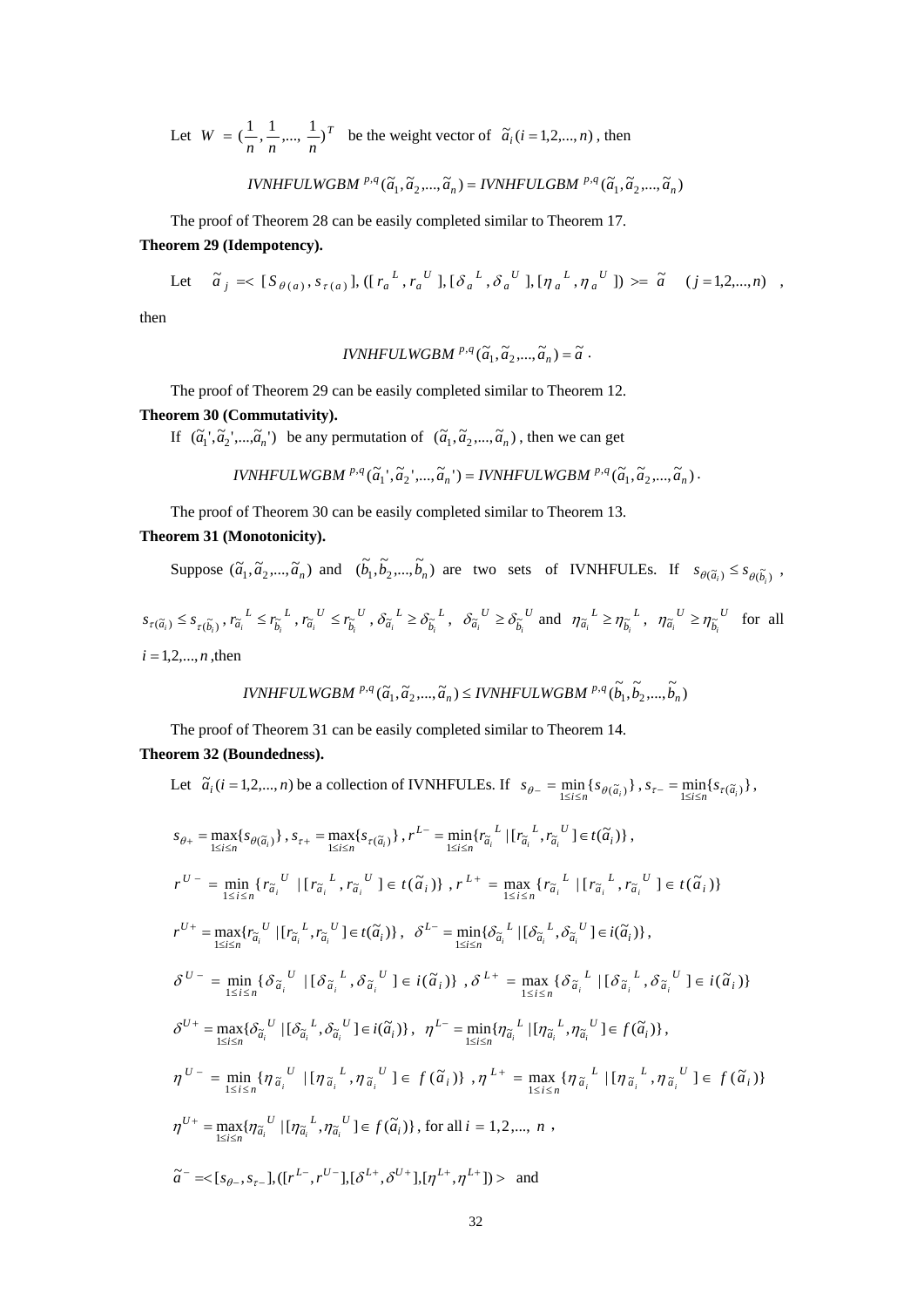$$
\tilde{a}^+ = <[s_{\theta+}, s_{\tau+}], ([r^{L+}, r^{U+}], [\delta^{L-}, \delta^{U-}], [\eta^{L-}, \eta^{U-}]) > \text{ then}
$$

$$
\widetilde{a}^- \leq \text{IVNHFULWGBM} \, {}^{p,q}(\widetilde{a}_1, \widetilde{a}_2, \ldots, \widetilde{a}_n) \leq \widetilde{a}^+ \, .
$$

The proof of Theorem 32 can be easily completed similar to Theorem 15.

In the following, we will discuss some specials of the IVNHFULWGBM operator with respect to the different parameters *p* and *q* .

(1) If  $q = 0$ , then

$$
IVNHFLLWGBM^{p,0}(\tilde{a}_{1},\tilde{a}_{2},...,\tilde{a}_{n}) = \frac{1}{p} \int_{i=1}^{n} (\tilde{p}\tilde{a}_{i})^{w_{i}}
$$
\n
$$
= \left\langle \left[ \sum_{\substack{n=1 \\ i=1}}^{n} \theta(\tilde{a}_{i})^{w_{i}}, \sum_{\substack{n=1 \\ i=1}}^{n} \theta(\tilde{a}_{i})^{w_{i}} \right], \bigcup_{\substack{\tilde{r}(\tilde{a}_{i}) \in \tilde{t}(\tilde{a}_{i}) \\ \tilde{r}(\tilde{a}_{j}) \in \tilde{t}(\tilde{a}_{j})}} \left[ 1 - \left( 1 - \prod_{i=1}^{n} \left( 1 - (1 - r_{\tilde{a}_{i}}^{L})^{p} \right)^{w_{i}} \right)^{\frac{1}{p}}, 1 - \left( 1 - \prod_{i=1}^{n} \left( 1 - (1 - r_{\tilde{a}_{i}}^{L})^{p} \right)^{w_{i}} \right)^{\frac{1}{p}} \right\rangle
$$
\n
$$
\int_{\tilde{\delta}(\tilde{a}_{i}) \in \tilde{t}(\tilde{a}_{i})} \left( 1 - \prod_{i=1}^{n} \left( 1 - (\delta_{\tilde{a}_{i}}^{L})^{p} \right)^{w_{i}} \right)^{\frac{1}{p}} \left( 1 - \prod_{i=1}^{n} \left( 1 - (\delta_{\tilde{a}_{i}}^{L})^{p} \right)^{w_{i}} \right)^{\frac{1}{p}} \right),
$$
\n
$$
\int_{\tilde{\delta}(\tilde{a}_{i}) \in \tilde{t}(\tilde{a}_{i})} \left( 1 - \prod_{i=1}^{n} \left( 1 - (\eta_{\tilde{a}_{i}}^{L})^{p} \right)^{w_{i}} \right)^{\frac{1}{p}} \left( 1 - \prod_{i=1}^{n} \left( 1 - (\eta_{\tilde{a}_{i}}^{U})^{p} \right)^{w_{i}} \right)^{\frac{1}{p}} \right)
$$
\n
$$
\int_{\tilde{\eta}(\tilde{a}_{i}) \in \tilde{t}(\tilde{a}_{i})} \left( 1 - \prod_{i=1}^{n} \left( 1 - (\eta_{\tilde{a}_{i}}^{L})^{p} \
$$

(2) If  $p = 1$  and  $q = 0$ , then

(3) If  $p = \frac{1}{2}$ 

$$
IVNHFULWGBM^{1,0}(\widetilde{a}_1,\widetilde{a}_2,...,\widetilde{a}_n)=\mathop{\otimes}\limits_{i=1}^n\widetilde{a}_i^{w_i}
$$

$$
= \left\langle \left[ s_{\prod\limits_{i=1}^n \theta(\widetilde{a}_i)^{w_i}}, s_{\prod\limits_{i=1}^n \tau(\widetilde{a}_i)^{w_i}} \right], \bigcup\limits_{\substack{\widetilde{r}(\widetilde{a}_i) \in \widetilde{r}(\widetilde{a}_i) \\ \widetilde{r}(\widetilde{a}_j) \in \widetilde{r}(\widetilde{a}_j)}} \left( \prod\limits_{i=1}^n \left( r_{\widetilde{a}_i} L \right)^{w_i}, \prod\limits_{i=1}^n \left( r_{\widetilde{a}_i} U \right)^{w_i} \right) \right\rangle
$$

$$
\bigcup_{\substack{\tilde{\delta}(\tilde{\alpha}_{i}) \in \tilde{i}(\tilde{\alpha}_{i}) \\ \tilde{\delta}(\tilde{\alpha}_{j}) \in \tilde{i}(\tilde{\alpha}_{j})}} \left(1 - \prod_{i=1}^{n} \left(1 - \delta_{\tilde{\alpha}_{i}}^{L}\right)^{w_{i}}, 1 - \prod_{i=1}^{n} \left(1 - \delta_{\tilde{\alpha}_{i}}^{U}\right)^{w_{i}}\right), \bigcup_{\substack{\tilde{\eta}(\tilde{\alpha}_{i}) \in \tilde{f}(\tilde{\alpha}_{i}) \\ \tilde{\eta}(\tilde{\alpha}_{j}) \in \tilde{f}(\tilde{\alpha}_{j})}} \left(1 - \prod_{i=1}^{n} \left(1 - \eta_{\tilde{\alpha}_{i}}^{L}\right)^{w_{i}}, 1 - \prod_{i=1}^{n} \left(1 - \eta_{\tilde{\alpha}_{i}}^{U}\right)^{w_{i}}\right)\right)
$$
\n(3) If  $p = \frac{1}{2}$  and  $q = \frac{1}{2}$ , then

*IVNHFULWGBM* 
$$
\frac{1}{2} \cdot \frac{1}{2} (\tilde{a}_1, \tilde{a}_2, ..., \tilde{a}_n) = \bigotimes_{i=1}^n \bigotimes_{j=1, j \neq i}^n (\frac{1}{2} \tilde{a}_i \oplus \frac{1}{2} \tilde{a}_j)^{\frac{w_i w_j}{1 - w_i}}
$$

$$
= \left\langle \left[ \begin{matrix} s & & & & \\ s & & & & \\ \frac{\prod\limits_{i=1}^{n} \prod\limits_{j=1, j\neq i}^{n} \left( \frac{1}{2} \theta(\widetilde{\alpha}_{i}) + \frac{1}{2} \theta(\widetilde{\alpha}_{j}) \right)^{\frac{W_{i}W_{j}}{1-W_{i}}}}, s & & & & \\ \frac{\prod\limits_{i=1}^{n} \prod\limits_{j=1, j\neq i}^{n} \left( \frac{1}{2} \tau(\widetilde{\alpha}_{i}) + \frac{1}{2} \tau(\widetilde{\alpha}_{j}) \right)^{\frac{W_{i}W_{j}}{1-W_{i}}}} \end{matrix} \right],
$$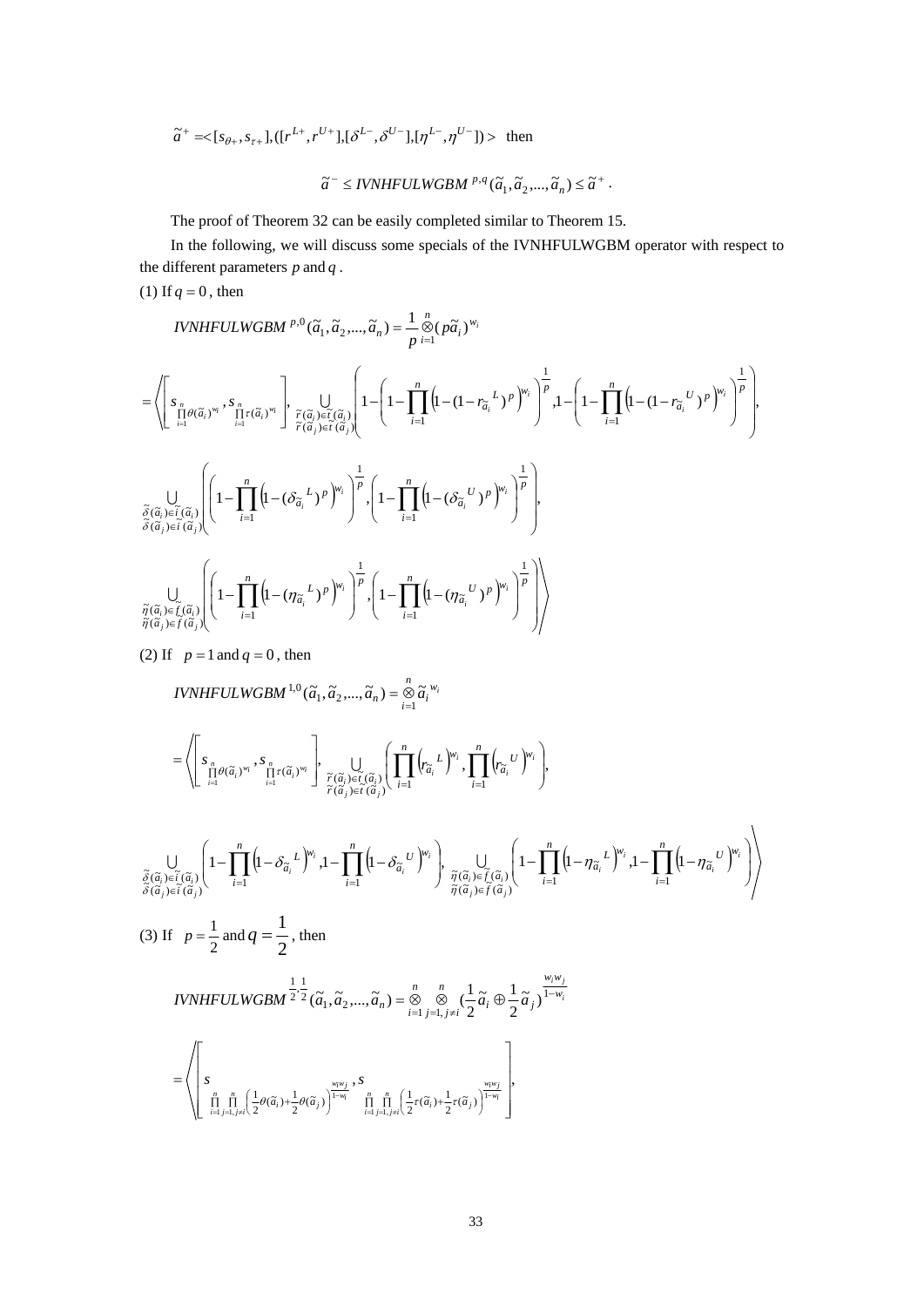$$
\underset{\tilde{r}(\tilde{a}_{i})\in \tilde{t}(\tilde{a}_{i})}{\bigcup_{\substack{\tilde{r}(\tilde{a}_{i})\in \tilde{t}(\tilde{a}_{i}) \\ \tilde{r}(\tilde{a}_{i})\in \tilde{t}(\tilde{a}_{i})}}\left[\prod_{i=1}^{n}\prod_{j=1,j\neq i}^{n}\left(1-(1-r_{\tilde{a}_{i}}^{L})^{\frac{1}{2}}(1-r_{\tilde{a}_{j}}^{L})^{\frac{1}{2}}\right)^{\frac{w_{i}w_{j}}{1-w_{i}}},\prod_{i=1}^{n}\prod_{j=1,j\neq i}^{n}\left(1-(1-r_{\tilde{a}_{i}}^{U})^{\frac{1}{2}}(1-r_{\tilde{a}_{j}}^{U})^{\frac{1}{2}}\right)^{\frac{w_{i}w_{j}}{1-w_{i}}},\\\underset{\tilde{\delta}(\tilde{a}_{i})\in \tilde{t}(\tilde{a}_{i})}{\bigcup_{\tilde{s}(\tilde{a}_{j})\in \tilde{t}(\tilde{a}_{j})}}\left(1-\prod_{i=1}^{n}\prod_{j=1,j\neq i}^{n}\left(1-(\delta_{\tilde{a}_{i}}^{L}\delta_{\tilde{a}_{j}}^{L})^{\frac{1}{2}}\right)^{\frac{w_{i}w_{j}}{1-w_{i}}},1-\prod_{i=1}^{n}\prod_{j=1,j\neq i}^{n}\left(1-(\delta_{\tilde{a}_{i}}^{U}\delta_{\tilde{a}_{j}}^{U})^{\frac{1}{2}}\right)^{\frac{w_{i}w_{j}}{1-w_{i}}}\right),\\\\\underset{\tilde{\eta}(\tilde{a}_{i})\in \tilde{f}(\tilde{a}_{i})}{\bigcup_{\tilde{\eta}(\tilde{a}_{j})\in \tilde{f}(\tilde{a}_{i})}}\left(1-\prod_{i=1}^{n}\prod_{j=1,j\neq i}^{n}\left(1-(\eta_{\tilde{a}_{i}}^{L}\eta_{\tilde{a}_{j}}^{L})^{\frac{1}{2}}\right)^{\frac{w_{i}w_{j}}{1-w_{i}}},1-\prod_{i=1}^{n}\prod_{j=1,j\neq i}^{n}\left(1-(\eta_{\tilde{a}_{i}}^{U}\eta_{\tilde{a}_{j}}^{U})^{\frac{1}{2}}\right
$$

(4) If  $p = 1$  and  $q = 1$ , then

$$
IVNHFLUWGBM^{1,1}(\tilde{a}_{1},\tilde{a}_{2},...,\tilde{a}_{n}) = \frac{1}{2} \int_{\tilde{a}_{1}}^{n} \int_{\tilde{a}_{2}}^{n} (\tilde{a}_{i} \oplus \tilde{a}_{j})^{\frac{W_{i}W_{j}}{1-W_{i}}}
$$
\n
$$
= \left\langle \int_{\tilde{a}_{1}} \int_{\tilde{a}_{1}}^{n} \int_{\tilde{a}_{2}}^{n} [\theta(\tilde{a}_{i}) + \theta(\tilde{a}_{j})^{\frac{W_{i}W_{j}}{1-W_{i}}}, \frac{s_{1}}{2} \int_{\tilde{a}_{1}}^{n} \int_{\tilde{a}_{1} = \tilde{a}_{1} = \tilde{a}_{1} = \tilde{a}_{1} = \tilde{a}_{1} = \tilde{a}_{1} = \tilde{a}_{1} = \tilde{a}_{1} = \tilde{a}_{1} = \tilde{a}_{1} = \tilde{a}_{1} = \tilde{a}_{1} = \tilde{a}_{1} = \tilde{a}_{1} = \tilde{a}_{1} = \tilde{a}_{1} = \tilde{a}_{1} = \tilde{a}_{1} = \tilde{a}_{1} = \tilde{a}_{1} = \tilde{a}_{1} = \tilde{a}_{1} = \tilde{a}_{1} = \tilde{a}_{1} = \tilde{a}_{1} = \tilde{a}_{1} = \tilde{a}_{1} = \tilde{a}_{1} = \tilde{a}_{1} = \tilde{a}_{1} = \tilde{a}_{1} = \tilde{a}_{1} = \tilde{a}_{1} = \tilde{a}_{1} = \tilde{a}_{1} = \tilde{a}_{1} = \tilde{a}_{1} = \tilde{a}_{1} = \tilde{a}_{1} = \tilde{a}_{1} = \tilde{a}_{1} = \tilde{a}_{1} = \tilde{a}_{1} = \tilde{a}_{1} = \tilde{a}_{1} = \tilde{a}_{1} = \tilde{a}_{1} = \tilde{a}_{1} = \tilde{a}_{1} = \tilde{a}_{1} = \tilde{a}_{1} = \tilde{a}_{1} = \tilde{a}_{1} = \tilde{a}_{1} = \tilde{a}_{1} = \tilde{a}_{1} = \tilde{a}_{1} = \tilde{a}_{1} = \tilde{a}_{
$$

# **4. Two multiple attribute decision making methods based on IVNHFULWBM operator and IVNHFULWGBM operator**

In a multiple attribute decision making problem with interval-valued neutrosophic hesitant uncertain linguistic information, let  $A = \{A_1, A_2, ..., A_m\}$  be a discrete set of alternatives,  $C = \{C_1, C_2, ..., C_n\}$  be a set of attributes. The evaluation values can be represented by the form of interval-valued neutrosophic hesitant uncertain linguistic elements  $n_{ij} = \left\langle \begin{bmatrix} s_{\theta(n_{ij})}, s_{\tau(n_{ij})} \end{bmatrix} (\tilde{t}(n_{ij}), \tilde{t}(n_{ij}), \tilde{f}(n_{ij})) \right\rangle$ ,  $\tilde{t}(n_{ij}) = \left\langle \tilde{t}(n_{ij}) \mid \tilde{t}(n_{ij}) \in \tilde{t}(n_{ij}) \right\rangle$ ,  $\tilde{i}(n_{ij}) = \left\{\tilde{\delta}(n_{ij}) \mid \tilde{\delta}(n_{ij}) \in \tilde{i}(n_{ij})\right\}, \tilde{f}(n_{ij}) = \left\{\tilde{\eta}(n_{ij}) \mid \tilde{\eta}(n_{ij}) \in \tilde{f}(n_{ij})\right\}.$  Therefore, we can get the decision

matrix  $N = (n_{ij})_{m \times n}$ . The weighting vector of attributes is given by  $W = (w_1, w_2, ..., w_n)^T$  with  $w_j \ge 0$ ,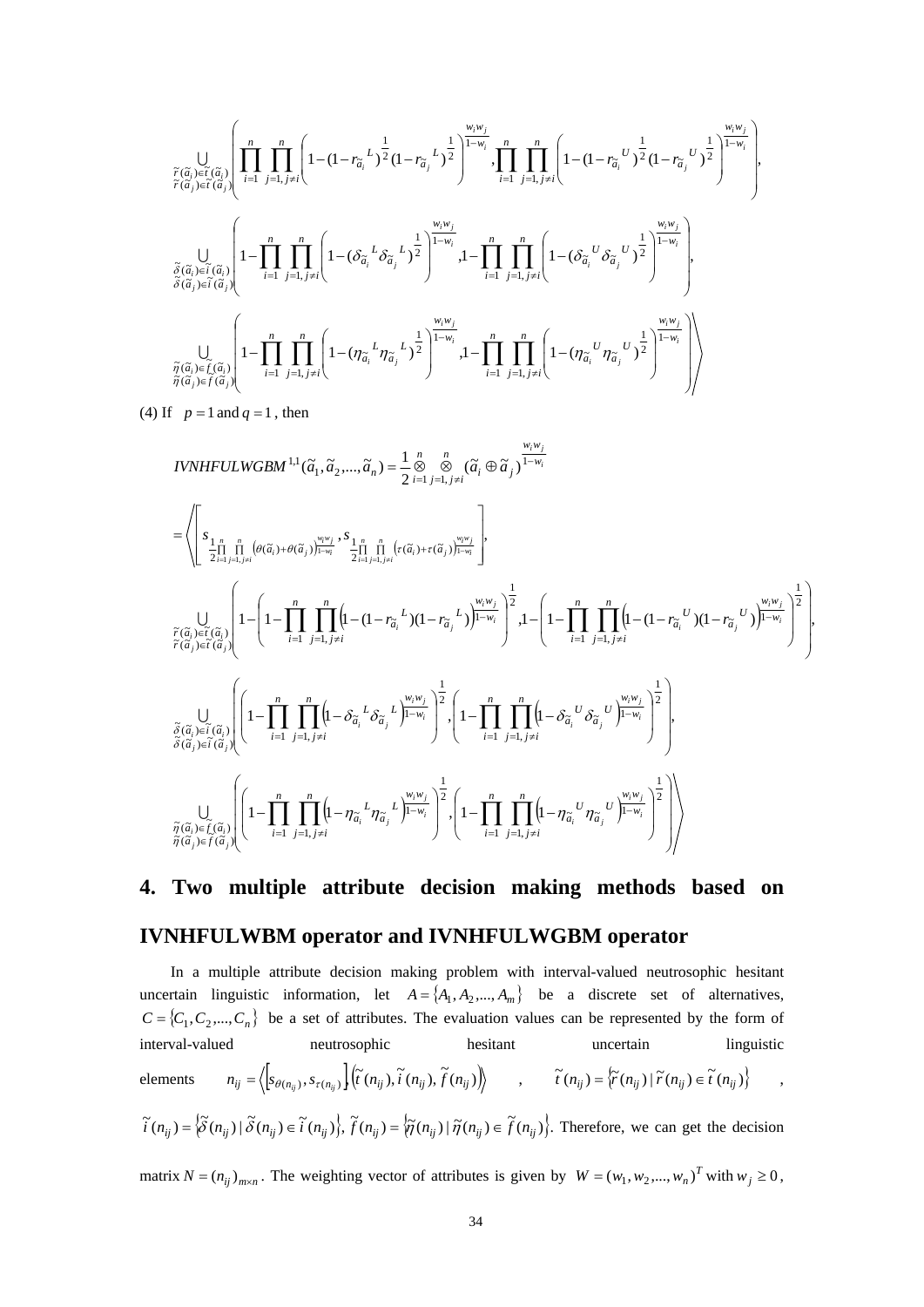1  $\sum_{j=1} w_j =$ *n*  $\sum w_j = 1$ . Then, the steps of the decision making method are described as follows:

**Step1:** Utilized the IVNHFULWBM operator and IVNHFULWGBM operator to derive the overall assessment values  $N_i$  ( $i = 1, 2, ..., n$ ) of the alternatives  $A_i$  ( $i = 1, 2, ..., n$ ) .

**Step2:** Calculate the score values of the overall assessment values  $N_i$  ( $i = 1, 2, ..., m$ ) by the Eq.(33).

**Step3:** Rank all the alternatives  $\{A_1, A_2, ..., A_n\}$  by score values  $S(N_i)$ , and select the best alternative.

# **Step4:** End.

# **5. A numerical example**

In this section, we give a numerical example to demonstrate the MADM methods based on IVNHFULWBM and IVNHFULWGBM operators.

Suppose that there is a company, which wants to invest a sum of money to an industry. There are four companies as alternatives to be chosen, including: (1)  $A_1$  is a car company; (2)  $A_2$  is a food company; (3)  $A_3$  is a computer company; (4)  $A_4$  is an arms company. There are three evaluation attributes, including: (1)  $C_1$  is the risk; (2)  $C_2$  is the growth; (3)  $C_3$  is the environment. We can know the attributes  $C_1$  and  $C_2$  are benefit criteria, and the type of C3 is cost criteria. The weight vector of the attribute is  $w = \{0.25, 0.35, 0.4\}$ . The final evaluation values are expressed by the IVNHFULEs, and shown in Table 1.

**Table 1** Interval-valued neutrosophic hesitant fuzzy uncertain linguistic decision matrix

|                | C1                                                                 | C2                                                             | C <sub>3</sub>                                                     |
|----------------|--------------------------------------------------------------------|----------------------------------------------------------------|--------------------------------------------------------------------|
| A1             | $\langle S_4, S_5], ([0.3, 0.4], [0.4, 0.4]),$                     | $\langle S_3, S_5], ([0.4, 0.5], [0.5, 0.6]), ([0.5, 0.6],$    | $\langle$ [S <sub>4</sub> ,S <sub>5</sub> ],([0.2,0.3]),([0.1,0.2] |
|                | $[0.1, 0.2]$ , $([0.3, 0.4])$                                      | $(0.3, 0.3], [0.3, 0.3]), ([0.3, 0.4])>$                       | ,[0.4, 0.5]), ([0.5, 0.6])>                                        |
| A2             | $\langle$ [S <sub>3</sub> ,S <sub>5</sub> ],([0.6,0.7]),([0.1,0.2] | $\langle S_2, S_4], ([0.6, 0.7]), ([0.1, 0.1]), ([0.1, 0.0]),$ | $\langle$ [S <sub>3</sub> ,S <sub>5</sub> ],([0.6,0.7]),([0.1,0.2] |
|                | ), ([0.1, 0.2], [0.2, 0.3]) >                                      | 0.2, 0.3]                                                      | ), ([0.1, 0.2])>                                                   |
| A <sub>3</sub> | $\langle S_2, S_3], ([0.3, 0.4], [0.5, 0.6]),$                     | $\langle S_2, S_4], ([0.5, 0.6]), ([0.2, 0.3]), ([0.2, 0.3]),$ | $\langle$ [S <sub>3</sub> ,S <sub>5</sub> ],([0.5,0.6]),([0.1,0.2] |
|                | ([0.2, 0.4]), ([0.2, 0.3])>                                        | 0.3, 0.4]                                                      | ,[0.2,0.3]), ([0.2,0.3])>                                          |
| A4             | $\langle S_1, S_3], ([0.7, 0.8]), ([0.2, 0.3]$                     | $\langle S_2, S_5], ([0.6, 0.7]), ([0.3, 0.3]),$               | $\langle S_2, S_5], ([0.3, 0.5], [0.2, 0.3]),$                     |
|                | ), ([0.1, 0.2]) >                                                  | ([0.2, 0.2])                                                   | ([0.1, 0.2]), ([0.3, 0.3])>                                        |

**5.1 Procedure of decision making method based on the IVNHFULWBM operator** 

**Step1:** Utilized the IVNHFULWBM operator to derive the overall assessment values

 $N_i$  ( $i = 1,2,...,n$ ) of the alternatives  $A_i$  ( $i = 1,2,...,n$ ). We can get

 $N_1 = \{S_{2,90}, S_{4,61}\}, \{[0.2853, 0.3869], [0.3088, 0.4118], [0.3175, 0.3869], [0.3429, 0.4118], ([0.1255, 0.3869], [0.3429, 0.4118], [\infty, 0.3429, 0.4118], [\infty, 0.3429, 0.4118], [\infty, 0.3429, 0.4118], [\infty, 0.3429, 0.4118], [\infty, 0.3429, 0.4118], [\$ 

## ,0.2268],[0.2393,0.3431],[0.1482,0.2268],[0.2689,0.3431]),([0.3768,0.4783])>

 $N_2 = \{S_{2,71}, S_{4,72}\}, ( [0.6000, 0.7000]), ( [0.1000, 0.1714]), ( [0.1255, 0.2268], [0.1623, 0.2629]) \}$ 

N3=<[S2.34,S3.97],([0.4258,0.5274],[0.5000,0.6000]),([0.1623,0.2988],[0.2000,0.3352]),([0.22

68,0.3273])>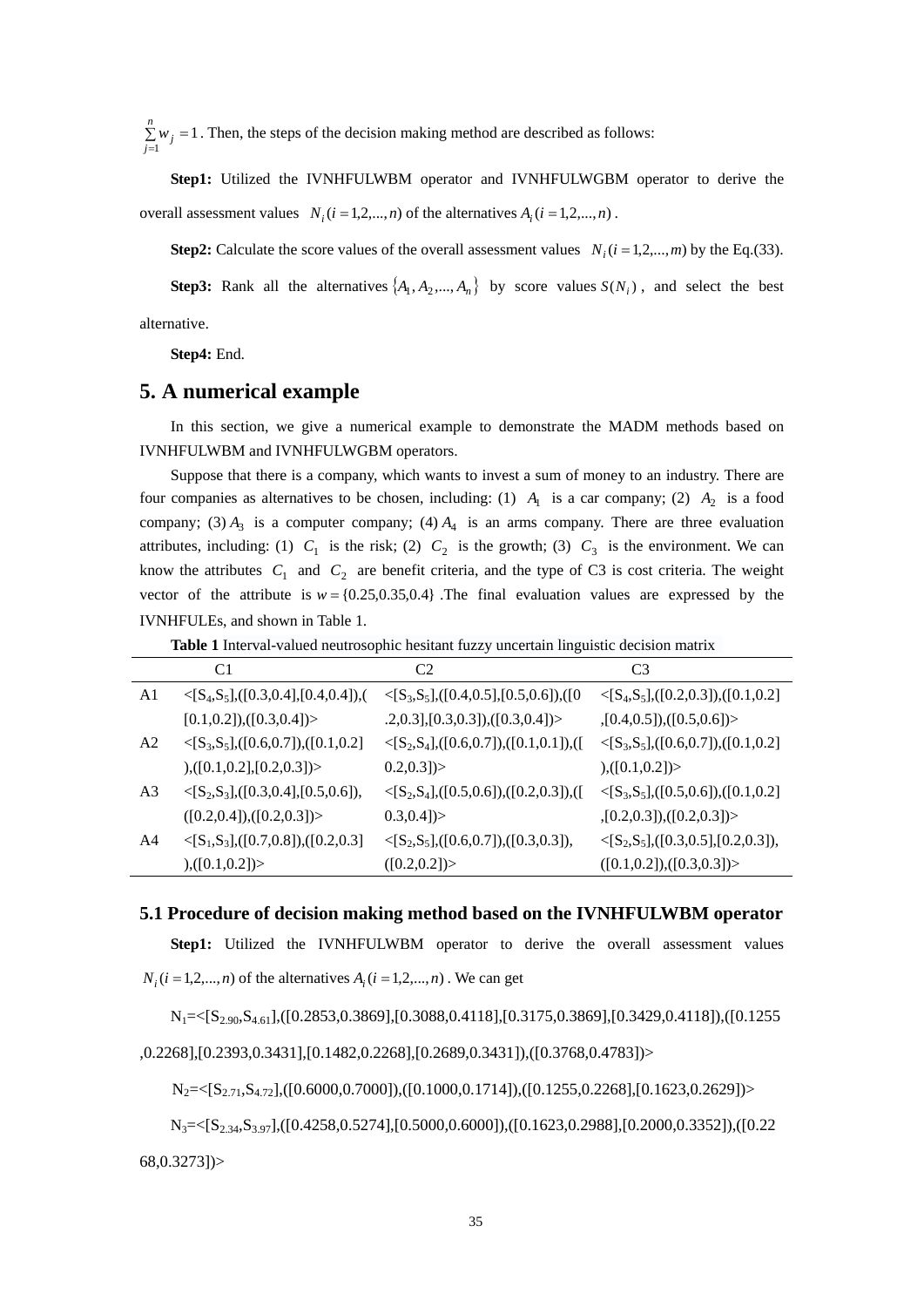$N_4 = \{S_{1,61}, S_{4,24}\}, \{(0.5107, 0.6569\}, [0.4644, 0.5743]), ([0.1882, 0.2692]), ([0.2021, 0.2373])\}$ 

**Step2:** Calculate the score values of the overall assessment values  $N_i$  ( $i = 1, 2, ..., m$ ), which are shown as follows (for convenience, we can use the subscript):

 $S(N_1)=2.1135, S(N_2)=2.8716, S(N_3)=2.0908, S(N_4)=2.0554$ 

**Step3:** Rank all the alternatives  $\{A_1, A_2, ..., A_n\}$  by score values  $S(N_i)$ , and select the best alternative.

So,  $A_2 \succ A_1 \succ A_3 \succ A_4$ , and the best alternative is  $A_2$ .

**Step4:** End.

# **5.2 Procedure of decision making method based on the IVNHFULWGBM operator**

**Step1:** Utilized the IVNHFULWGBM operator to derive the overall evaluation values  $N_i$  ( $i = 1, 2, \ldots, n$ ) of the alternatives  $A_i$  ( $i = 1, 2, \ldots, n$ ). We can get

 $N_1 = \{S_{2.95}, S_{4.62}\}, ( [0.2900, 0.3911], [0.3164, 0.4189], [0.3276, 0.3911], [0.3557, 0.4189], ( [0.1246, 0.3911], [0.3164, 0.3911], [0.3276, 0.3911], [0.3557, 0.3911], [0.3557, 0.3911], [0.3557, 0.3911], [0.3557, 0.3911], [0.3557, 0.3911], [0.35$ ,0.2260],[0.2174,0.3249],[0.1452,0.2260],[0.2496,0.3249]),([0.3678,0.4697])>

 $N_2 = \{S_{2,71}, S_{4,72}\}, \{(0.6000, 0.7000)\}, \{(0.1000, 0.1704)\}, \{(0.1246, 0.2260)\}, [0.1583, 0.2601]\}$ 

N3=<[S2.36,S4.01],([0.4330,0.5343],[0.5000,0.6000]),([0.1583,0.2904],[0.2000,0.3333]),([0.22

 $60.0.32661$ 

 $N_4 = \{S_{1.64}, S_{4.28}\}, \{(0.5411, 0.6751\}, [0.5128, 0.6223]), ([0.1822, 0.2601]), ([0.1914, 0.2346])\}$ 

**Step2:** Calculate the score values of the overall assessment values  $N_i$  ( $i = 1, 2, ..., m$ ), which are shown as follows (for convenience, we can use the subscript):

 $S(N_1)=2.1648, S(N_2)=2.8975, S(N_3)=2.1183, S(N_4)=2.1222$ 

**Step3:** Rank all the alternatives  $\{A_1, A_2, ..., A_n\}$  by score values  $S(N_i)$ , and select the best alternative.

So,  $A_2 \succ A_1 \succ A_4 \succ A_3$ , and the best alternative is  $A_2$ .

**Step4:** End.

In this section, we propose two methods based on IVNHFULWBM operator and IVNHFULWGBM operator to solve the multiple attribute decision making problems in interval-valued neutrosophic hesitant fuzzy uncertain linguistic environment. Finally, we get the same best alternative. At the same time, we can find that the main advantages of the developed methods in this paper are that not only accommodating the interval-valued hesitant uncertain linguistic environment but also considering the interrelationship of the input arguments.

# **5.3 Analysis of the influence of the parameters** *p* **and** *q*

In order to demonstrate the influence of the parameters  $p$  and  $q$  on decision making results, we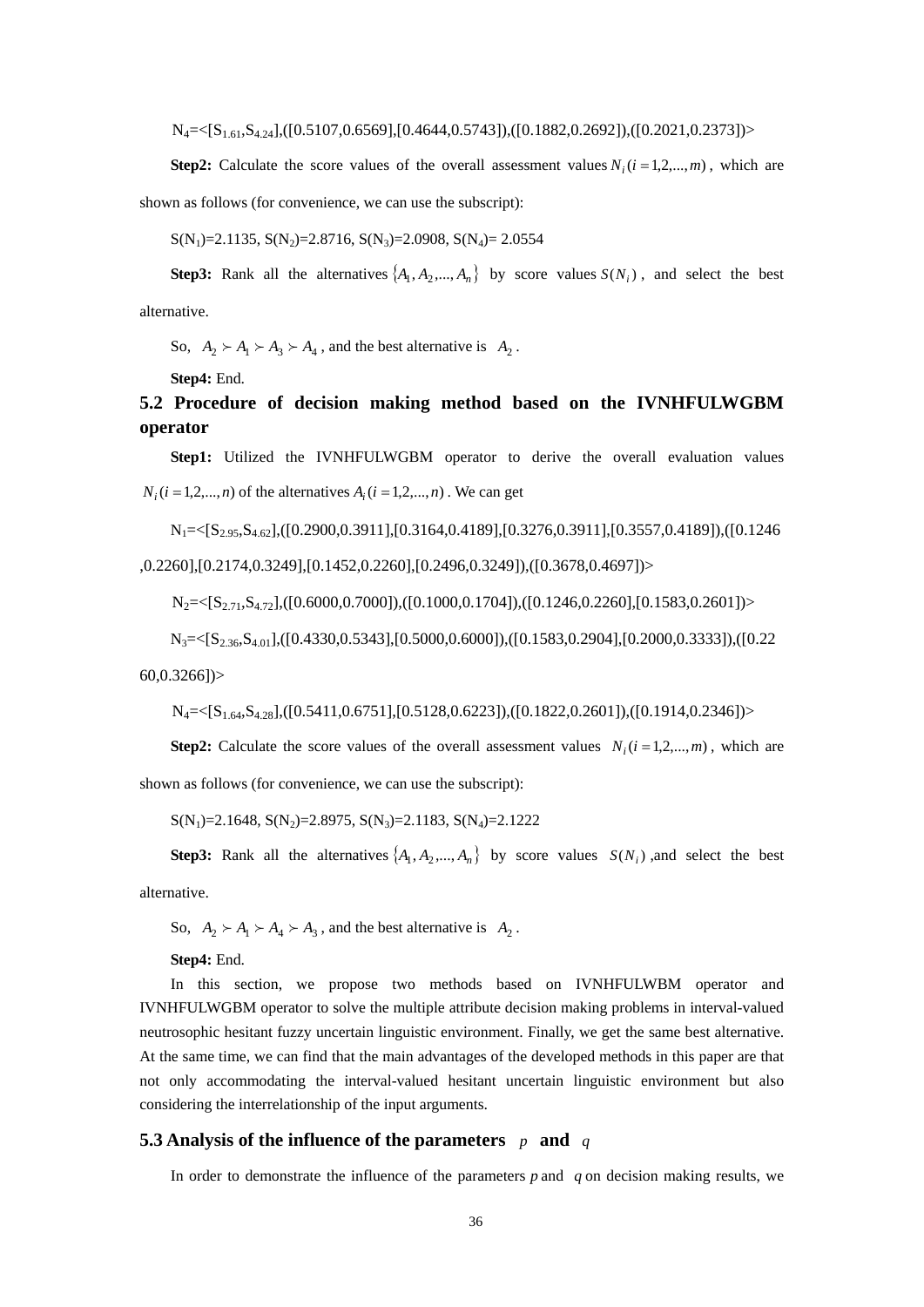|                       | <b>Table 2</b> Ordering of the alternatives by utilizing the different $p, q$ in IVNHFULWBM operator |                                     |
|-----------------------|------------------------------------------------------------------------------------------------------|-------------------------------------|
| p, q                  | Score function $S(N_i)$                                                                              | Ranking                             |
|                       | $S(N_1)=2.0983, S(N_2)=2.8630,$                                                                      | $A_2 \succ A_1 \succ A_2 \succ A_4$ |
| $p = q = \frac{1}{2}$ | $S(N_3)=2.0805$ , $S(N_4)=2.0286$                                                                    |                                     |
| $p = q = 1$           | $S(N_1)=2.1135, S(N_2)=2.8716,$                                                                      | $A_2 \succ A_1 \succ A_2 \succ A_4$ |
|                       | $S(N_3)=2.0908, S(N_4)=2.0554$                                                                       |                                     |
| $p = 1, q = 0$        | $S(N_1)=2.1706, S(N_2)=2.9115,$                                                                      | $A_2 \succ A_1 \succ A_4 \succ A_3$ |
|                       | $S(N_3)=2.1564, S(N_4)=2.1570$                                                                       |                                     |
| $p = 0, q = 1$        | $S(N_1)=2.2300, S(N_2)=2.8692,$                                                                      | $A_2 \succ A_1 \succ A_4 \succ A_3$ |
|                       | $S(N_3)=2.1141, S(N_4)=2.1670$                                                                       |                                     |
| $p = 1, q = 2$        | $S(N_1)=2.1601, S(N_2)=2.8801,$                                                                      | $A_2 \succ A_1 \succ A_4 \succ A_3$ |
|                       | $S(N_3)=2.1084, S(N_4)=2.1095$                                                                       |                                     |
| $p = 2, q = 1$        | $S(N_1)=2.1435, S(N_2)=2.8922,$                                                                      | $A_2 \succ A_1 \succ A_2 \succ A_4$ |
|                       | $S(N_3)=2.1239, S(N_4)=2.1081$                                                                       |                                     |
| $p = 2, q = 2$        | $S(N_1)=2.1473, S(N_2)=2.8886,$                                                                      | $A_2 \succ A_1 \succ A_4 \succ A_3$ |
|                       | $S(N_3)=2.1115, S(N_4)=2.1149$                                                                       |                                     |
| $p = 5, q = 5$        | $S(N_1)=2.2531, S(N_2)=2.9360,$                                                                      | $A_2 \succ A_4 \succ A_1 \succ A_3$ |
|                       | $S(N_3)=2.1694, S(N_4)=2.2846$                                                                       |                                     |
| $p = 10, q = 0$       | $S(N_1)=2.6175, S(N_2)=3.0393,$                                                                      | $A_2 \succ A_1 \succ A_4 \succ A_3$ |
|                       | $S(N_3)=2.4994, S(N_4)=2.5667$                                                                       |                                     |
| $p = 0, q = 10$       | $S(N_1)=2.6442, S(N_2)=3.0184,$                                                                      | $A_2 \succ A_1 \succ A_4 \succ A_3$ |
|                       | $S(N_3)=2.4619, S(N_4)=2.5649$                                                                       |                                     |
| $p = 15, q = 15$      | $S(N_1)=2.4632, S(N_2)=3.0276,$                                                                      | $A_2 \succ A_4 \succ A_1 \succ A_3$ |
|                       | $S(N_3)=2.2789, S(N_4)=2.5187$                                                                       |                                     |

the alternatives. The ranking results are shown in Table 2 and Table 3.

use the different values *p* and *q* in IVNHFULWBM operator and IVNHFULWGBM operator to rank

**Table 3** Ordering of the alternatives by utilizing the different *p*, *q* in IVNHFULWGBM operator

| p, q                  | Score function $S(N_i)$           | Ranking                             |
|-----------------------|-----------------------------------|-------------------------------------|
|                       | $S(N_1)=2.1727.S(N_2)=2.9003$ ,   | $A_2 \succ A_1 \succ A_4 \succ A_3$ |
| $p = q = \frac{1}{2}$ | $S(N_3)=2.1208, S(N_4)=2.1310$    |                                     |
| $p = q = 1$           | $S(N_1)=2.1648, S(N_2)=2.8975,$   | $A_2 \succ A_1 \succ A_4 \succ A_3$ |
|                       | $S(N_3)=2.1183, S(N_4)=2.1222$    |                                     |
| $p = 1, q = 0$        | $S(N_1)=2.0379, S(N_2)=2.8962,$   | $A_2 \succ A_3 \succ A_1 \succ A_4$ |
|                       | $S(N_3)=2.0850, S(N_4)=1.1963$    |                                     |
| $p = 0, q = 1$        | $S(N_1)=2.0995, S(N_2)=2.8501,$   | $A_2 \succ A_1 \succ A_2 \succ A_4$ |
|                       | $S(N_3)=2.0462$ , $S(N_4)=1.9921$ |                                     |
| $p = 1, q = 2$        | $S(N_1)=2.1492, S(N_2)=2.8819,$   | $A_2 \succ A_1 \succ A_2 \succ A_4$ |
|                       | $S(N_3)=2.1009, S(N_4)=2.0921$    |                                     |
| $p = 2, q = 1$        | $S(N_1)=2.1283, S(N_2)=2.8979,$   | $A_2 \succ A_1 \succ A_3 \succ A_4$ |
|                       | $S(N_3)=2.1139, S(N_4)=2.0855$    |                                     |
| $p = 2, q = 2$        | $S(N_1)=2.1477, S(N_2)=2.8915,$   | $A_2 \succ A_1 \succ A_3 \succ A_4$ |
|                       | $S(N_3)=2.1125$ , $S(N_4)=2.1028$ |                                     |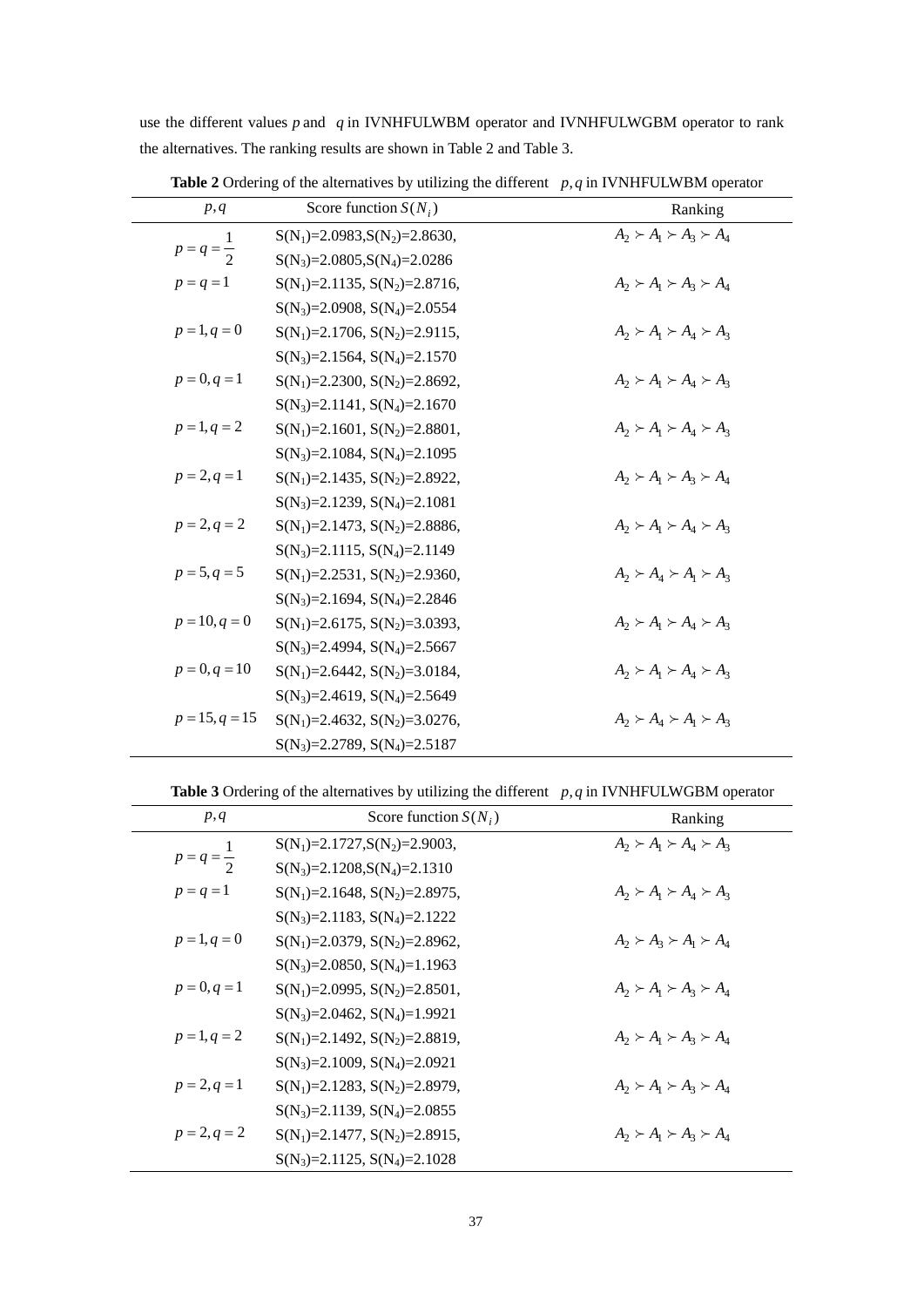| $p = 5, q = 5$   | $S(N_1)=2.1072, S(N_2)=2.8783,$ | $A_2 \succ A_1 \succ A_3 \succ A_4$ |
|------------------|---------------------------------|-------------------------------------|
|                  | $S(N_3)=2.0961, S(N_4)=2.0574$  |                                     |
| $p = 10, q = 0$  | $S(N_1)=1.8177, S(N_2)=2.8326,$ | $A_2 \succ A_3 \succ A_4 \succ A_1$ |
|                  | $S(N_3)=1.9907, S(N_4)=1.8845$  |                                     |
| $p = 0, q = 10$  | $S(N_1)=1.8639, S(N_2)=2.7869,$ | $A_2 \succ A_3 \succ A_4 \succ A_1$ |
|                  | $S(N_3)=1.9555, S(N_4)=1.8948$  |                                     |
| $p = 15, q = 15$ | $S(N_1)=2.2248, S(N_2)=3.4678,$ | $A_2 \succ A_4 \succ A_3 \succ A_1$ |
|                  | $S(N_3)=2.3038, S(N_4)=2.4967$  |                                     |
|                  |                                 |                                     |

As we can see from Table 2 and Table 3, the ranking of the alternatives may be different for the different values *p*, *q* in IVNHFULWBM operator and IVNHFULWGBM operator. But the best alternative is the same although the different values  $p, q$ . Thus, the organization can properly select the desirable alternative according to his interest and the actual needs. In general, we can get  $p = q = 1$ 

or  $p = q = \frac{1}{2}$  $p = q = \frac{1}{q}$ .

## **6. Conclusions**

Interval-valued neutrosophic hesitant fuzzy uncertain linguistic set (IVNHFULS) can be as an important tool of describing the decision maker's preference and handling the hesitant, uncertain, incomplete information, which plays a vital role in decision making. Bonferroni mean (BM) can replace the simple averaging of other mean type operators because of the excellent modeling capability. In real decision making, how to flexibly and rationally deal with input arguments is a vital problem. In order to have the advantages of both IVNHFULS and BM, we extend BM operator to interval-valued neutrosophic hesitant fuzzy uncertain linguistic environment. Hence, we finally give some interval-valued neutrosophic hesitant fuzzy uncertain linguistic BM aggregation operators, such as interval-valued neutrosophic hesitant fuzzy uncertain linguistic Bonferroni mean (IVNHFULBM) operator, interval-valued neutrosophic hesitant fuzzy uncertain linguistic weighted Bonferroni mean (IVNHFULWBM) operator, interval-valued neutrosophic hesitant fuzzy uncertain linguistic geometric Bonferroni mean (IVNHFULGBM) operator, interval-valued neutrosophic hesitant fuzzy uncertain linguistic weighted geometric Bonferroni mean (IVNHFULWGBM) operator. It is essential to verify the effectiveness of IVNHFULWBM operator and IVNHFULWGBM operator, so we apply the two operators to deal with a numerical example. To get the desirable alternative decision maker wanted, we change the values of *p*,*q* according to their interest and actual need.

In the further research, we should dug deeper into the applications of the proposed methods and constantly improve the multiple attribute decision making method.

#### **Acknowledgment**

This paper is supported by the National Natural Science Foundation of China (No. 71271124), the Humanities and Social Sciences Research Project of Ministry of Education of China (No.10YJA630073 and No.09YJA630088), the Natural Science Foundation of Shandong Province (No. ZR2011FM036), and Graduate education innovation projects in Shandong Province (SDYY12065).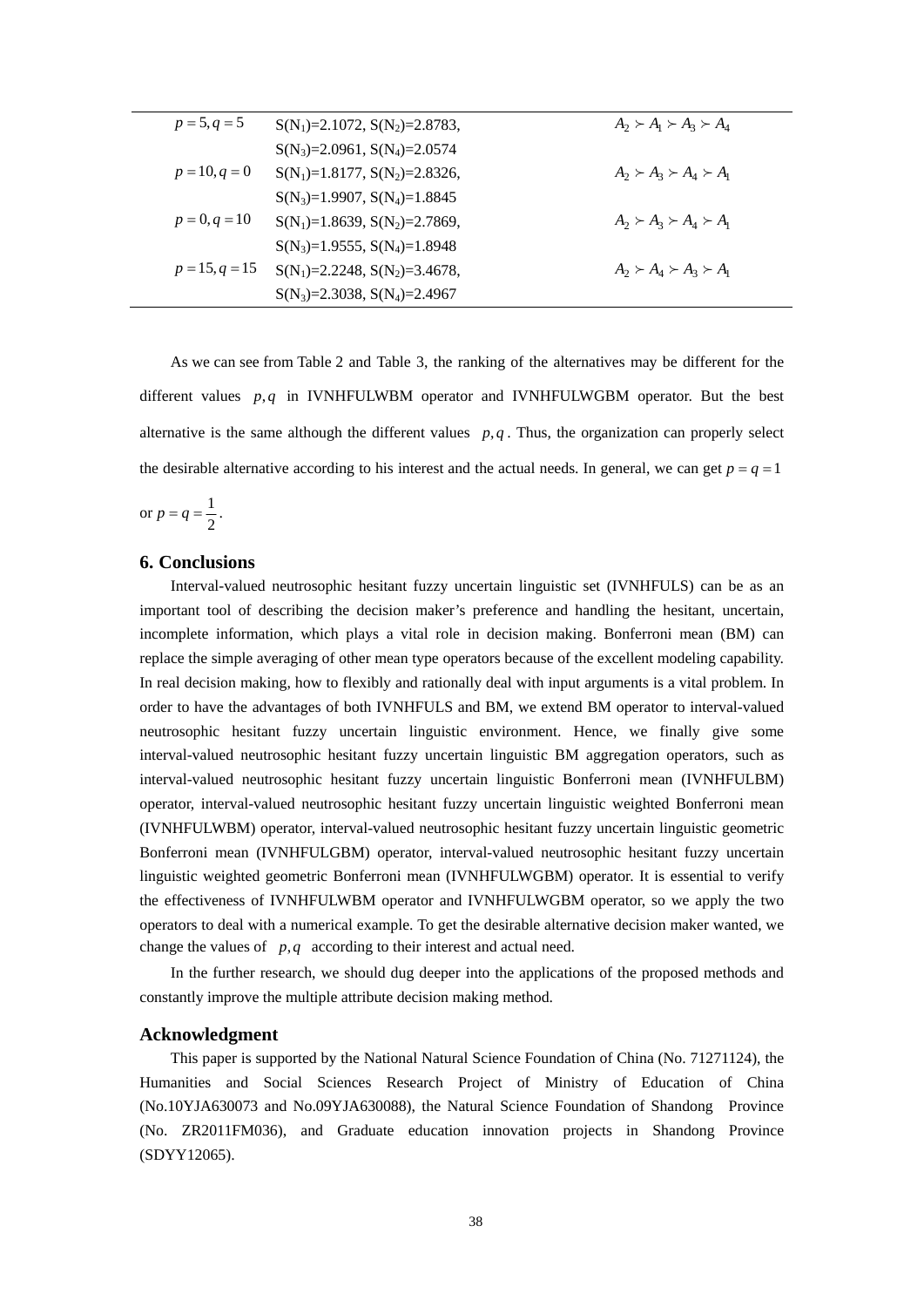#### **Compliance with Ethical Standards**

(1) Disclosure of potential conflicts of interest

We declare that we do have no commercial or associative interests that represent a conflict of interests in connection with this manuscript. There are no professional or other personal interests that can inappropriately influence our submitted work.

(2) Research involving human participants and/or animals

This article does not contain any studies with human participants or animals performed by any of the authors.

# **References**

[1] L. A. Zadeh, Fuzzy sets, information and control 8(1965) 338–353.

- [2] K.T. Atanassov, Intuitionistic fuzzy sets, Fuzzy Sets and Systems 20(1986) 87-96.
- [3] F. Smarandache, A unifying field in logics. neutrosophy: Neutrosophic probability, set and logic, American Research Press, Rehoboth, 1999.
- [4] H. Wang, F. Smarandache, Y.Q. Zhang and R. Sunderraman, Interval neutrosophic sets and logic, Theory and applications in computing, Hexis, Phoenix, AZ, 2005.
- [5] H. Wang, F. Smarandache, Y.Q. Zhang and R. Sunderraman, Single valued neutrosophic sets, Multispace and Multistructure 4 (2010), 410–413.
- [6] V. Torra, Hesitant fuzzy sets, International Journal of Intelligent System 25(6)(2010) 529–539.
- [7] V. Torra and Y. Narukawa, On hesitant fuzzy sets and decision, In Proceedings of the IEEE International Conference on Fuzzy Systems, pp. 1378–1382, August 2009.
- [8] N. Chen, Z.S. Xu and M.M. Xia, Interval-valued hesitant preference relations and their applications to group decision making, Knowledge-Based Systems 37 (2013) 528–540.
- [9] J. Ye, Multiple-attribute decision-making method under a single-valued neutrosophic hesitant fuzzy environment, J Intell Syst (2015), DOI:10.1515/jisys-2014-0001.
- [10] P.D. Liu, Some Generalized Dependent Aggregation Operators with Intuitionistic Linguistic Numbers and Their Application to Group Decision Making, Journal of Computer and System Sciences 79(1) (2013) 131 - 143.
- [11] P.D. Liu, F. Teng, An extended TODIM method for multiple attribute group decision-making based on 2-dimension uncertain linguistic variable, Complexity (2014), DOI: 10.1002/cplx.21625.
- [12] P.D. Liu, F. Jin, Methods for Aggregating Intuitionistic Uncertain Linguistic variables and Their Application to Group Decision Making, Information Sciences205 (2012) 58–71.
- [13] L. A. Zadeh, The concept of a linguistic variable and its application to approximate reasoning. I, Information Sciences 8(1975) 199–249.
- [14] Z. S. Xu, Uncertain linguistic aggregation operators based approach to multiple attribute group decision making under uncertain linguistic environment, Information Sciences 168(1–4)(2004) 171–184.
- [15] R. M. Rodriguez, L. Martinez, and F. Herrera, Hesitant fuzzy linguistic term sets for decision making, IEEE Transactions on Fuzzy Systems 20(1)(2012) 109–119.
- [16] J. Wang and Z. Zhang, Aggregation operators on intuitionistic trapezoidal fuzzy number and its application to multi-criteria decision making problems, Journal of Systems Engineering and Electronics 20(2)(2009) 321–326.
- [17] R. Lin, X.F. Zhao and G.X. Wei, Models for selecting an ERP system with hesitant fuzzy linguistic information, Journal of Intelligent & Fuzzy Systems 26(5)(2014) 2155-2165.
- [18] Z.S.Xu, Uncertain linguistic aggregation operators based approach to multiple attribute group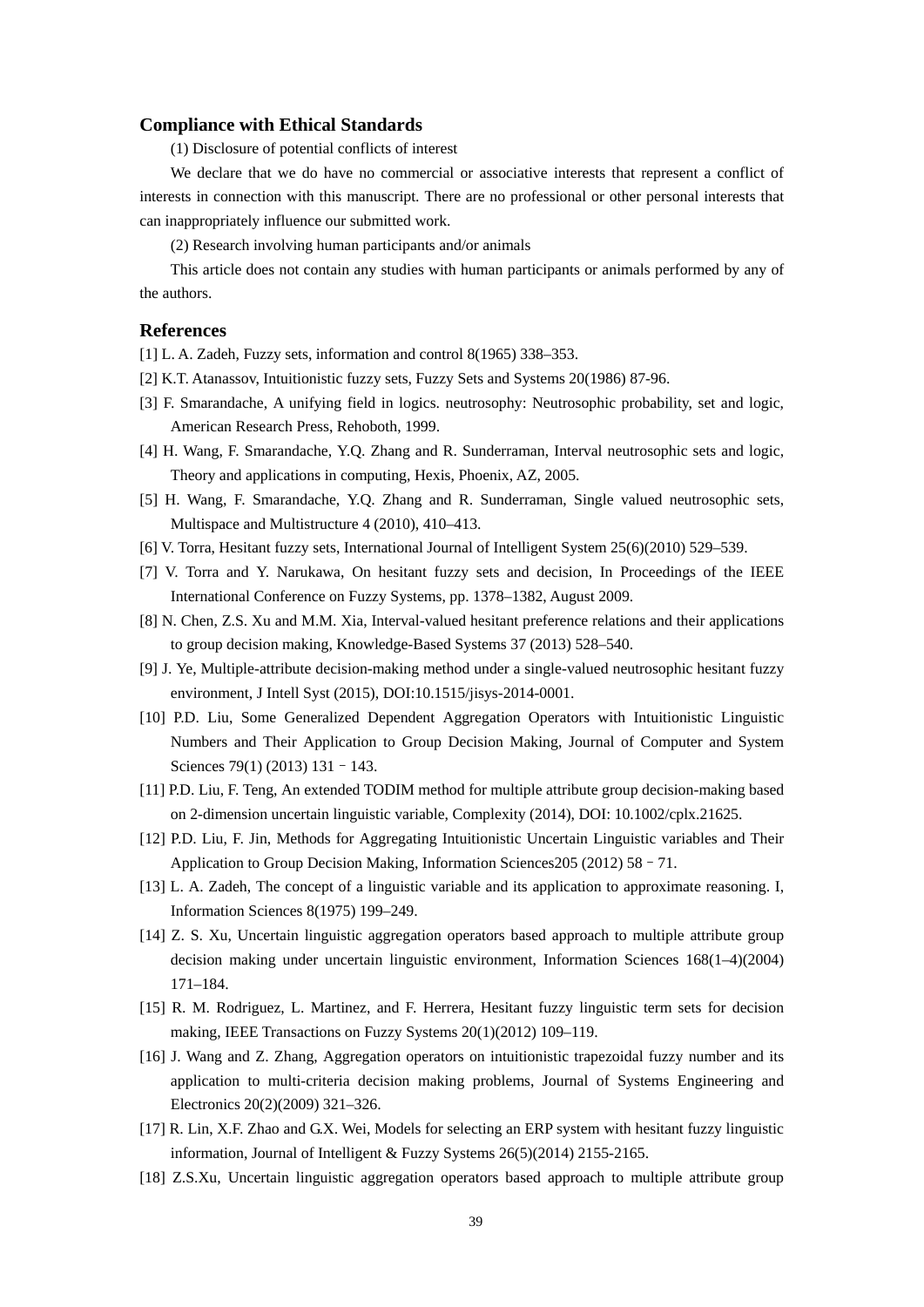decision making under uncertain linguistic environment, Information Science 168(2004)171-184.

- [19] Z.S.Xu, Induced uncertain linguistic OWA operators applied to group decision making, Information fusion, 7(2006) 231-238.
- [20] G. W. Wei, Uncertain linguistic hybrid geometric mean operator and its Application to group decision making under uncertain linguistic environment, International Journal of Uncertainty, Fuzziness and Knowledge-Based Systems, 17(2) (2009) 251-267.
- [21] Y.B. Ju, X.Y. Liu, Some aggregation operators with hesitant uncertain linguistic numbers and their application to multiple attribute group decision making, Tech Report, 2013 .
- [22] X.Y Liu, Y.B. Ju, S.H. Yang, Some generalized interval-valued hesitant uncertain linguistic aggregation operators and their applications to multiple attribute group decision making, Soft Computing (2014) DOI:10.1007/s00500-014-1518-z.
- [23] C. Bonferroni, Sulle medie multiple di potenze, Bolletino Matematica Italiana, 5 (1950) 267-270.
- [24] R. R. Yager, On generalized Bonferroni mean operators for multi-criteria aggregation, International Journal of Approximate Reasoning 50(2009) 1279-1286.
- [25] R. R. Yager, G. Beliakov, S. James, On generalized Bonferroni means, In: Proceedings of the Eurofuse Workshop Preference Modelling and Decision Analysis, 16-18, September, 2009
- [26] G. Beliakov, S. James, J. Mordelova, T. Ruckschlossova, R. R. Yager, Generalized Bonferroni mean operators in multi-criteria aggregation, Fuzzy Sets and Systems 161(2010) 2227-2242.
- [27] B. Zhu, Z. S. Xu, M.M. Xia, Hesitant fuzzy geometric Bonferroni means, Information Sciences 205(1)(2010) 72-85.
- [28] F. Herrera, E. Herrera Viedma, J.L. Verdegay, A model of consensus in group decision making under linguistic assessments, Fuzzy Sets and Systems 79(1996) 73 -87.
- [29] F. Herrera, E. Herrera Viedma, Linguistic Decision Analysis: Steps for Solving Decision Problems Under Linguistic Information, Fuzzy Sets and Systems 115(2000) 67-82.
- [30] H. Brokl, M.J. Menou, Index of information Utilization Potential, Final Report of Phase 2 of the IUP Pilot Porject. Los Angeles: GSLIS/UCLA,1982.
- [31] Z.S. Xu, Induced uncertain linguistic OWA operators applied to group decision making, Information Fusion 7 (2006) 231–238.
- [32] Z.S. Xu, Uncertain linguistic aggregation operators based approach to multiple attribute group decision making under uncertain linguistic environment, Information Science 168 (2004) 171–184.
- [33] Z.S. Xu, Induced uncertain linguistic OWA operators applied to group decision making, Information Fusion 7 (2006) 231–238.
- [34] F. Smarandache, A unifying field in logics. neutrosophy: Neutrosophic probability, set and logic, American Research Press, Rehoboth, 1999.
- [35] H. Wang, F. Smarandache, Y.Q. Zhang, et al., Interval neutrosophic sets and logic: Theory and applications in computing, Hexis, Phoenix, AZ, 2005.
- [36] V. Torra, Hesitant fuzzy sets, International Journal of Intelligent Systems 25 (6) (2010) 529-539.
- [37] V. Torra Y. Narukawa, On hesitant fuzzy sets and decision, IEEE International Conference on Fuzzy Systems, 18 (2009) 1378-1382.
- [38] N. Chen, Z.S. Xu, M.M. Xia, Correlation coefficients of hesitant fuzzy sets and their applications to clustering analysis, Applied Mathematical Modeling 37 (4) (2013) 2197-2211.
- [39] T.Y. Chen, H.P. Wang, Y.Y. Lu, A multicriteria group decision making approach based on interval-valued intuitionistic fuzzy sets: A comparative perspective, Expert Systems with